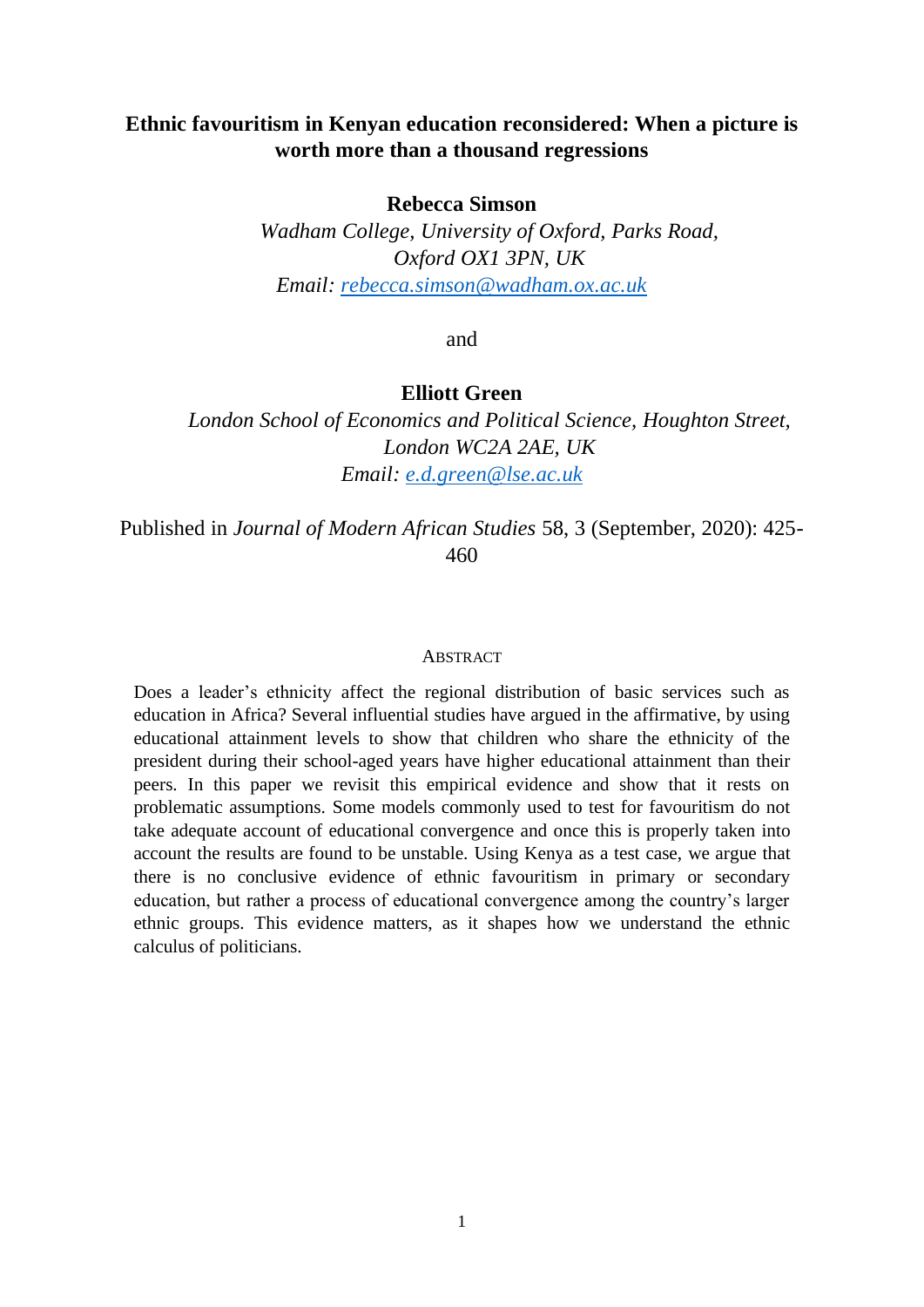#### **INTRODUCTION**

Since the late colonial era primary school attainment has been growing rapidly across much of Africa. Enrolment has increased sharply across both rural and urban populations, while gender gaps have declined and are today negligible in many countries. Progress in secondary schooling has been more varied, but also shows steady enrolment growth in aggregate.

There remains debate, however, over the drivers of this diffusion of basic education and the role of ethnic politics in shaping its pace. Specifically, have these educational advances benefitted some ethnic or regional groups disproportionately? Several influential papers contend that ethnic politics matters to educational outcomes in Africa, as leaders favour their own districts and ethnic communities by targeting educational resources to them. This is expected to result in an uneven pace of attainment growth that bestows considerable advantage on children who share the ethnicity of the sitting president and/or minister of education (André et al. 2018; Alwy and Schech 2004; Franck and Rainer 2012; Kramon and Posner 2016; Li 2018).

This evidence has informed broader academic debates about the nature of resource distribution in multi-ethnic countries. Evidence from the education sector has been used to demonstrate that ethnic patronage permeates African societies. It provides a clear economic motivation for voting along ethnic lines as citizens can expect greater access to public resources if the candidate from their ethnic group wins (Carlson, 2015). The education sector is seen as particularly ripe for favouritist policies as education spending constitutes a large share of total government expenditure and is a club good, inasmuch as it can be targeted towards specific schools and regions, unlike pure public goods like clean air and national defence.

However, this understanding of ethnic patronage in Africa as resting on broad-based delivery of goods and services to politicians' ethnic groups, remains contested. Some scholars have argued that ethnic patronage in Africa is an elite game with little trickle-down to the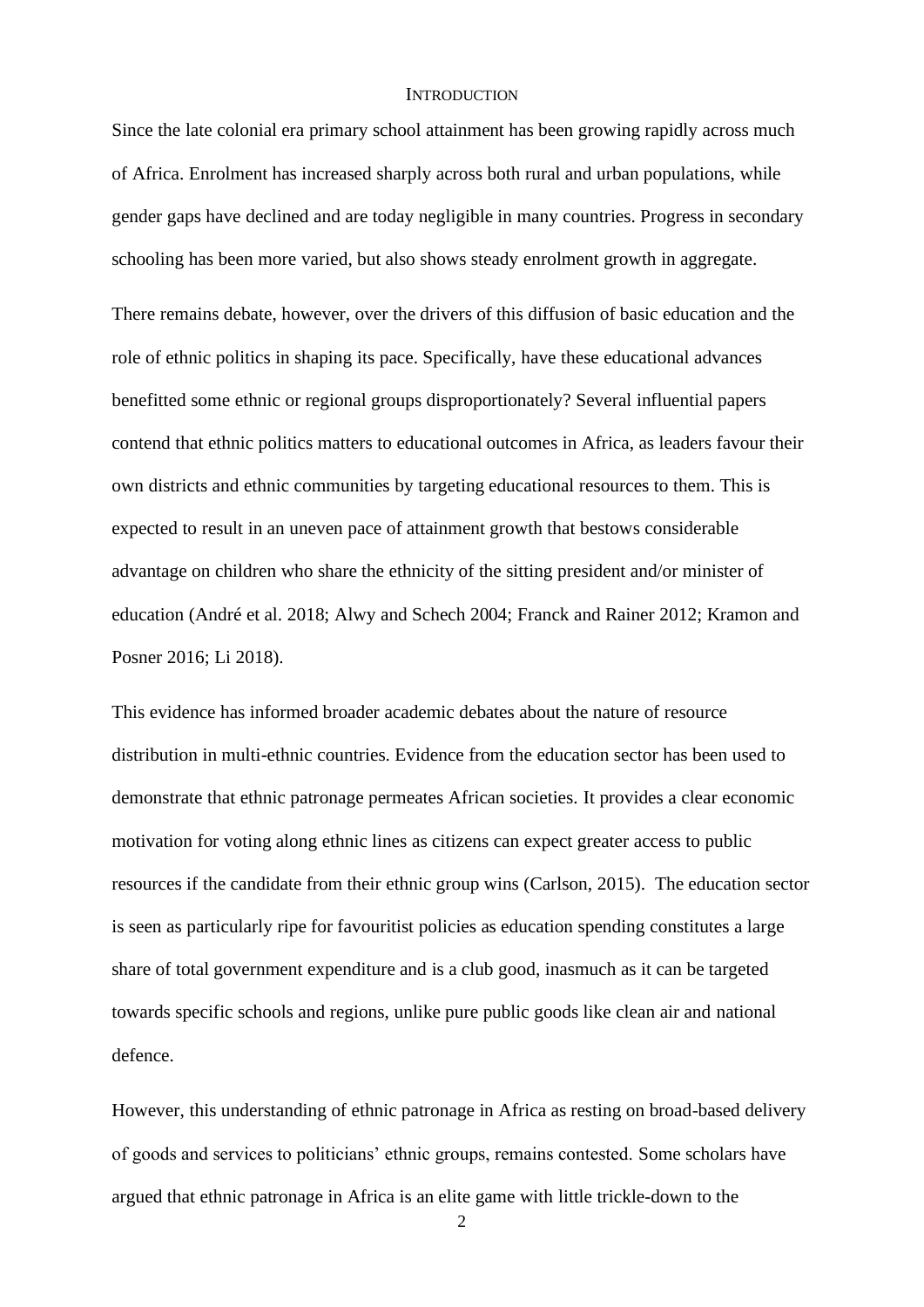population at large, as politicians can take the support of their own communities for granted (van de Walle, 2007). According to this perspective, there is no reason to assume that leaders would target broad-based services, such as primary education, towards their own ethnic communities. Another strand of the literature on ethnicity has argued that leaders of multiethnic states usually seek to avoid accusations of capture and threats to their rule by allocating resources in equal shares across all groups or regions (Azam, 2008; Francois et al., 2015). An alternative set of empirical studies has found some evidence in support of this theory. Francois et al. (2015) have shown that African leaders seek to balance cabinet appointments amongst all larger ethnic groups, while Simson (2019) finds that public sector employees in Kenya and Uganda are more regionally representative than educational disparities alone would predict. Similarly, a historical study of the Kenyan police force in the early decades of independence found no evidence that ethnicity was linked to preferential treatment, although it did influence and embolden the behaviour of policemen (Vanden Eynde et al., 2018). Finally, Kasara (2007) finds evidence that African presidents tend to tax the main cash crop products of their co-ethnics at a higher rate than other crops, suggesting a negative rather than a positive effect of being a co-ethnic of the president. This mixed evidence about ethnic discrimination in African settings thus offer conflicting perspectives on why and how ethnicity is politicised, and the distributional consequences this will have.

In this paper therefore, we return to and scrutinize the evidence of ethnic favouritism in primary and secondary education. We argue that it rests on shaky assumptions and remains far from conclusive. Because of the strong growth and convergence in attainment rates, counterfactual educational attainment growth is difficult to specify and invariably rests on debatable assumptions about how educational attainment would develop in a world absent of ethnic favouritism. The existing papers fail to lay out these counterfactuals and a more careful review of their models raises serious doubt about some assumptions. In Kenya moreover, our focus country, rapid educational attainment across all larger ethnic groups, and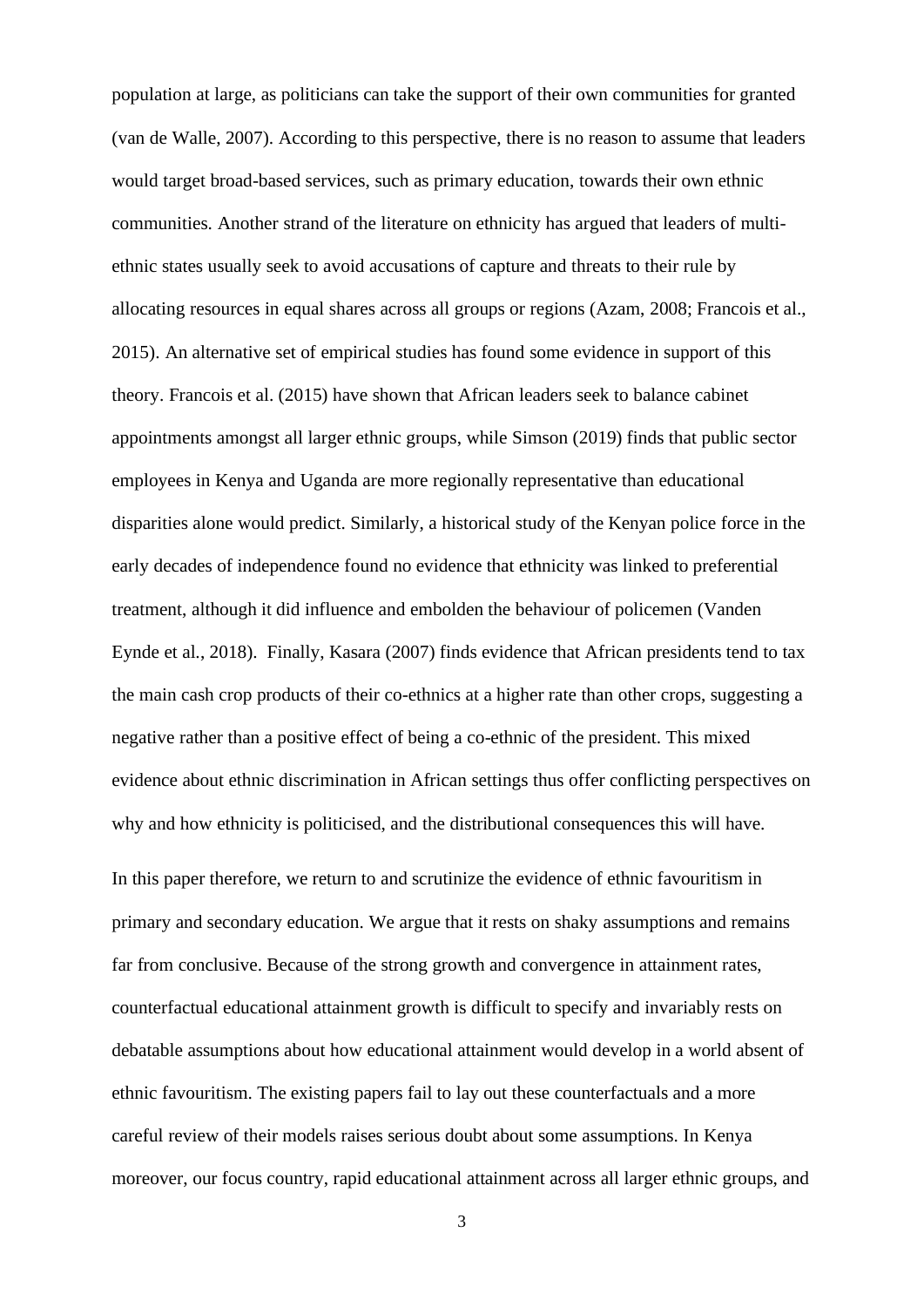convergence between leaders and laggards, strongly overshadows any marginal advantage of sharing ethnicity with the president. Once we take this into account, we find no conclusive evidence of ethnic favouritism in education. This suggests that the evidence of broad-based ethnic benefits accruing from ethnic voting may be over-stated.

This paper uses the Kenyan case as its main example. We focus our attention on Kenya as a type of most-likely crucial case study (Gerring 2007), such that Kenya is the place where we would most likely expect to find evidence of ethnic favouritism in education, given the extant literature on this topic (Kramon and Posner, 2016; Li, 2018). Indeed, there is currently more scholarship on ethnic and regional favouritism in Kenya than in any other individual sub-Saharan African country (Burgess et al. 2015; Kramon and Posner 2016; Li 2018; Vanden Eynde et al. 2018; Simson 2019), which is arguably due to the highly ethnicized nature of Kenyan politics as well as to its high-quality data and the fact that it has experienced two ethnic presidential transitions. The fact that we do not find evidence of ethnic favouritism in educational outcomes in Kenya suggests that the much broader literature on ethnic and regional favouritism deserves closer scrutiny.

The rest of the paper is organised as follows. It starts by laying out some descriptive statistics on educational inequalities in Kenya, before discussing how ethnic favouritism is most appropriately conceptualized and measured. It then critiques the evidence of ethnic favouritism given by Franck and Rainer (2012), Kramon and Posner (2016) and Li (2018), showing both the conceptual problems with their models and weaknesses in their empirical results. Lastly, it reviews the evidence on the supply factors that are thought to drive ethnic favouritism and challenges the conclusions reached by Kramon and Posner (2016). It concludes with a reconsideration of the evidence on ethnic favouritism in education.

## ETHNIC FAVOURITISM IN THE CONTEXT OF EDUCATIONAL CONVERGENCE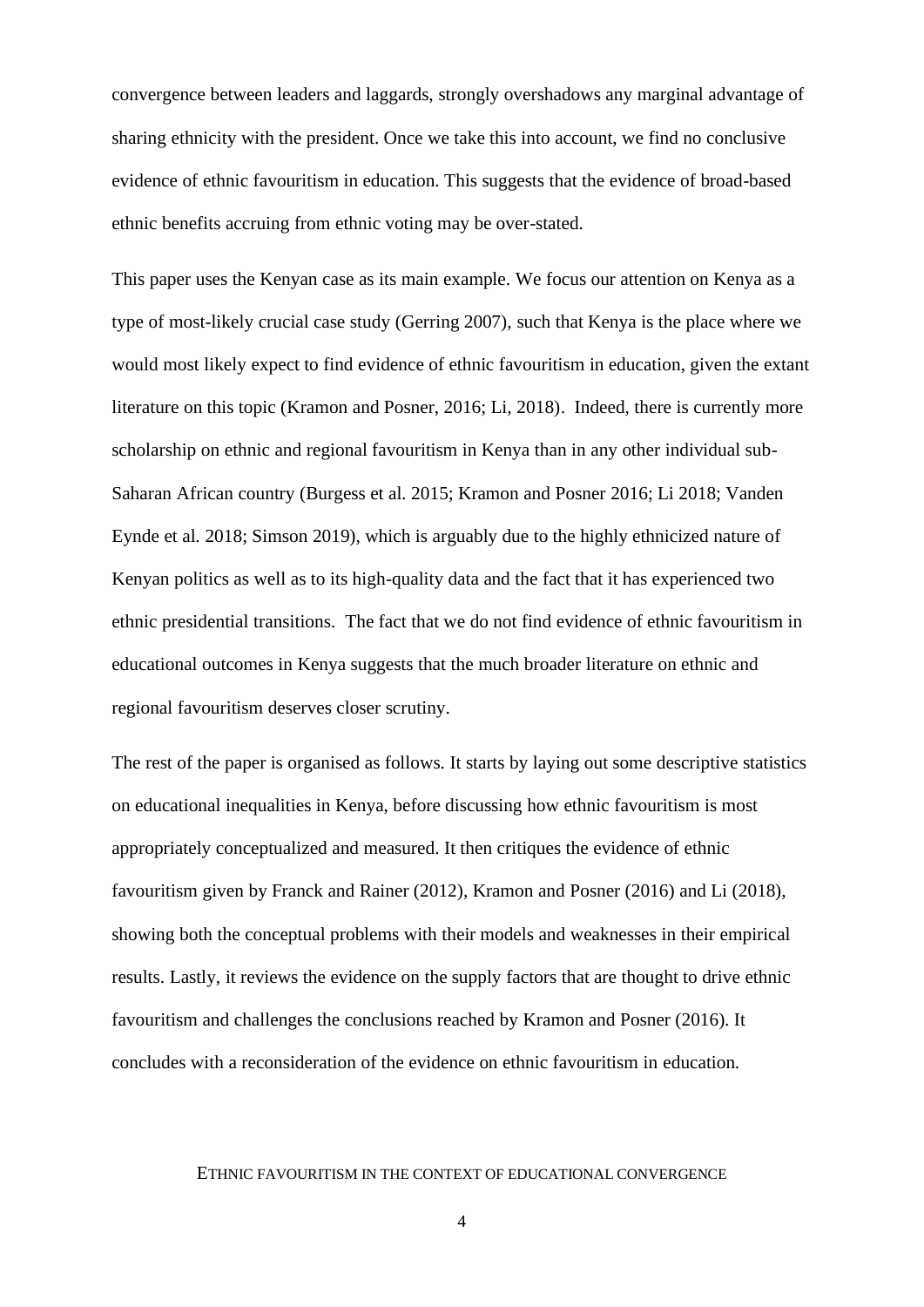In many African countries both primary and secondary attainment have grown rapidly since independence. Gender gaps have also fallen. Across the continent as a whole, the gross primary enrolment rate rose from 55% in 1971 to 98% in 2014, while the primary completion rate<sup>1</sup> jumped from 46% to 69% over the same period, and the gender parity – the ratio of girls to boys - rose from 0.7 to 0.9. Performance varies considerably across countries, but in the last decade, eleven countries attained primary completion rates above 80%. Secondary school enrolment remains considerably lower, but rose from 17% to 43% (gross) over the same period and gender differences fell among secondary students too (WDI 2018).

Those countries approaching universal primary attainment will, by definition, have seen convergence in primary attainment levels. If all children today complete primary school, growth in attainment must have been faster among those groups or regions that started the period with levels below average. This, as we shall see, confounds any measure of ethnic favouritism, as illustrated using the Kenyan case below.

## *The Kenyan case*

Kenya is often used to test theories about ethnic effects because it offers two clear and sharp transitions in leader ethnicity without the confounding effects of wars or coups, from a Kikuyu president (Jomo Kenyatta) to a Kalenjin president (Daniel Arap Moi) in 1978, and back to a Kikuyu president (Mwai Kibaki) in 2002. Researchers have exploited these leadership transitions to examine whether they coincide with a shift in the flow of public resources from Kikuyu to Kalenjin beneficiaries and vice versa, particularly in the case of primary and secondary schooling (Alwy and Schech, 2004; Franck and Rainer, 2012; Kramon and Posner, 2016; Li, 2018). Most of these studies use survey data to examine the educational attainment of a representative sample of Kenyans by birth year. The studies rest on the assumption that schooling is undertaken at set ages, and a person's year of birth

<sup>&</sup>lt;sup>1</sup> I.e. gross intake ratio: number of entrants into the final year of primary schooling divided by size of age cohort.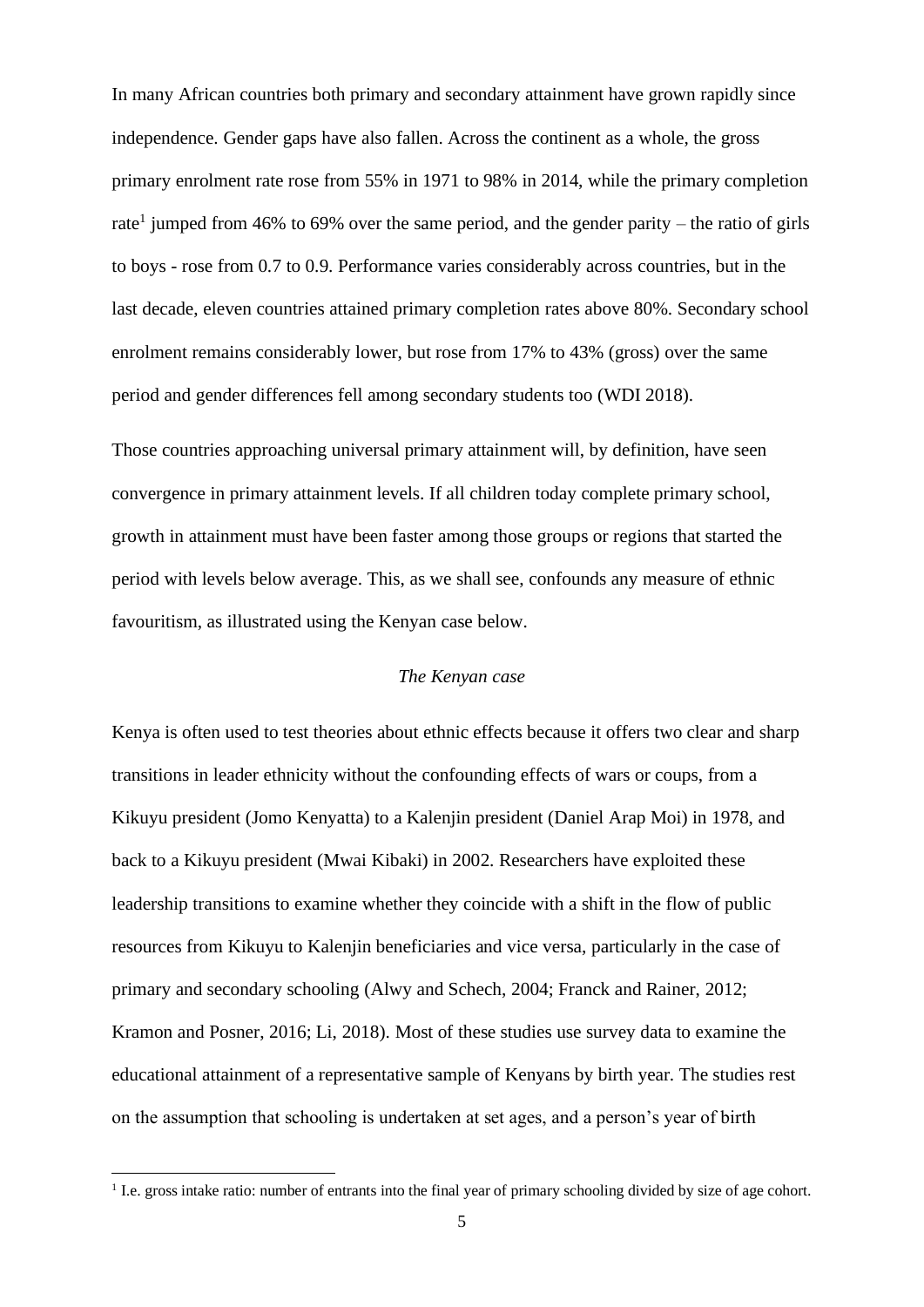therefore indicates when said person attended school. Cross-sectional data on ethnic group educational performance over successive birth cohorts therefore offers a historical record of enrolment levels by year and allows researchers to test whether the relative educational performance of a given ethnic group changes amongst those cohorts that received their education in the years after a presidential transition.

Building on this approach, the three charts in Figure 1 compare average years of primary schooling for the Kikuyu, Kalenjin and the remaining population ('other') by birth year, for cohorts that would have attended school under the presidencies of Jomo Kenyatta and Daniel Arap Moi, respectively. These charts use pooled Kenyan census data, where ethnicity is proxied based on place of birth rather than self-reported ethnic identity.<sup>2</sup> According to the ethnic favouritism literature, we should expect to see disproportionate access to schooling for Kikuyu children educated under President Kenyatta, and for Kalenjin children educated under President Moi.

## [Insert Figure 1 here]

The first chart gives the years of primary schooling for each of the three groups by birth cohort. The second measures the relative attainment of Kikuyu and Kalenjin respondents, by dividing the group average years of schooling by the national mean.<sup>3</sup> The last chart provides a measure of absolute differences, by subtracting the national mean level of education from the group average. In other words, how many more/less years of primary schooling do the Kikuyu/Kalenjin have than the average Kenyan? The vertical lines mark (roughly) the

<sup>2</sup> Kramon and Posner (2016) and Li (2018) in contrast use Demographic and Health Survey (DHS) data, which specifies ethnicity precisely, and use the census as an out-of-sample validation. Our decision to use the census data more extensively is discussed in Appendix 1; Appendix Figure 1 compares the two samples and shows that the trends are very similar. The census has the advantage that the sample is considerably larger and avoids the gender imbalance inherent in the DHS samples. Note also that we cap the cohorts under consideration, to respondents aged 20 and above, to avoid including students who have still to complete their education, as discussed in Appendix 3.

<sup>&</sup>lt;sup>3</sup> Because we cannot assign ethnicity to respondents born in Nairobi, which have unusually high educational attainment rates, Nairobi-born respondents have been removed from the total and 'other' category. This omission has very little impact as the population share born in Nairobi is small (<2%).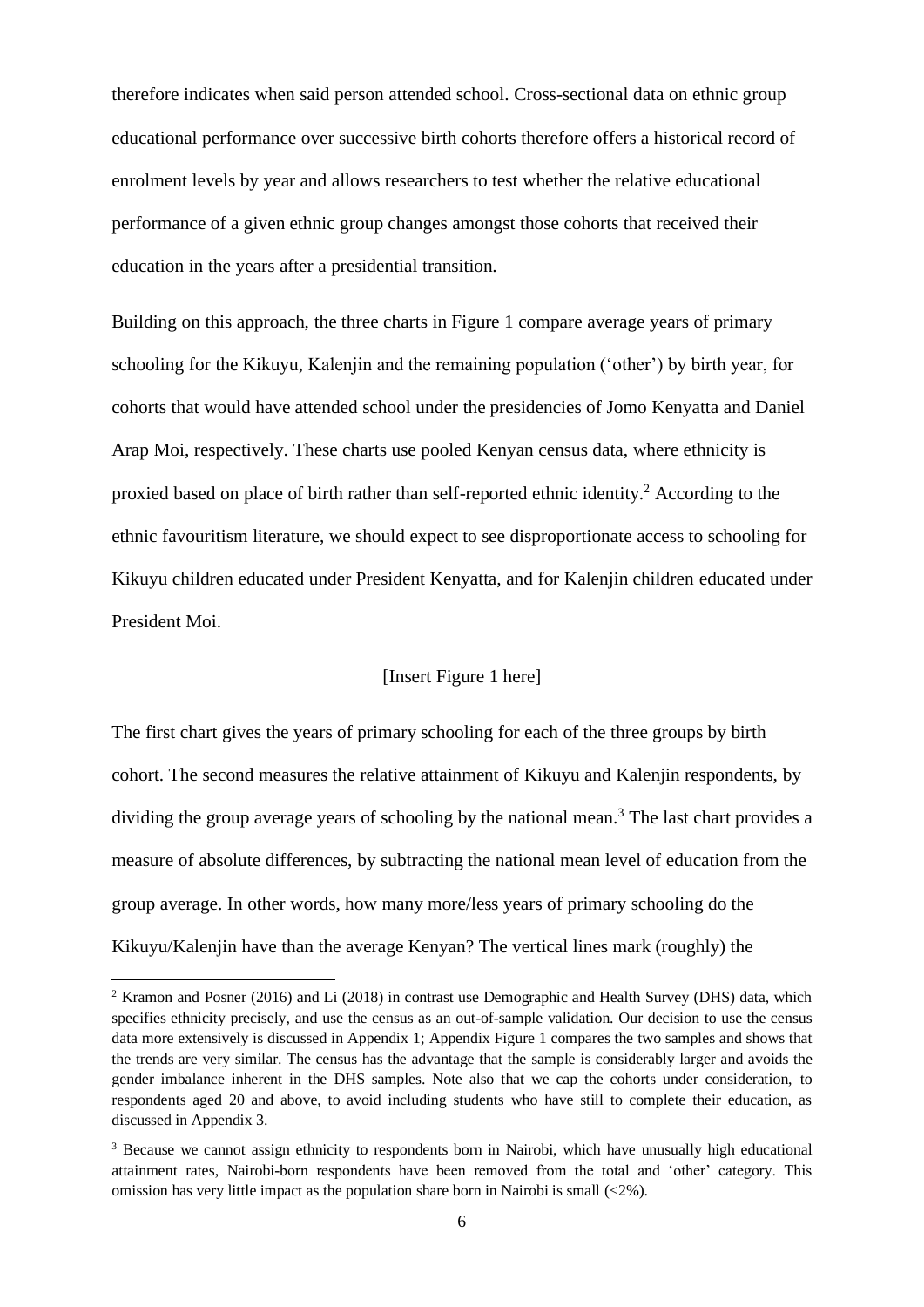cohorts that received most of their education under a Kikuyu and Kalenjin president respectively, assuming that primary schooling takes place when a child is 6-13 years of age.

The first chart shows that attainment grew steadily for all groups over the period under review, but, unsurprisingly, the growth in years of schooling slowed as groups began to approach the primary education ceiling of 8 years. The Kikuyu ethnic group started the postcolonial period with a pronounced educational advantage while the Kalenjin had a small disadvantage, but the gap between the two groups has shrunk over time.

This convergence process is more evident in the second and third charts. Relative to the national mean, the Kikuyu advantage (in percentage terms), fell sharply over Kenyatta's presidency and then stayed relatively constant during Moi's presidency (at roughly 15% above the national mean), while the Kalenjin rose relative to the national mean under Kenyatta's presidency, and then steadied. The same trend is evident on an absolute basis. The gap in number of years of schooling to the national mean closed over the Kenyatta years, then stayed relatively steady at roughly 0.7-0.8 years under President Moi.

The trends in secondary school attainment mirror the primary school trends, but with a lag (see Appendix Figure 2). The relative Kikuyu attainment declined under Kenyatta's presidency although the absolute gap in years continued to increase, while the Kalenjin relative performance and gap with the mean began to close roughly midway through Kenyatta's presidency and continued into the beginning of Moi's presidency. The Kikuyu gap increased again from about 1990, during Moi's presidency.

Given these many different dynamics affecting primary attainment – an unequal postcolonial starting point, strong attainment growth across all larger Kenyan ethnic groups, convergence in years of schooling between those with a head-start and the laggards, as well as the complication that years of schooling has an upper bound after which no further progress can be measured – how exactly should we define and measure ethnic favouritism in educational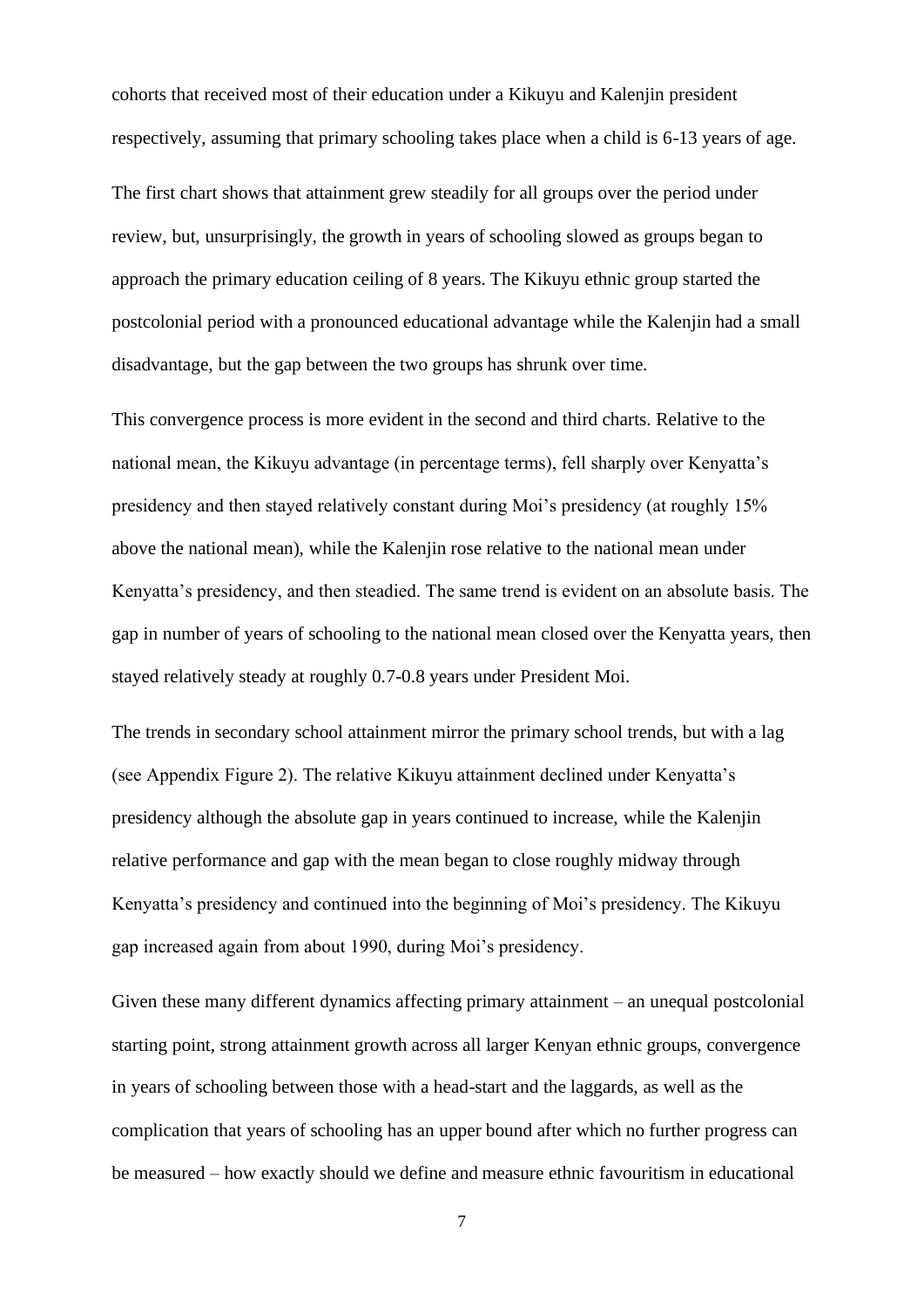access? The Kikuyu educational advantage was on average larger under Kenyatta than under Moi and vice versa for the Kalenjin, but essentially all the Kikuyu-Kalenjin convergence happened under Kenyatta's presidency. Furthermore, neither group saw attainment levels decline under a non-co-ethnic president. In absolute terms, Kikuyu children continued to outperform the Kalenjin throughout Moi's presidency too.

If Kenyatta and Moi's presidential terms had been swapped, and a Kalenjin president governed Kenya between 1964 and 1978, are we right to expect a different trend? Would the Kikuyu educational advantage have been erased overnight through quotas or immediate removal of educational resources from Kikuyu districts? Would the Kalenjin disadvantage have disappeared immediately? Furthermore, how much of the relative educational performance of ethnic groups should be attributed to government policy in the first place, and how much was driven by decisions by families and communities themselves? Lastly, are inequalities in access to education the most appropriate means of measuring favouritism in education provision, or might differences in educational quality across groups have provided another means by which politicians could favour their own? The next section reviews evidence about the drivers of educational attainment and discusses ways of conceptualizing and measuring inequality, fairness and favouritism.

#### WHAT DRIVES EDUCATIONAL ATTAINMENT GROWTH?

The literature on educational attainment usually distinguishes between demand and supply factors that influence household decisions to send their children to school (Handa, 2002; Dostie and Jayaraman, 2006). Schooling is rarely costless. In developing countries in particular, a large share of the costs of basic schooling are often borne by households or local communities, in the form of school fees, levies, uniform requirements, community contributions to school management or construction, as well as the opportunity cost of keeping children in school rather than in productive labour. Demand for schooling is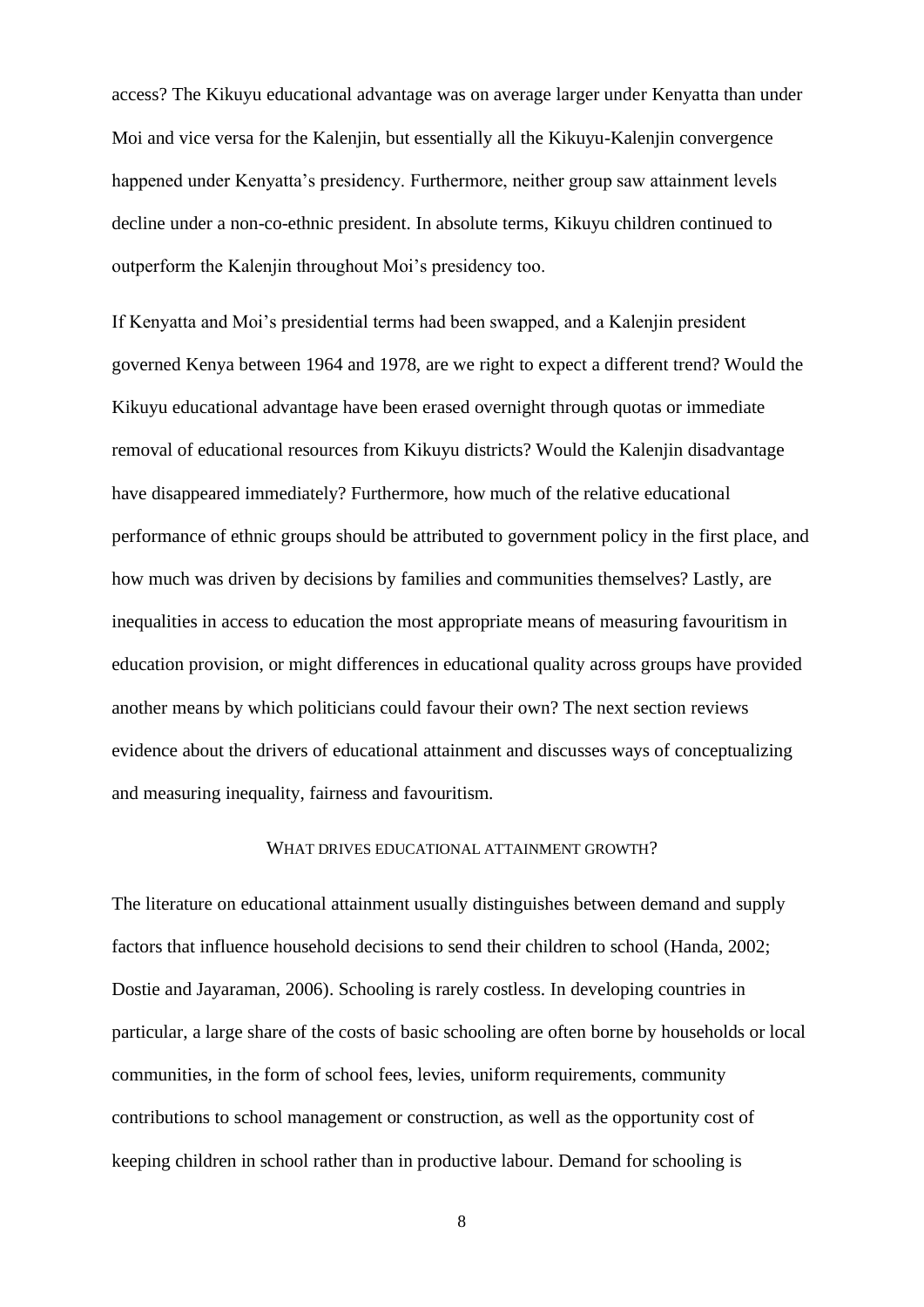therefore thought to be shaped by the expected returns to education and the household's ability to pay, as evidenced by a large body of recent empirical research (Dostie and Jayaraman, 2006; Deininger, 2003; Lincove, 2009). Most of these studies find household income or wealth have a positive effect on schooling outcomes. Many also find that attitudes towards education, proxied by parental education, are important independently of income. Furthermore, the expected returns to education – namely the future income of the educated graduate – will shape the family's cost-benefit analysis and increase investment in education (Goldin and Katz 1999). Thus economic change in a given region, that increases or decreases demand for skilled workers, could create differential demand conditions for education across a country.

Government policies may amplify or mute these demand forces. By bearing the costs of primary or secondary schooling, government policies will decrease the opportunity cost of sending children to school. Active regional policy or affirmative action, which channel more funds to underperforming areas, may help to level the playing field by making education more attractive – all else considered – in the poorest areas. In contrast, policies that rely on household or community co-financing to unlock government funds (also common in many countries), could amplify inequalities as richer communities are more able to raise the locally required contributions (cf. Mwiria, 1990, for an example from Kenya). When schooling is locally financed (whether through local taxes or community contributions), average educational attainment in the community as well as the strength of community cohesion are thought to influence the level of educational investment (Goldin and Katz, 1999).

#### *The Kenyan case*

How has the Kenyan government organised the supply of education? During the colonial era, 'ethnic favouritism' in Kenya was institutionalised, in the sense that the educational system was officially segmented by race and a disproportionate share of budget resources were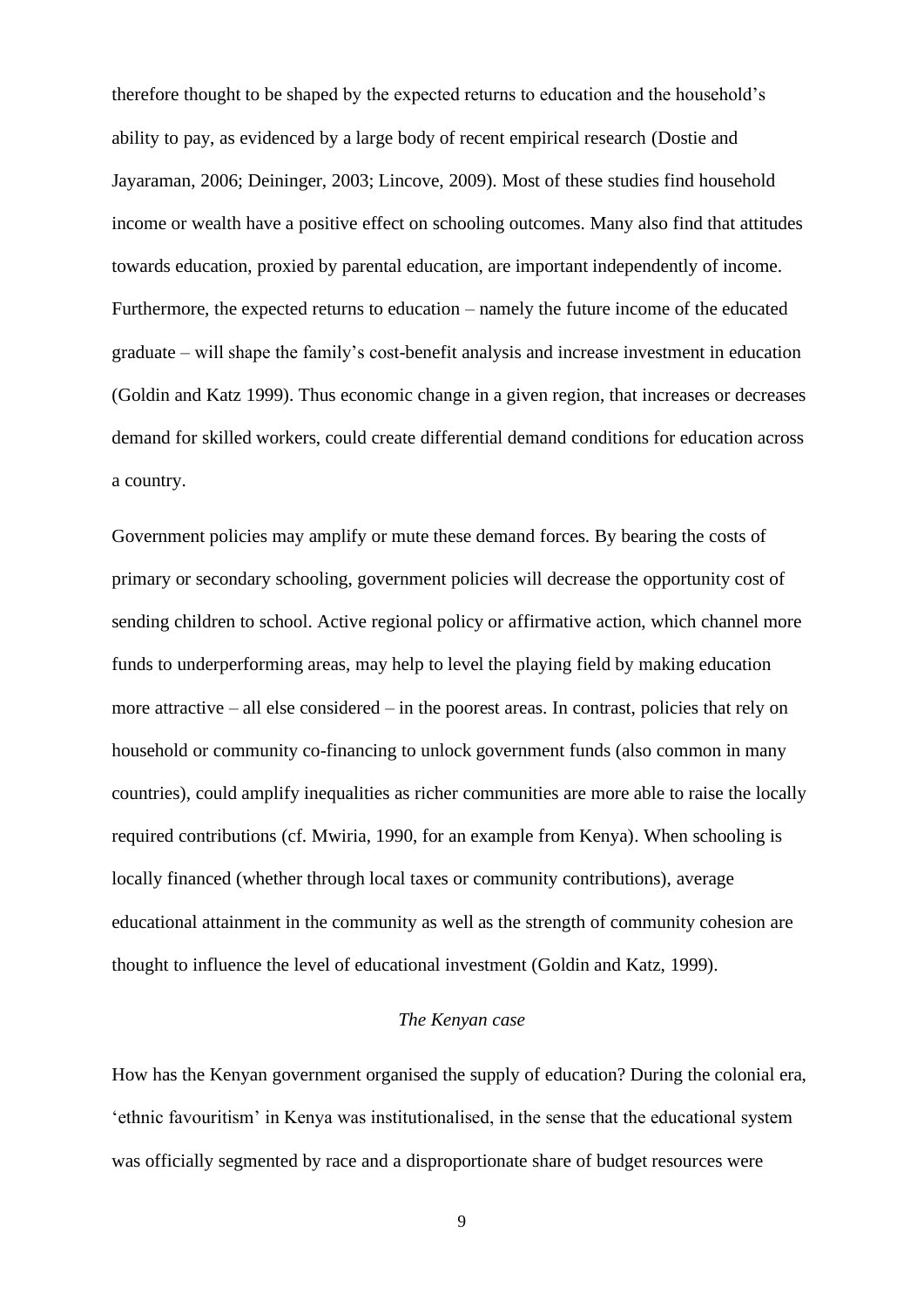devoted to educating the small white settler minority, and to a lesser extent, the Asian minority (Eshiwani 1990). Racial segregation in education was abolished in 1960. Within the African population, ethnic differences in attainment were also large, and strongly shaped by the degree of missionary penetration and integration into the colonial cash crop economy in the first half of the  $20<sup>th</sup>$  century (Olson 1972; Tignor 1976; Frankema 2012). Communities closer to the main urban metropolises (Nairobi, Mombasa, Kisumu) tended to be better educated.

In the early independence era, Kenya's education policies sought first and foremost to reverse the racial inequities of the colonial era. Concerns about inadequate supplies of high-level manpower (secondary schooled graduates and beyond) were deemed by many African governments to be the bigger obstacle to development than an underdeveloped primary school system. Resources were therefore disproportionately directed to the secondary and tertiary level with the expectation that local resources would finance primary schooling (Oketch and Rolleston, 2007; Olson, 1972). In the first decade of independence, funds for primary school construction and teachers' houses were raised locally, while the central government provided some or all recurrent outlays (teacher salaries and supplies) once the physical facilities had been built (Eshiwani, 1990, p.25). Kenya's secondary schooling system, meanwhile, had two tracks, with a largely state-funded national or provincial secondary school system of higher quality and higher unit cost, and locally funded, low quality (and less competitive) *harambee* schools (Mwiria, 1990).

With time however, policies came to stress the importance of education for national integration, rather than skills development alone. From a decentralized education system, where much of the provision was in the hands of missions and local governments, the central government gradually assumed greater control over educational resources. The 1968 Education Act brought education policy and financing under the purview of the Ministry of Education with a view to improving distributional outcomes. The 1976 National Committee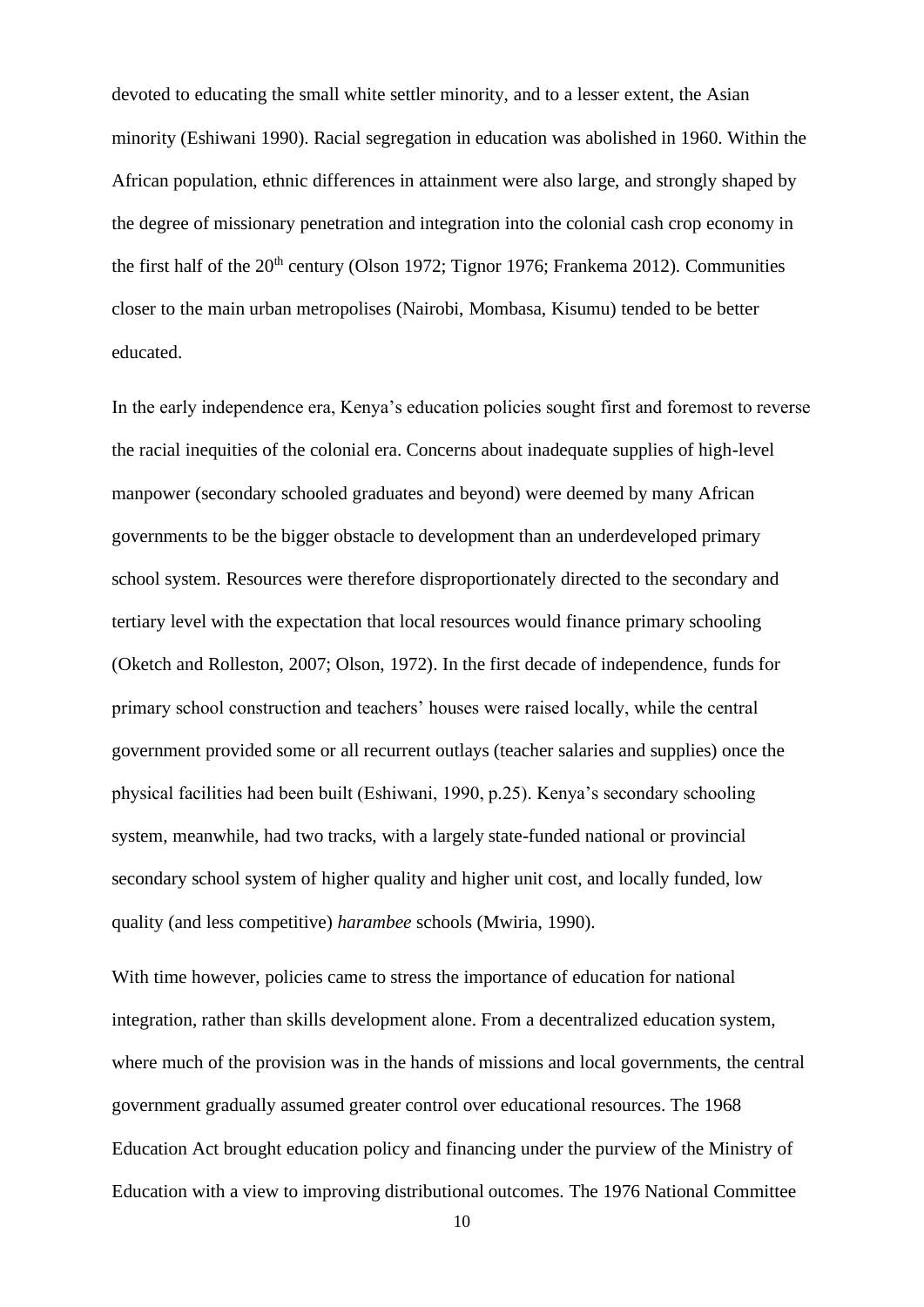on Educational Objectives and Policies made reduction of regional disparities in educational attainment a prime government objective. The first development plan under President's Moi's rule sought to increase educational opportunities in remote areas and among underprivileged groups (Kenya Development Plan 1979-1983, Part 1, p.21 and p.152).

With this policy justification, in the 1970s central governments began to assume a greater share of both primary school financing while secondary school financing was spread more evenly across schools (Oketch, 2004; Mwiria, 1990). Primary school fees were abolished (although shortly thereafter they were partially reintroduced), while the independent *harambee* secondary schools were gradually incorporated into the assisted school sector. Under President Moi's leadership, secondary schooling policies were designed to level opportunities by focusing new school construction in underserved provinces. In 1984 the school system was reformed, lengthening the primary school cycle from seven to eight years, and reducing secondary schooling from six to four years, with a view to making secondary schooling less elitist.

With donor encouragement, primary education received greater budgetary attention in the 1990s. In the 2000s, under President Kibaki, the government committed to free primary schooling and shifted more resources to the primary system, including through a major programme to support primary school construction targeting arid and semi-arid regions where school density is low, and in urban slums with high levels of overcrowding (Ministry of Education Science and Technology, 2005). Alongside the democratisation of the public schooling system came the growth of private primary education supply, which today accounts for roughly a quarter of all primary schools and 16% of primary enrolment (Ministry of Education Science and Technology, 2014).

Some of these shifts are reflected in the structure of education spending. Table 1 gives the share of education spending by level of education, and rough relative estimates of per student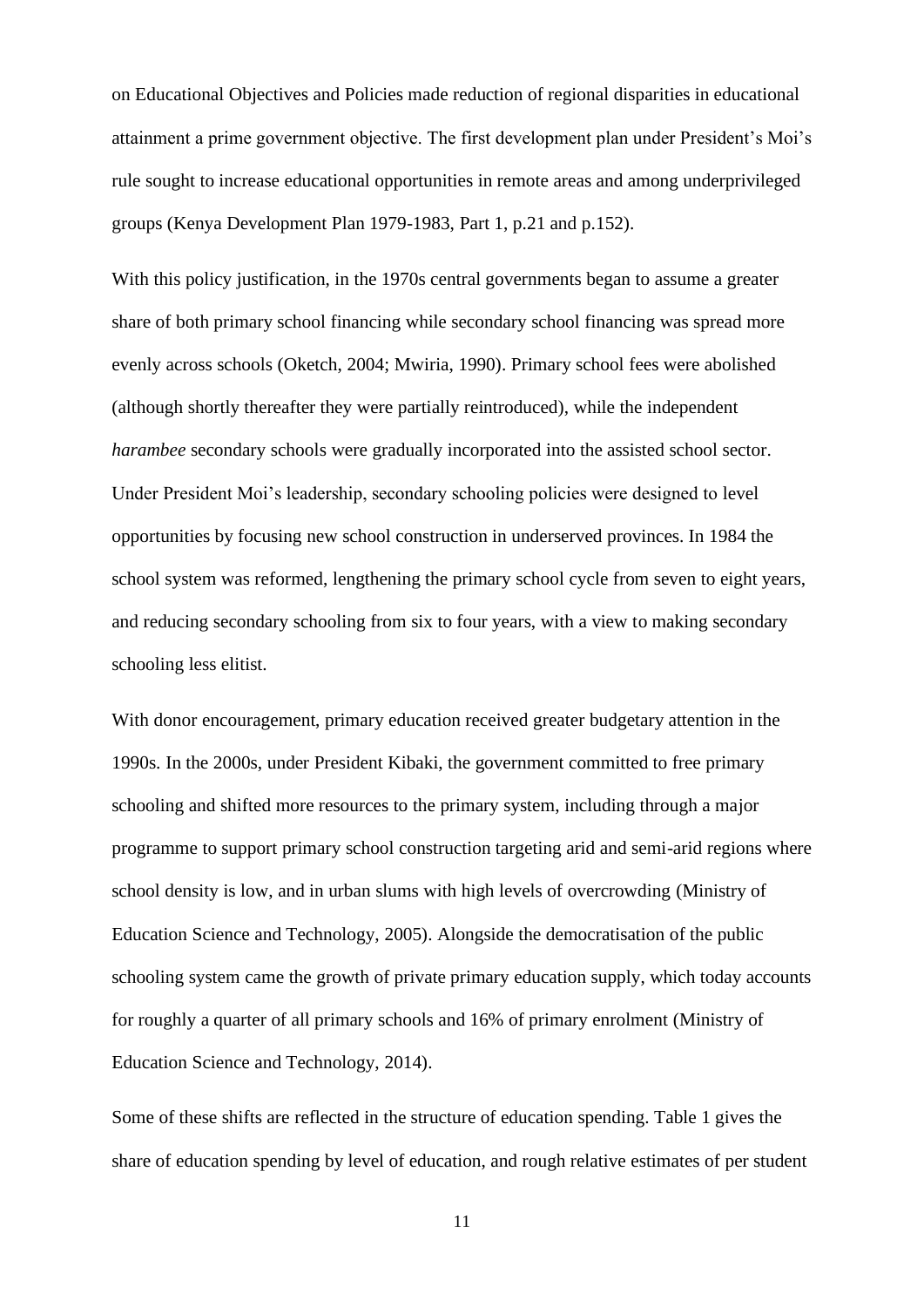spending. Primary education spending increased relative to total education spending in the 1970s with the expansion in enrolment and abolition of fees, while secondary schooling costs declined proportionately. In the 1980s primary education spending declined again, as the expansion of secondary and tertiary enrolment increased. The 1990s saw a shift back towards spending on primary schooling (as strongly encouraged by the international donor community). Tertiary education spending increased until the 1990s (to accommodate growing student numbers), then declined as the costs of tertiary education were increasingly transferred to students. Interestingly, these shifts do not accord neatly with Presidential shifts. Even though ethnic inequality increases at higher levels of the educational ladder, President Moi did not dismantle Kenya's regressive education structure that channelled a considerable share of spending to a slim and particularly ethnically skewed group of tertiary students.

## [Insert Table 1 here]

In view of these education priorities and policies, and given Kenya's ethnic heterogeneity, how would we expect ethnic inequalities in access to have evolved over this time period, irrespective of any ethnic favouritism?

In the colonial and early independence period, when communities and households stood for a greater share of school costs, demand factors seem likely to have exacerbated inequality at primary school level. Communities with an educational head-start are likely to invest more in the schooling of their children, both because they can afford larger educational outlays, and because a greater number of highly educated people ensures that there are more people in the community who place a high social value on education. Demand is also thought to be higher in urban areas, both because urban earnings tend to be higher, and because the high returns to education are more visible. Ethnically cohesive communities may also have possessed an advantage over multi-ethnic ones, if they proved better at mobilizing local resources or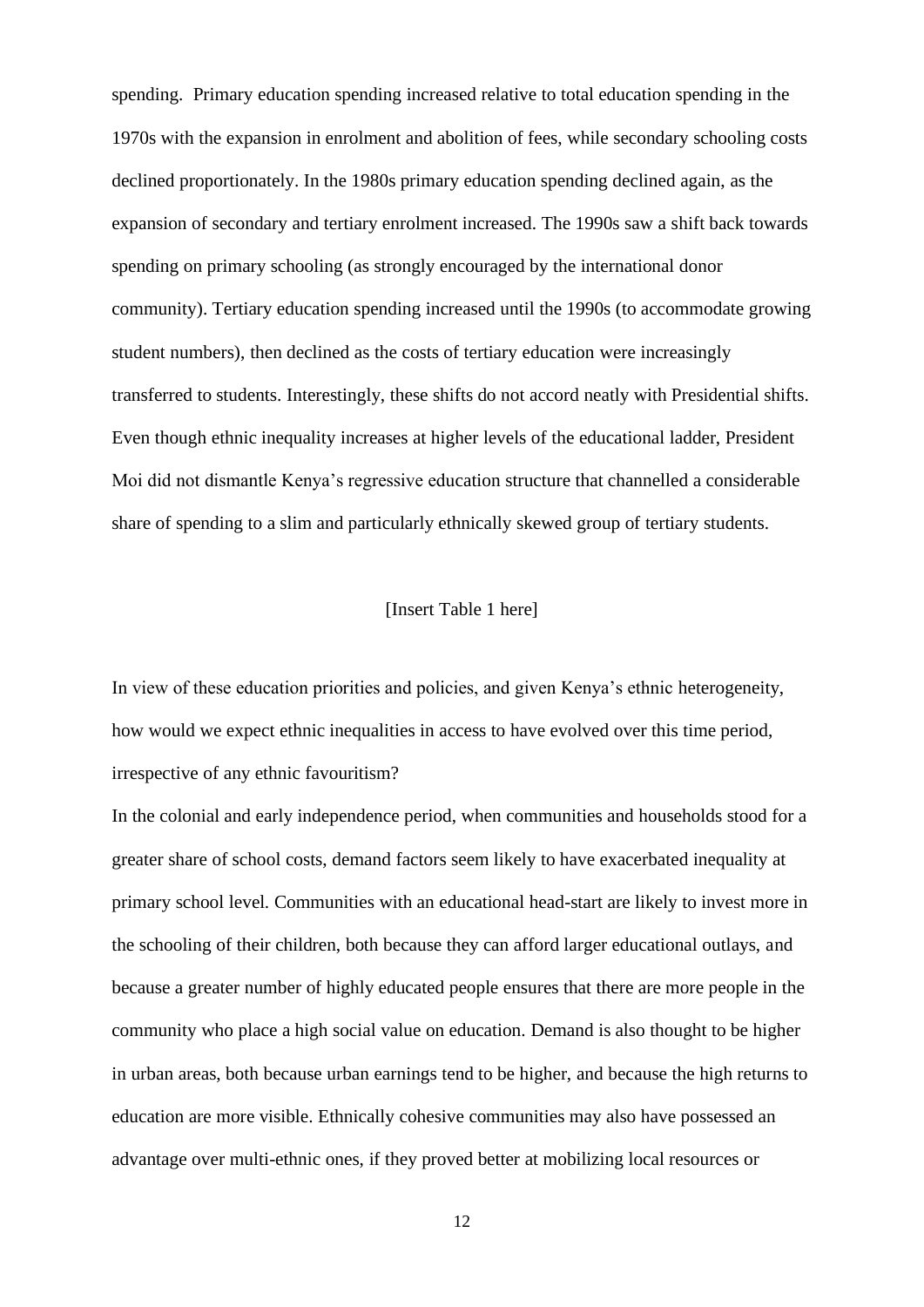petitioning for government support (Miguel, 2004). Working against these demand forces – at least in latter periods – was a supply of educational inputs that, officially at least, targeted disadvantaged regions.

Differences at secondary level will likely amplify inequalities at primary level. In Kenya in the 1960s and 1970s the government sought to equalize the proportion of primary school graduates that transitioned to secondary school at the provincial level (Gould, 1974, p.385). Province-level attainment was therefore a direct function of primary completion rates. Under Moi's presidency in the 1980s, provincial secondary schools began reserving 85% of school places for students local to the province (Mwaniki, 2014, p.5). In regions where educational performance was weaker, this was expected to protect local candidates from competition from higher performers in other parts of the country. Meanwhile, national secondary schools– the most competitive of Kenya's secondary schools, albeit catering to only a small share of students – operated province-level quota systems, designed to equalise access (Gould, 1974; Mwaniki, 2014).

#### PREDICTING ATTAINMENT GROWTH IN MULTI-ETHNIC SETTINGS

Given these countervailing demand and supply forces, we would expect colonial era inequalities in education to persist for some time. In this context, what would trends in educational access look like if they were entirely unencumbered by ethnic favouritism, and how should we measure favouritism in relationship to this counterfactual?

*Absolute inequality.* In one sense, level differences alone are a measure of privilege or favouritism irrespective of attainment growth, at least if most of the costs of primary schooling are financed by the central government. If average primary attainment among Kikuyus stayed constant at six years of schooling, while that of the Kalenjin grew from two to six, the government would nonetheless have spent more resources on the education of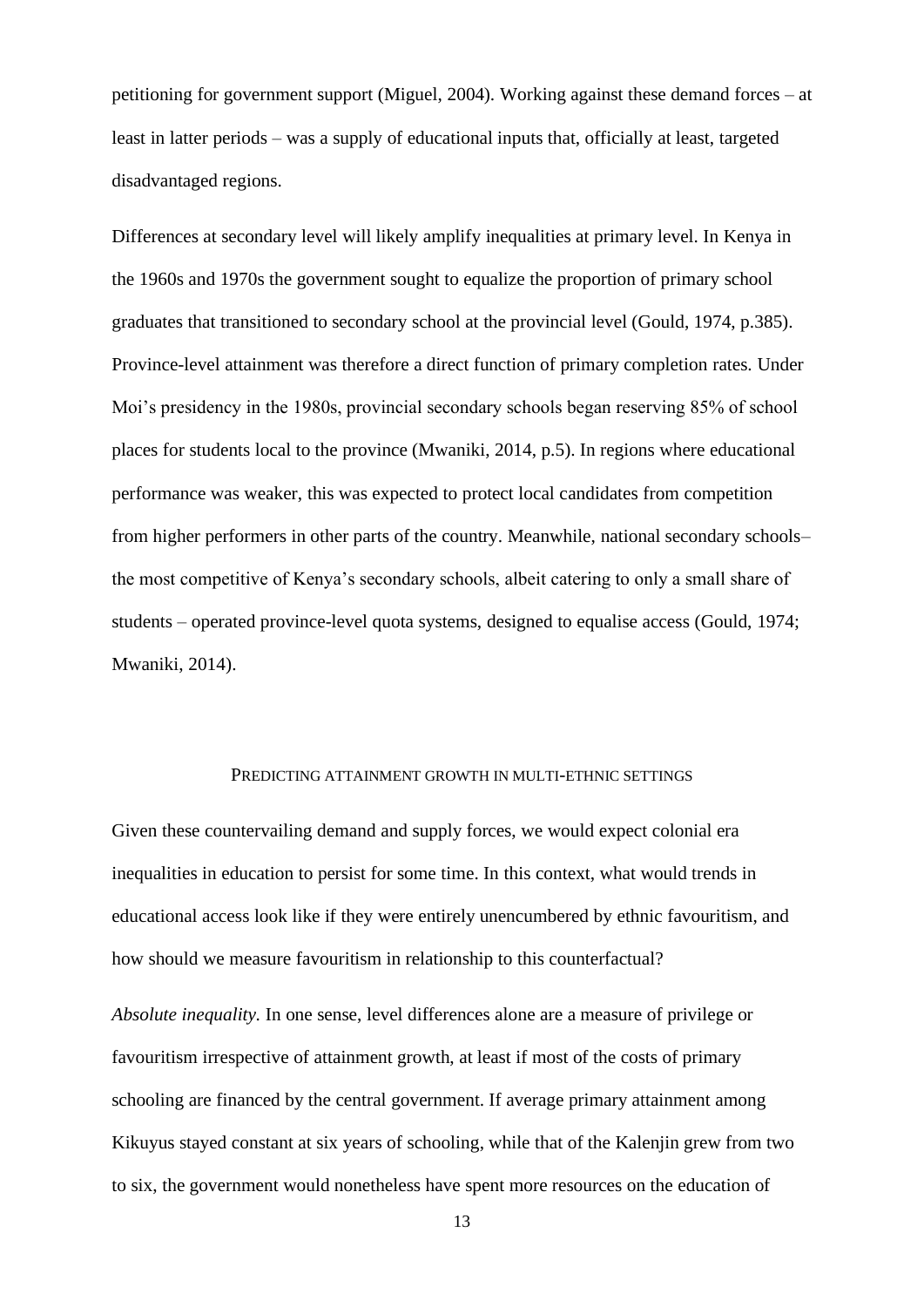Kikuyu children over the full duration of the period (assuming equal per student spending). Kikuyu communities would thus have received a disproportionate share of total state resources. This assumes however, that educational attainment is solely a function of government spending, which is patently not the case in most African countries. It also assumes that governments have the autonomy and power to radically redirect resources from one region or community to another. Such radical redistribution may be politically unfeasible, irrespective of the president's ethnicity, given the literature from economics on loss aversion (Tversky and Kahnemann, 1991). In the context of Kenya moreover, this definition of fairness would imply that Kikuyu communities were favoured under both the Presidencies of Kenyatta and Moi, given that their attainment levels, and thus presumably state per capita spend on education, were higher for the Kikuyus than for any other group under both presidencies.

*Absolute change.* If we assume that all communities clamour for continued attainment growth, and depend largely on government support to meet this demand, we might instead compare absolute gains in attainment. Rather than seeking to equalize attainment levels, we assume that the government will try and equalize the amount of additional, new resources it delivers to each group. In other words, we would consider the situation fair if, over a given period, the Kalenjin attainment rate grew from two to three years, while the Kikuyu rate grew from six to seven. In this scenario the absolute attainment gap between groups remains constant. This measure, however, loses relevance when as one group begins to approach the upper limit. If the Kalenjin attainment grows from two to three years while the Kikuyu rate, already nearing the maximum number of primary years of schooling, stays constant, the Kaleniin group would be considered the favoured group.

*Percentage change.* Alternatively, if we place more weight on demand as the driver of attainment growth and assume a laissez-faire system, we might expect the absolute gains to be largest in the communities that already have a head-start. Where few people are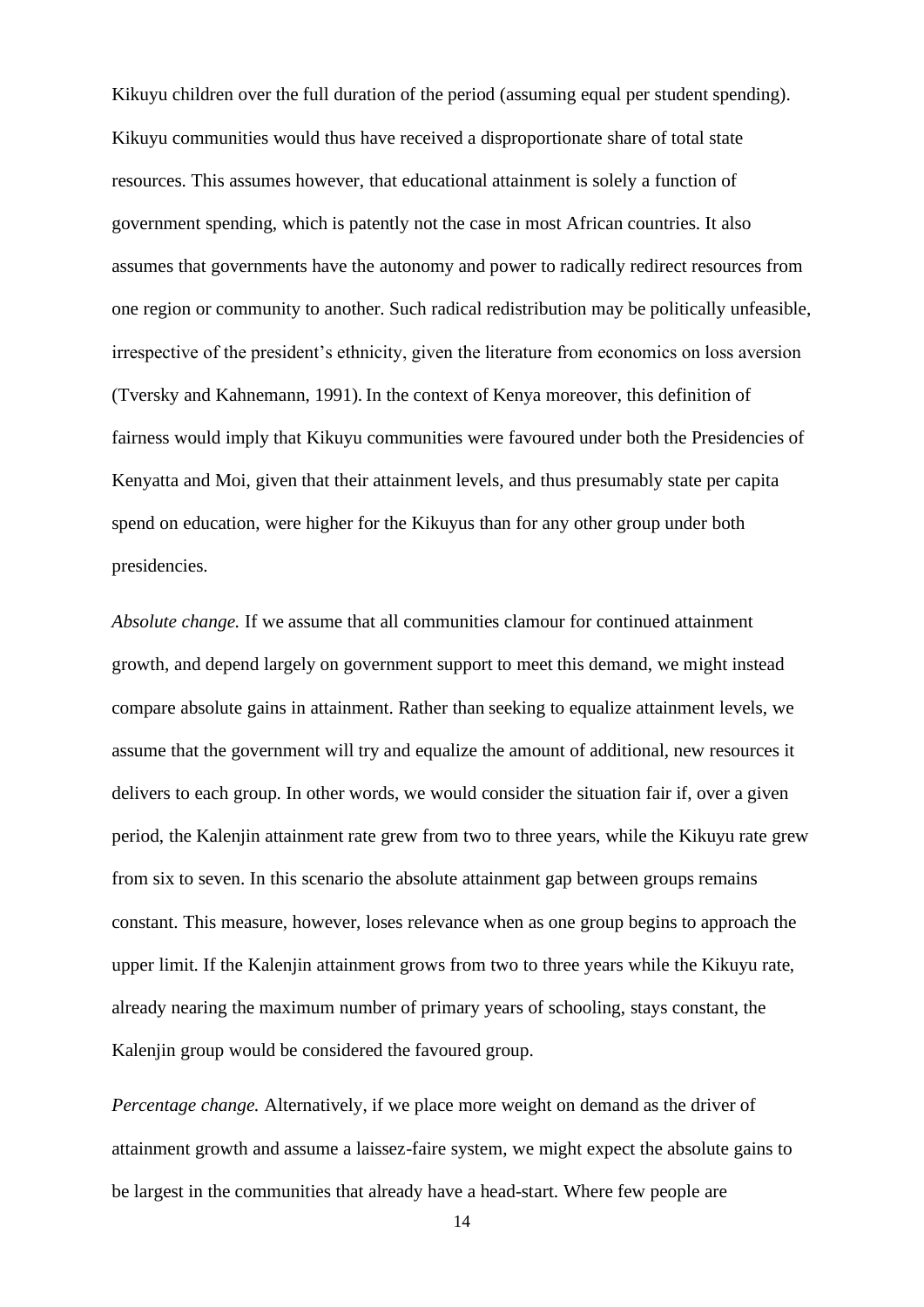benefitting from schooling already, additional demand for schooling and social pressure to send children to school may be low (cf. Olson 1972, for an example from Kenya).<sup>4</sup> Groups with higher attainment levels, conversely, may have larger numbers of expectant children clamouring to go to school. Moreover, it may well be that such groups are located in regions where returns to education are higher (more urbanized regions for instance), amplifying these demand forces. We may therefore speculate that in the absence of government intervention the growth rate in the years of schooling would be equal across groups. In other words, we would expect that in a system unencumbered by ethnic favouritism, both groups might see attainment growth of for instance 10% in a given year, from 2 years to 2.2 years for the Kalenjin for instance, and 6 years to 6.6 years for the Kikuyu. However, measuring percentage change suffers from the same upper bound problem as when measuring absolute change. Once a group approaches the upper limit, the rate of growth must slow. It also has the perverse implication that absolute gains will continue to be largest among the high achieving groups.

An alternative approach is to assume a quadratic growth function, where for each ethnic group, the rate of attainment growth slows as values approach the upper limit. As each ethnic group has a different starting point, we would predict different rates of attainment growth across groups, depending on where the group lies on the curve. However, this makes the notion of favouritism far less intuitive, as favouritism is defined in relationship to a complex counterfactual, where levels and rates of attainment growth will vary across ethnic groups and time. It is conceivable that a group would be considered favoured even if its attainment levels are stagnant while other groups experience growth.

*Achievement and improvement indices.* Alternatively, if we assume that incremental gains in schooling are harder to make at a higher level of achievement, i.e., we assume convergence

<sup>4</sup> In predominantly pastoral communities for instance, the uptake of education has lagged agrarian regions, despite large governmental and non-governmental investments.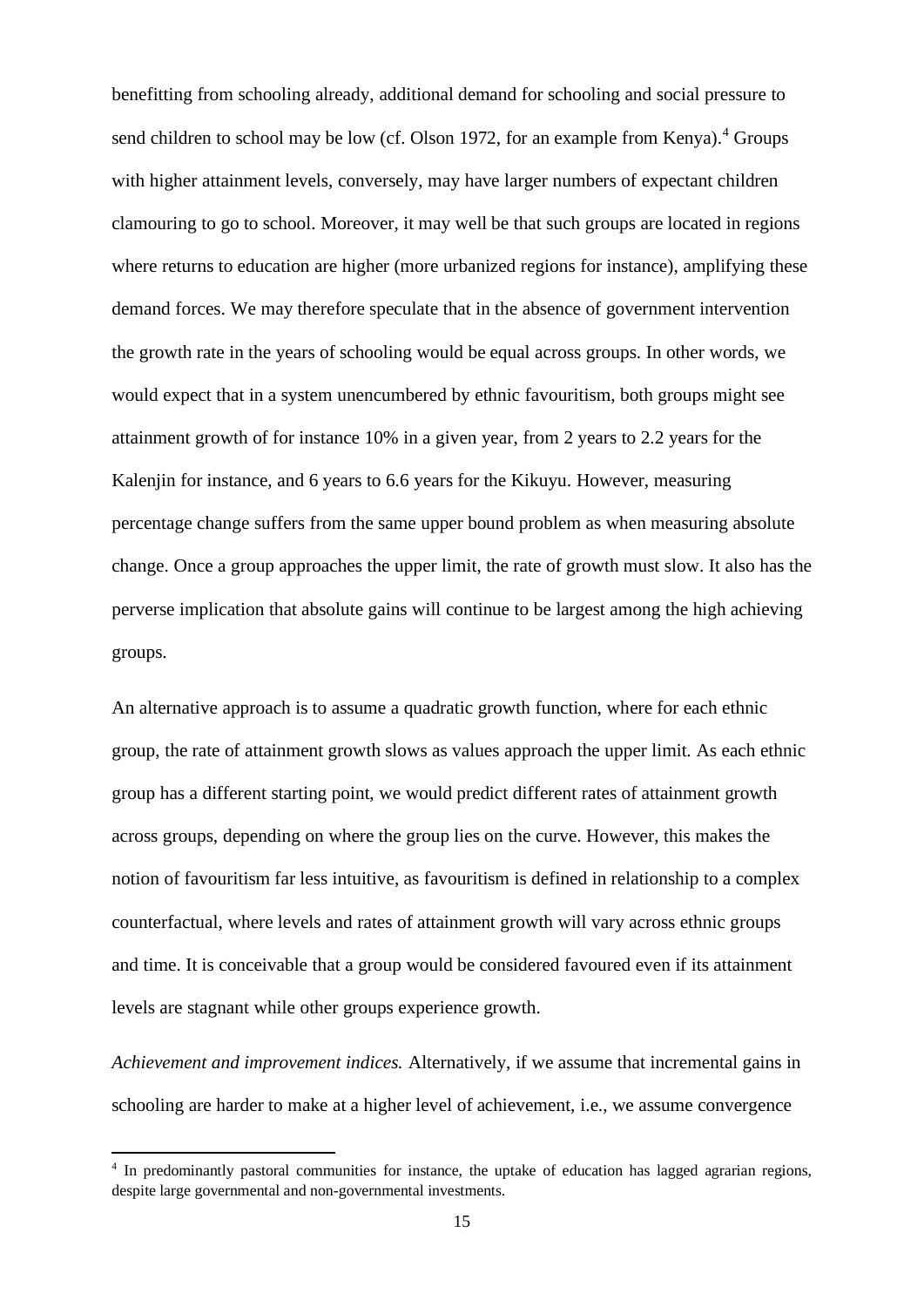as the default, then improvement indices offer an alternative measurement approach. These functions are designed for measures that have 'asymptotic limits', with minimum and maximum achievement levels, such as years of primary schooling on infant deaths per 1,000 (Kakwani 1993). Sen (1981) has proposed that we measure the achievement as the percentage decrease of the difference between initial level and upper limit. Thus a gain from two to three years of schooling is measured as a change of one year, over a gap of five years to the upper limit of seven years, for an achievement index of 0.2, while a gain from six to seven (where seven is the maximum), gives an achievement of one.

This method has primarily been used to measure health variables such as life expectancy and infant mortality. It is less obvious that the relative achievement in approaching universal primary education is quite as stark as in the health example. To give an example, in a country with a seven-year primary school system, Sen's model would consider the raising of primary attainment from six to seven years a greater achievement than raising it from zero to six. The former group, in this example, would be the favoured group.

*Other dimensions of ethnic favouritism.* Most of the measures of ethnic favouritism focus on quantity of education provided; how many students across different groups have benefit from educational access. It is also possible that politicians favour their ethnic kin by increasing the quality of education supplied, by, for instance, improving the quality of educational facilities or disproportionately deploying trained teachers to a given region. Existing literature suggests that this quality channel is less politically attractive than the quantity channel, given the importance politicians tend to place on visible quantifiable achievements such as school construction (Keefer and Khemani 2005; Harding and Stasavage 2014). Nonetheless, it is worth recognizing that a focus on more easily measured dimensions of educational benefits such as years of schooling could mask other means by which groups or individuals are favoured.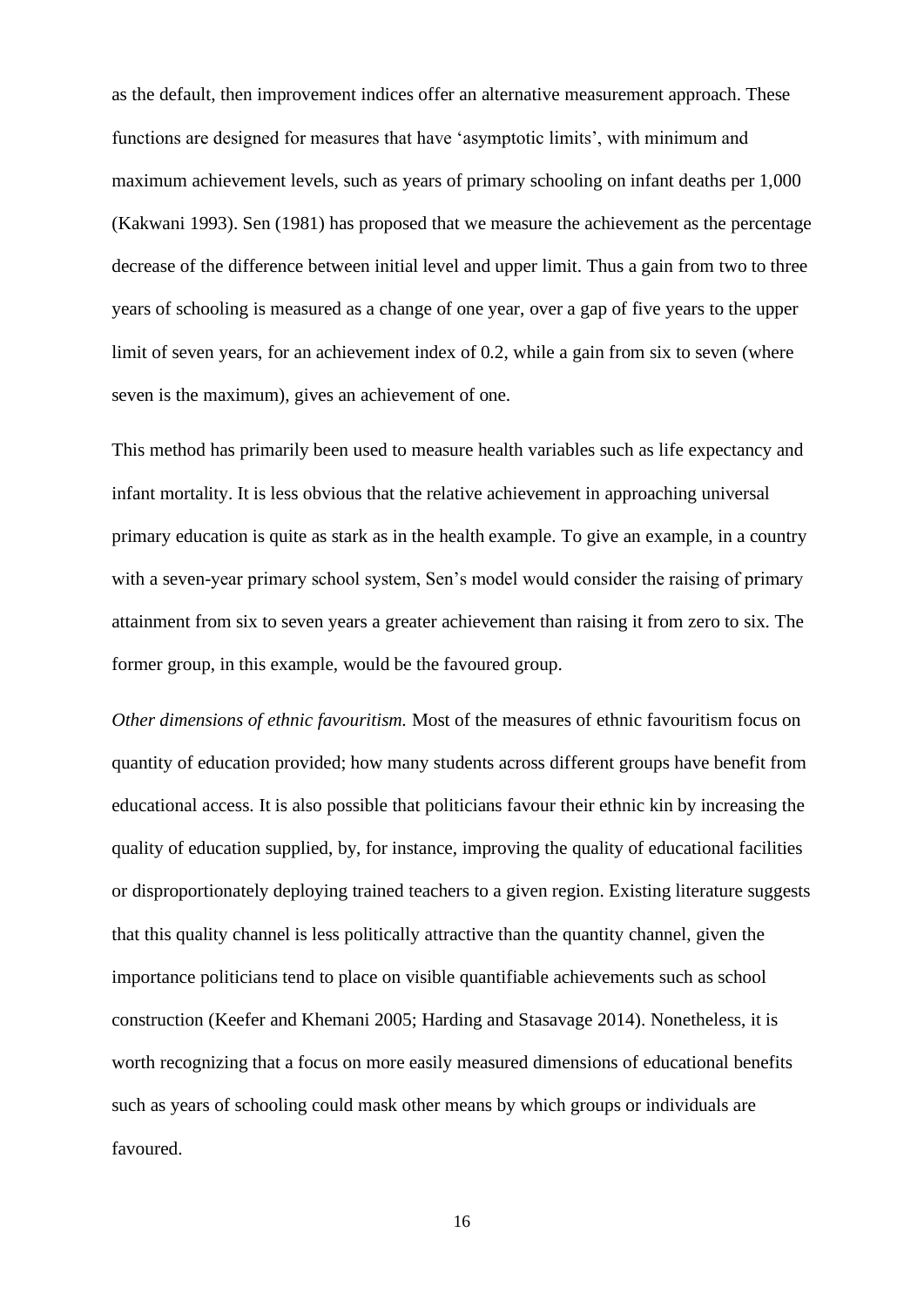*Perception indicators?* Irrespective of statistical models or definitions of fairness, for these definitions of ethnic favouritism to hold analytical relevance, they also need to be anchored in popular perceptions and understandings of favouritism. The reason political scientists study ethnic favouritism is not because of normative notions of fairness, but because they assume that ethnic favouritism or discrimination influences political behaviour, by fuelling support for politicians or grievances that may result in poor policy outcomes, conflictual elections or outright conflict. Yet imagine a situation where the Kikuyu attainment rate has grown from 6 to 7 years and the Kalenjin from 2 to 3.5 years, which, using an improvement index or assuming a counterfactual quadratic growth path as the counterfactual, would lead us to the conclusion that the Kikuyu ethnic group was favoured. Would the average layman, even if presented with these statistics, perceive this to be favouritism, or are absolute level differences or absolute change, regardless of their causes, a greater source of contention? Furthermore, could smaller growth rate differentials be perceived by the public with any accuracy, in the absence of detailed analysis and high statistical literacy?

#### REVISITING THE EVIDENCE OF ETHNIC FAVOURITISM IN EXISTING PAPERS

How do the existing papers on ethnic favouritism model their counterfactual world absent of ethnic favouritism? Kramon and Posner (2016) offer three alternative models. Their first and model, also replicated by Li (2018), predicts the number of years of schooling of a respondent, conditional on being of school age during the tenure of a co-ethnic president and controlling for time fixed effects and ethnic group fixed effects. Based on this model their results suggest that being a co-ethnic of the president during one's school-aged years boosts one's number of years of primary schooling by 6%, and secondary schooling by 12%.

By including a simple ethnic group fixed effect, the authors are assuming that in the absence of ethnic favouritism, we would observe a constant absolute gap in years of schooling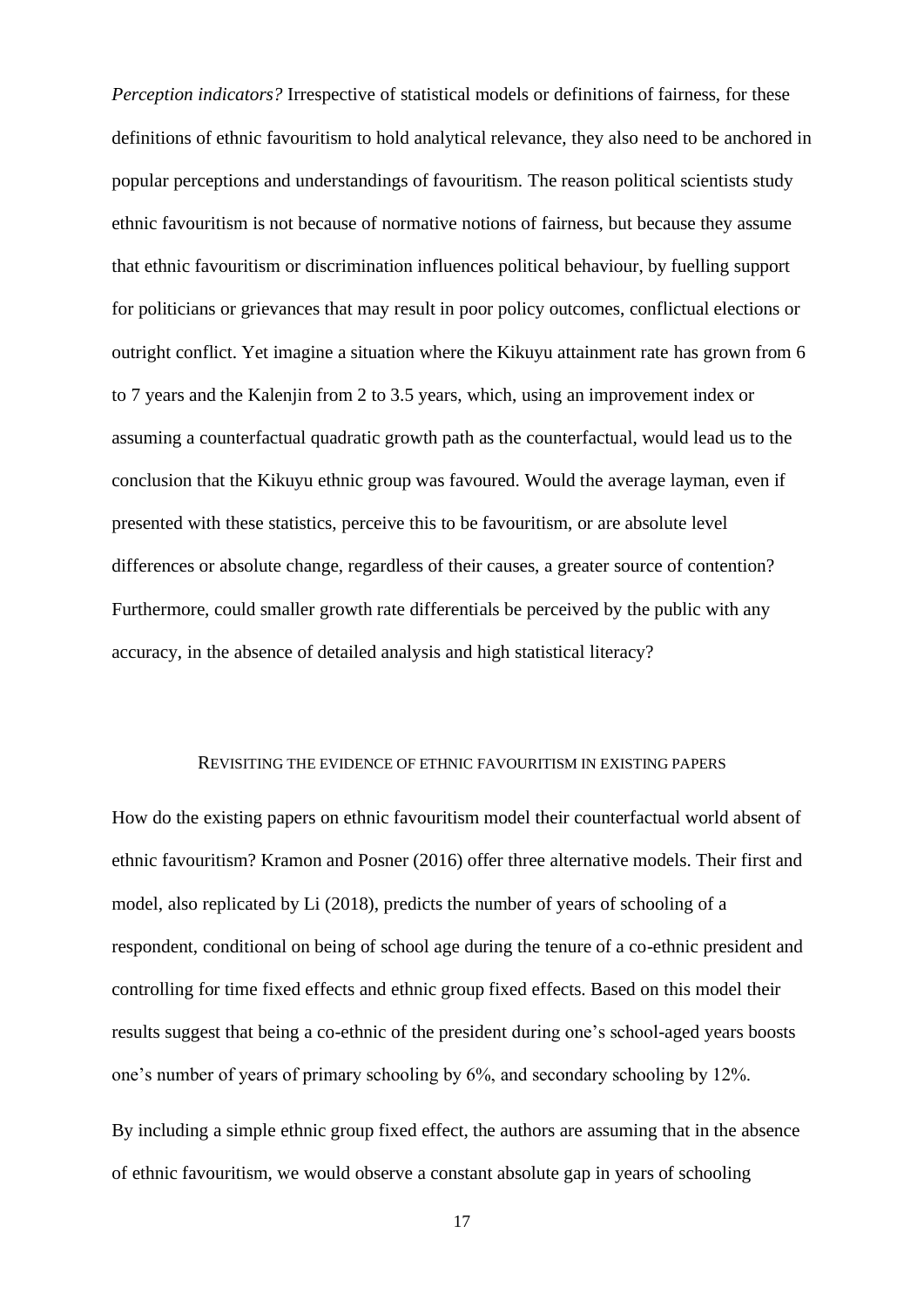between groups and over time. Given that primary attainment levels in Kenya are approaching the upper limit,<sup>5</sup> this is a problematic assumption. It risks confusing the decrease in the size of this ethnic dummy, owing to convergence effects, with ethnic favouritism. This is illustrated in Figure 1, which shows that the absolute gap in mean years of primary schooling between the Kikuyu and national average was higher during the Kenyatta period than the Moi period and vice versa for the Kalenjin, but that this gap was largely a consequence of higher Kikuyu attainment under colonial rule. All the narrowing in the attainment gap happened during Kenyatta's presidency, while the gap between the two groups stayed constant under Moi's presidency. While it would be accurate to describe the inequalities under Kenyatta as larger than under Moi, it is hard to see how this can be attributed to President Kenyatta's disproportionate spending in Kikuyu regions. Rather, Kenyatta's presidency was characterised by educational catch-up by non-Kikuyu ethnic groups.

In a second specification, designed to control for the possible effects of convergence, Kramon and Posner (2016) introduce a linear ethnic-group specific time trend in addition to year and ethnic group fixed effects. Introducing a linear time trend assumes that all ethnic groups will see steady growth in years of schooling, although these rates of growth are allowed to differ between groups. Ethnic favouritism is then measured by examining whether the annual rate of change in years of schooling for a given group is smaller or larger than its mean during a period when the president was of its ethnicity.

However, this tweak to the model does not overcome the convergence problem just discussed in relation to using ethnic group fixed effects. Clearly the attainment growth rate will slow as groups approach eight years of primary schooling (or four years of secondary schooling). Because the Kikuyu start butting against the years of primary school ceiling earlier than the

 $<sup>5</sup>$  The upper limit was 7 years up until 1984, and then extended to 8 years.</sup>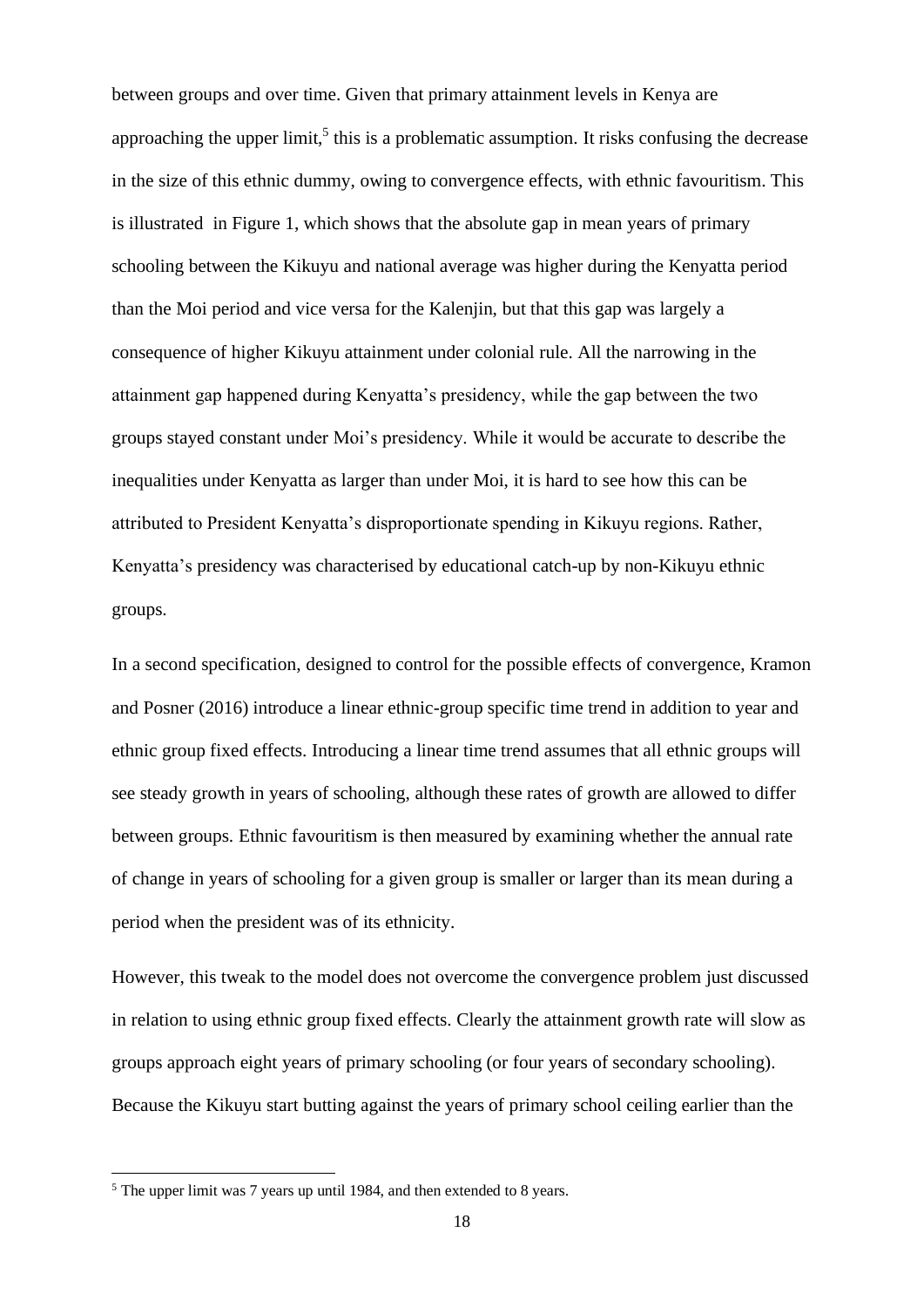Kalenjin, their rate of attainment growth slows more quickly under Moi's presidency than it does for the Kalenjin, and this will therefore be identified as ethnic favouritism in the model.

The third specification offers a more defensible counterfactual. Rather than assuming that years of schooling will grow linearly, it assumes that each group follows its own quadratic time trend. In other words, the growth in years of schooling is predicted to take a parabolic form. In every ethnic group, attainment will grow faster at lower levels of attainment and slow down as the attainment level approaches 8 years of primary schooling. The model allows the pace of growth and pace of slow-down to vary by group. This specification is similar to the model used by Franck and Rainer (2013), who use DHS data to examine ethnic favouritism in relation to ethnic group- and survey-specific quadratic time trends.<sup>6</sup> They, like Kramon and Posner, find an educational advantage for presidential co-ethnics in Kenya, relative to the predicted quadratic growth trend in primary schooling.

While this approach takes better cognizance of convergence forces, it creates a very abstract notion of ethnic favouritism, defined as a rate of educational attainment growth higher than what would be predicted by an ethnic-group specific quadratic time trend. This can give some unintuitive interpretations. Depending on the trend, we may capture an ethnic favouritism effect even where the favoured group sees no attainment growth at all. Over longer periods of time, moreover, it is not clear that quadratic time trends will approximate the growth path of years of primary education.

This conceptual concern aside, however, we find that the results reported using these models are highly unstable. To demonstrate this, we replicate Kramon and Posner's model using quadratic group-specific time trends and then subject it to a number of robustness tests, as seen in Table 2. The results of a first, 'narrow' replication, that seeks as far as possible to replicate the original model, validate the results reported by Kramon and Posner. The

<sup>6</sup> Franck and Rainer's (2012) main results consider whether a respondent has some, or has completed primary education, rather than measuring years of primary schooling.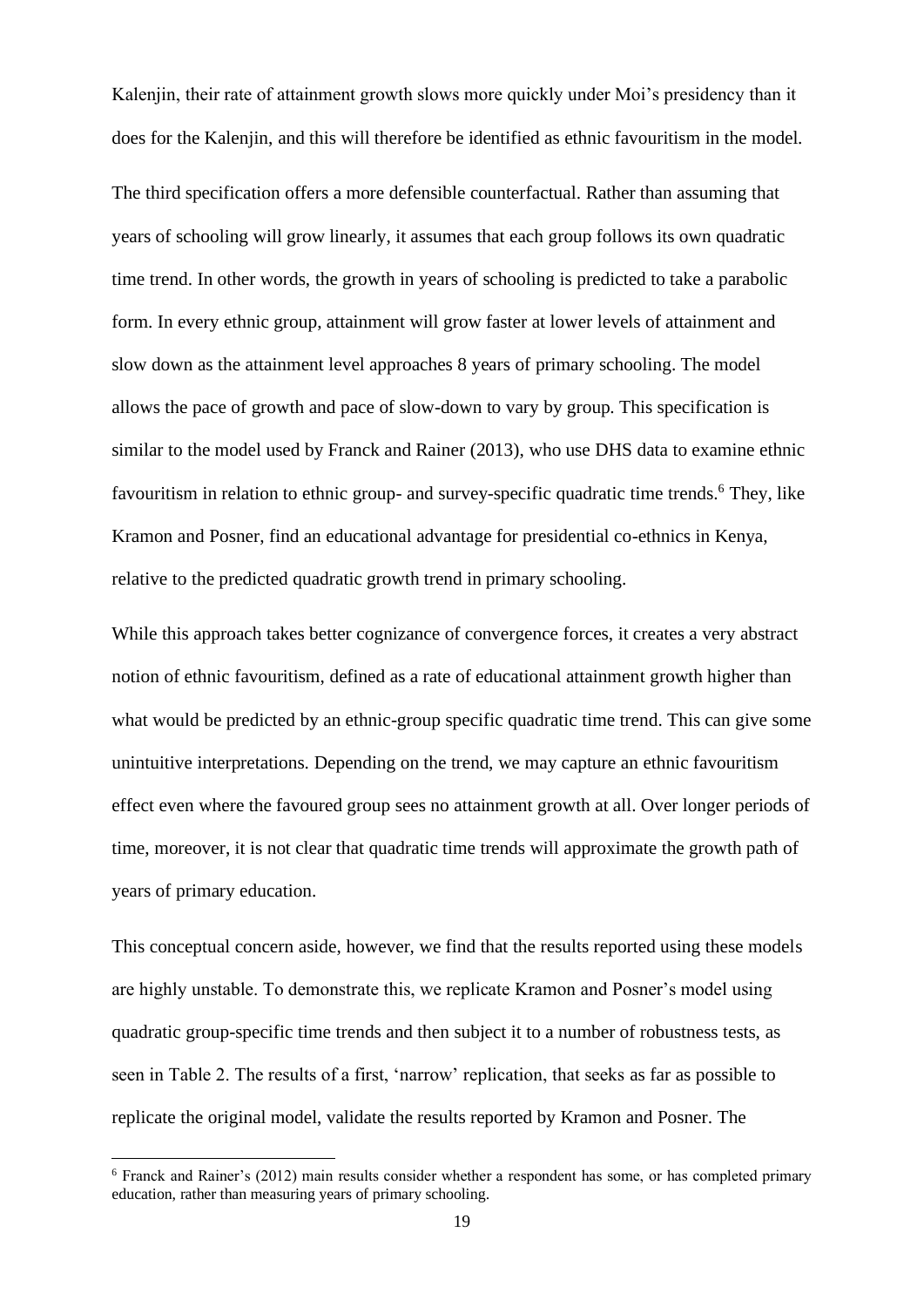coefficient is positive and significant.<sup>7</sup> This result suggests that students educated under a coethnic president receive a boost in average number of years of primary schooling of 0.18 years, which corresponds to a roughly 3% increase relative to average years of primary schooling, or 0.07 standard deviations.

However, Kramon and Posner's dataset, for unexplained reasons, constructs a birth year variable by subtracting a respondent's age from the survey year, despite the fact that the DHS contains a precise birth year variable. In Model 2 we replace the birth year, match, time and cohort variables with ones constructed based on a respondent's actual reported birth year instead of the estimated birth year. This small adjustment reduces the size of the match coefficient and it loses statistical significance. In Model 3 we expand the sample using data from the 2014 DHS, which has become available since the publication of Kramon and Posner's paper. This roughly doubles the sample size. Under this specification the match variable changes signs and remains insignificant. In Model 4 we drop all the control variables (as the motivation for their inclusion is dubious, as discussed in Appendix 4). This has no major impact on the results. In Model 5 we only include respondents aged 20 or above, to avoid biases resulting from ethnic group differences in average primary completion age.<sup>8</sup> The match coefficient remains negative and insignificant.

Lastly we extent the time period under review to include birth cohorts born in 1950 or later, and thus some respondents educated in the last years of colonial rule. This alteration does give us a positive and significant match coefficient, albeit of smaller size. This suggests that the results are driven by the period of transition from colonial to independent rule. Inclusion or exclusion of the cohorts educated around independence seem to drive the size and

<sup>7</sup> Note that our sample is slightly smaller than Kramon and Posner's (47,146 versus 47,275 observations). We were unable to account for this very slight difference.

<sup>&</sup>lt;sup>8</sup> In Appendix 3 we show that by having a relatively low age cut-off for inclusion in the sample introduces sampling biases. Many students have yet to complete their primary education until late into their teens and the ethnic origins of the overaged versus 'correctly' aged primary students differs.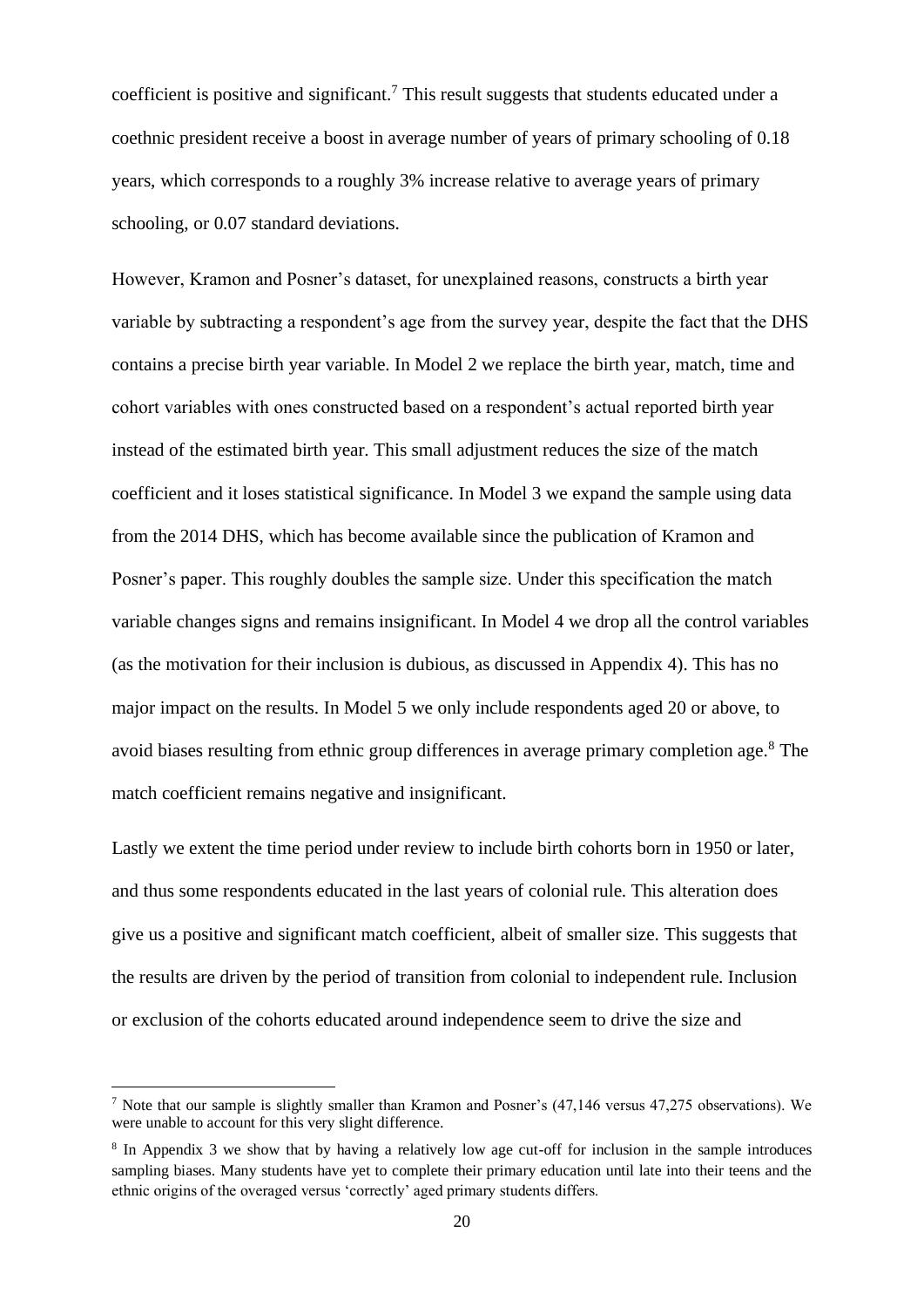significance of the coefficient.<sup>9</sup> Given the big expansion of educational provision around this time and changing policy priorities, it seems hasty to attribute an increase in the Kikuyu share of students in these transition years solely to ethnic favouritism by President Kenyatta.

## [Insert Table 2 here]

Table 3 presents our next set of results that replicate Kramon and Posner's model using censuses, rather than DHS data, which increases the sample size to the millions. The first model replicates Kramon and Posner's model with quadratic group-specific time trends as closely as possible, but excludes religious and birth place controls as these cannot be constructed from the census dataset. This model shows a positive and statistically significant ethnic match dummy of comparable magnitude to that found by Kramon and Posner. In Model 2 we restrict the sample to respondents aged 20 or above. This reduces the coefficient size slightly and the results are now only significant at the 10% level. Yet moving the start date of the sample by just one year, to those born from 1955 as opposed to from 1954, brings the coefficient down in size and it loses significance. Conversely, including more colonial era cohorts, by extending the window back to 1950, increases the coefficient size. As in the previous analysis then, these results are driven by the period of transition to independence.

#### [Insert Table 3 here]

We can illustrate these results visually, by plotting the predicted years of primary schooling for the Kikuyu in a world absent of ethnic favouritism (i.e., setting the ethnic match dummy to zero). This predicted trend is then compared to the actual ethnic group trend in Figure 2.

<sup>&</sup>lt;sup>9</sup> The reason the coefficient loses significance in model 2 is that actual birth year excludes a number of respondents born in the latter half of 1953.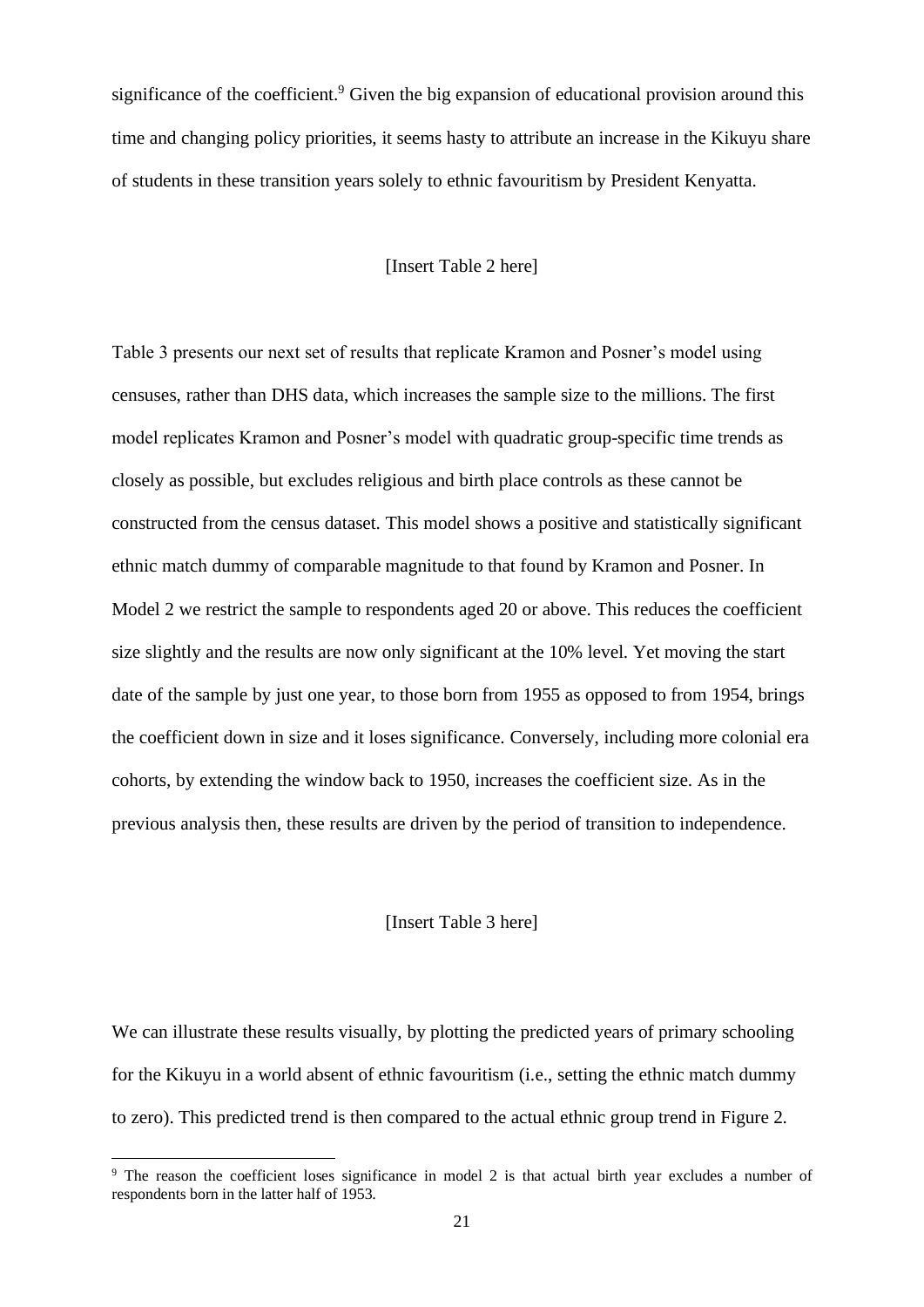We focus on the Kikuyu as it appears that the educational performance of this ethnic group in the early independence period is driving the results. The actual Kikuyu trend (black line), is shown alongside the predicted trends using the three alternative start years from Modules 2-4 above using census data: 1954, 1955 and 1950.

## [Insert Figure 2 here]

This illustrates visually how sensitive the results are to educational performance among the cohorts born just around 1954. There appears to be something of a kink-point in the data, with a take-off in the educational growth for the Kikuyu cohorts born 1955 and later. Consequently, the predicted quadratic time trend is sensitive to the starting year. It tracks the actual trend more closely when we model from a peak start year (1955), and performs worse when we use the trough years 1954 or 1950. Another confounding factor apparent in this figure is that the difference between the Kikuyu actual and predicted trends in the Kenyatta era is driven largely by trough years, which are a result of age heaping.<sup>10</sup> Thus the deviation between actual and predicted trend may partly be a consequence of less age heaping among Kikuyu respondents.

Moreover, contrary to what we would expect if these trends were driven by ethnic favouritism, there is no obvious break in trend for cohorts born around 1969, which corresponds to the crucial transition from President Kenyatta to President Moi. To examine this further, we introduce two placebo tests (Table 3, Models 5 and Model 6).<sup>11</sup> Following Kramon and Posner, these models 'incorrectly' code the transition from Kenyatta to Moi's

 $10$  The reason for this is that uneducated respondents are less likely to know their exact age. These less educated respondents will therefore cluster on rounded age numbers (5s and 10s), and pull down the average years of schooling among those cohorts, giving a zigzagging trend.

 $11$  These placebo tests are modelled on those used by Kramon and Posner (pp. 19-20).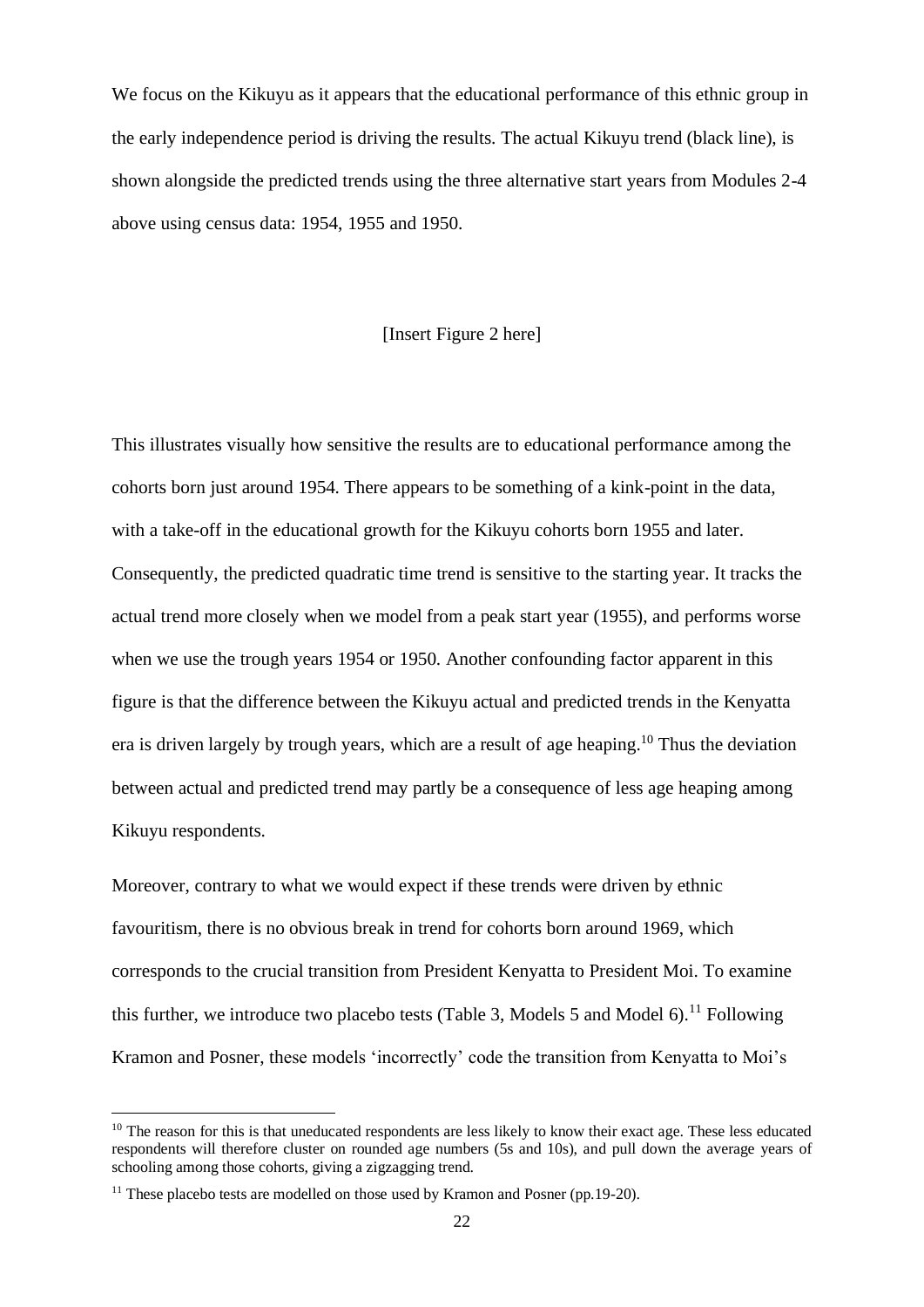presidency as having happened three years prior to the actual transition (Model 5), and three years after the actual transition (Model 6) (using Model 4 as the base specification). In both cases the match dummy coefficient remains significant, and in the first specification it increases in size and significance. Thus the placebo test fails to demonstrate an effect of the identified presidential transition year on primary school enrolment.

## *Favouritism in secondary schooling*

Next we turn to examining ethnic group educational trends in secondary schooling. While Franck and Rainer (2013) focus only on primary school completion, Kramon and Posner (2016) examine secondary school attainment using the same set of specifications as for primary schooling to measure favouritism. They argue that their stronger results at secondary level supports their thesis, as ethnic patronage is more likely to manifest itself at secondary level where returns to schooling are higher and degree of state subsidization larger.

However, this approach to measuring ethnic favouritism overlooks the impact of primary schooling on secondary outcomes. Given that only students who have completed primary school are eligible for secondary schooling, there is a path dependency to secondary school inequalities, which makes it problematic to consider secondary attainment independently of primary attainment. It would therefore be more appropriate to measure favouritism in secondary education in relation to the number of eligible pupils in each ethnic group, rather than the entire population.

Although the censuses and DHS do not ask respondents whether they passed their primary school exams, we can use attendance in the final year of primary schooling as a proxy for primary completion, assuming that ethnic differences in pass rates do not vary markedly over time. Figure 3a therefore measures average years of secondary schooling by ethnic group conditional on having at least seven years of primary schooling, while Figure 3b measures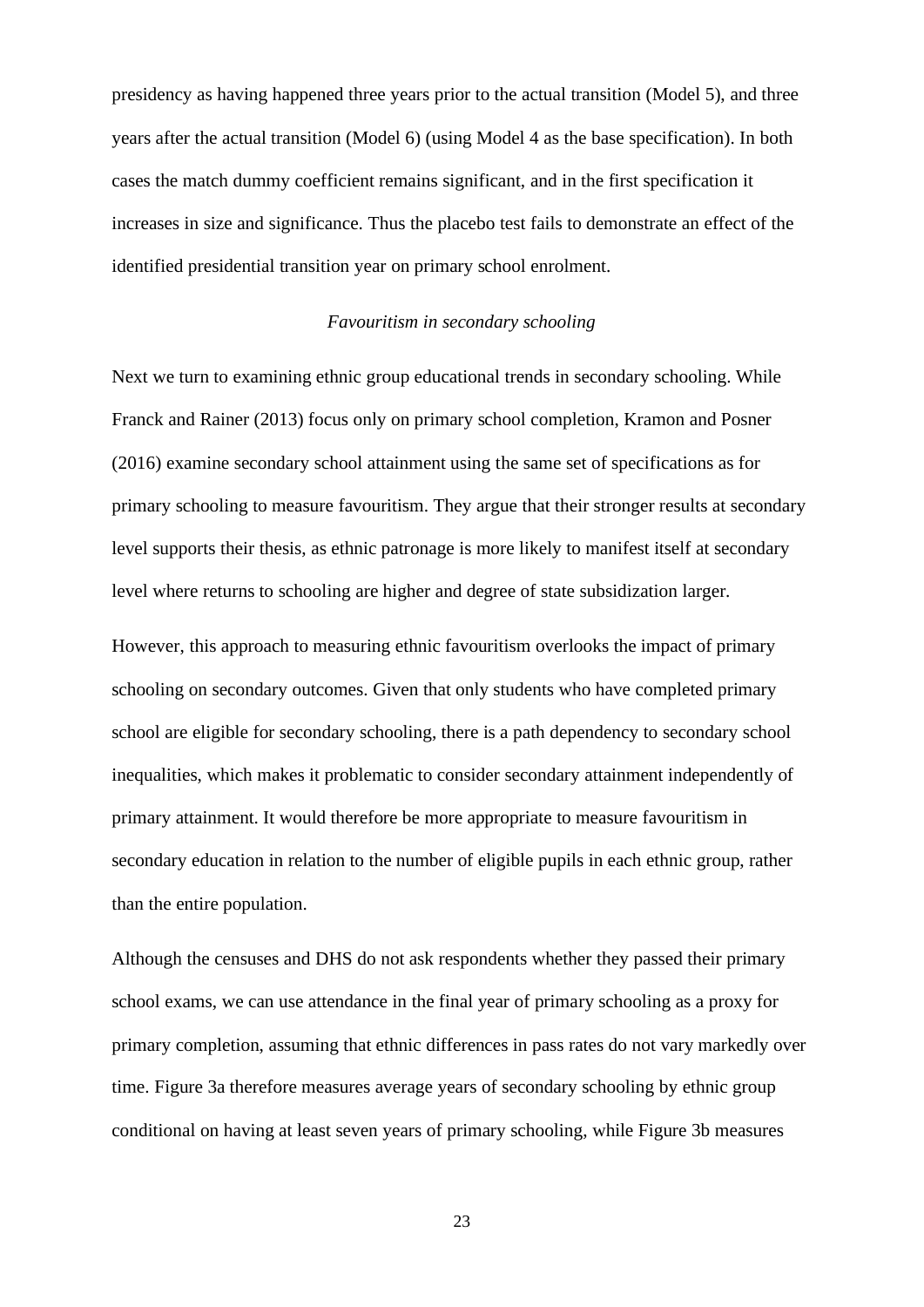this transition rate in relationship to the national mean.<sup>12</sup> In other words, we are examining what share of primary school completers from each ethnic group obtain secondary education. The differences in performance between the groups are much smaller once differences in primary schooling are controlled for. The Kikuyu retain a small advantage throughout the period, but the gap between the Kikuyu and Kalenjin transition rates declined primarily under Kenyatta's presidency, not Moi's. Kikuyu primary school completers continue to maintain an advantage over the Kalenjin and other groups throughout Moi's presidency, and this advantage increases among the cohorts educated under the last years of President Moi's presidency.

When comparing the transition rate across ethnic groups, the presence of a convergence effect is less obvious. Figure 3a does not suggest that the transition rate has followed either a linear or quadratic time trend. To test for a possible ethnic favouritism effect, we therefore revert to Kramon and Posner's base specification, which controls only for group and time fixed effects (assuming no group-specific time trends). Results are given in Appendix Table 5 using the DHS and census data. The DHS dataset does yield give a positive and significant coefficient, but this coefficient loses significance when we limit the sample to the Kenyatta and Moi presidencies only, while the census specification gives a negative (and statistically insignificant) coefficient on the presidential ethnic match variable. This does not constitute clear evidence of ethnic favouritism.

Another piece of evidence allows us to bring schooling performance into the picture, and examine whether Kalenjin primary completers faced lower barriers to secondary school entry under President Moi, through either favouritism that lowered the grade point average required for Kaleniin candidates to enter secondary school, or a higher supply of secondary relative to

 $12$  A data problem is that the school reforms of 1984, which extended primary schooling in Kenya from 7 to 8 years. This may interfere with the results for the early 1970s, as we may not be able to pinpoint the exact respondents who completed their primary schooling under the old and new system. For simplicity, the figure therefore uses 7 years of primary schooling as the measure of 'completion' throughout the entire period.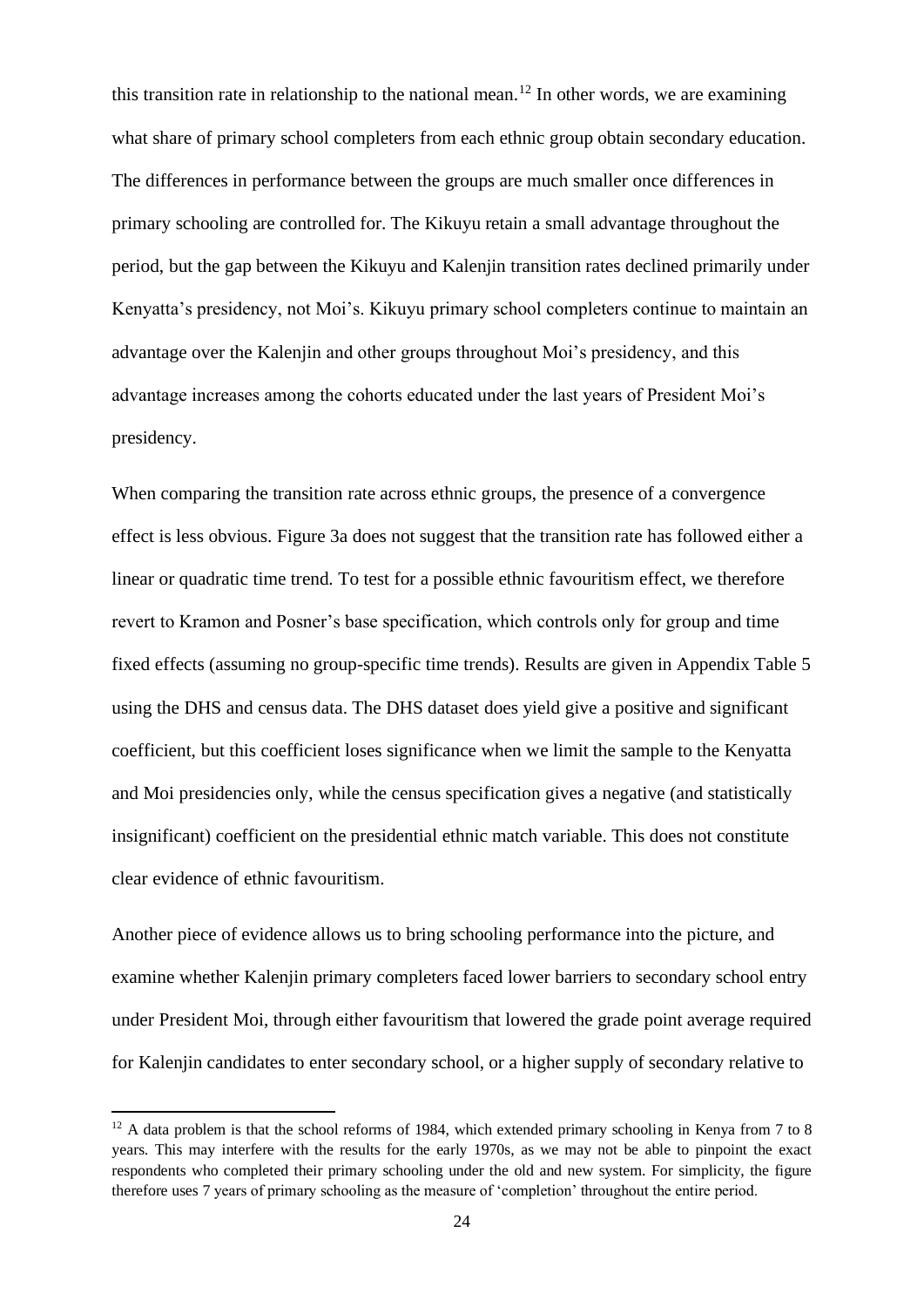primary schools in predominantly Kalenjin districts. For a single year, 1989, we have districtlevel data on not only primary and secondary enrolment, but also the average student performance on the Kenya Certificate of Primary Education (KCPE). We can therefore examine the rate of transition from primary to secondary school at the district level, by measuring the share of secondary students to primary school exam candidates, while controlling for average district-level exam performance. This allows us to measure whether students from a particular ethnic region of Kenya face a lower or higher threshold to secondary school entry than others.

In Table 4 we present the results of regressing the average district KCPE score against the ratio of secondary school students to KCPE candidates by district, and include dummy variables for Kalenjin and Kikuyu districts.<sup>13</sup> If Kalenjin districts were favoured under President Moi through the provision of more secondary school inputs or easier access to national secondary schools, we should expect to see a disproportionate share of Kalenjin students transitioning from primary to secondary schools and thus a positive coefficient on the Kalenjin dummy, while the Kikuyu dummy would be negative.

#### [Insert Table 4 here]

The results do not confirm these predictions. The Kalenjin transition rate is lower than that predicted by the model, although the coefficient is insignificant. There is no evidence that students in Kalenjin regions had a higher rate of educational progression than students in other regions. The Kikuyu dummy is likewise insignificant, albeit positive. It does not appear, therefore, that there was any absolute lowering of the bar for Kalenjin primary

<sup>&</sup>lt;sup>13</sup> As the secondary school enrolment data is not disaggregated by form, we divide the total enrolment (Form 1-4) by 4. As both the primary and secondary data is from 1989, we make the simplifying assumption that districtlevel enrolment did not vary substantially between 1985 and 1989.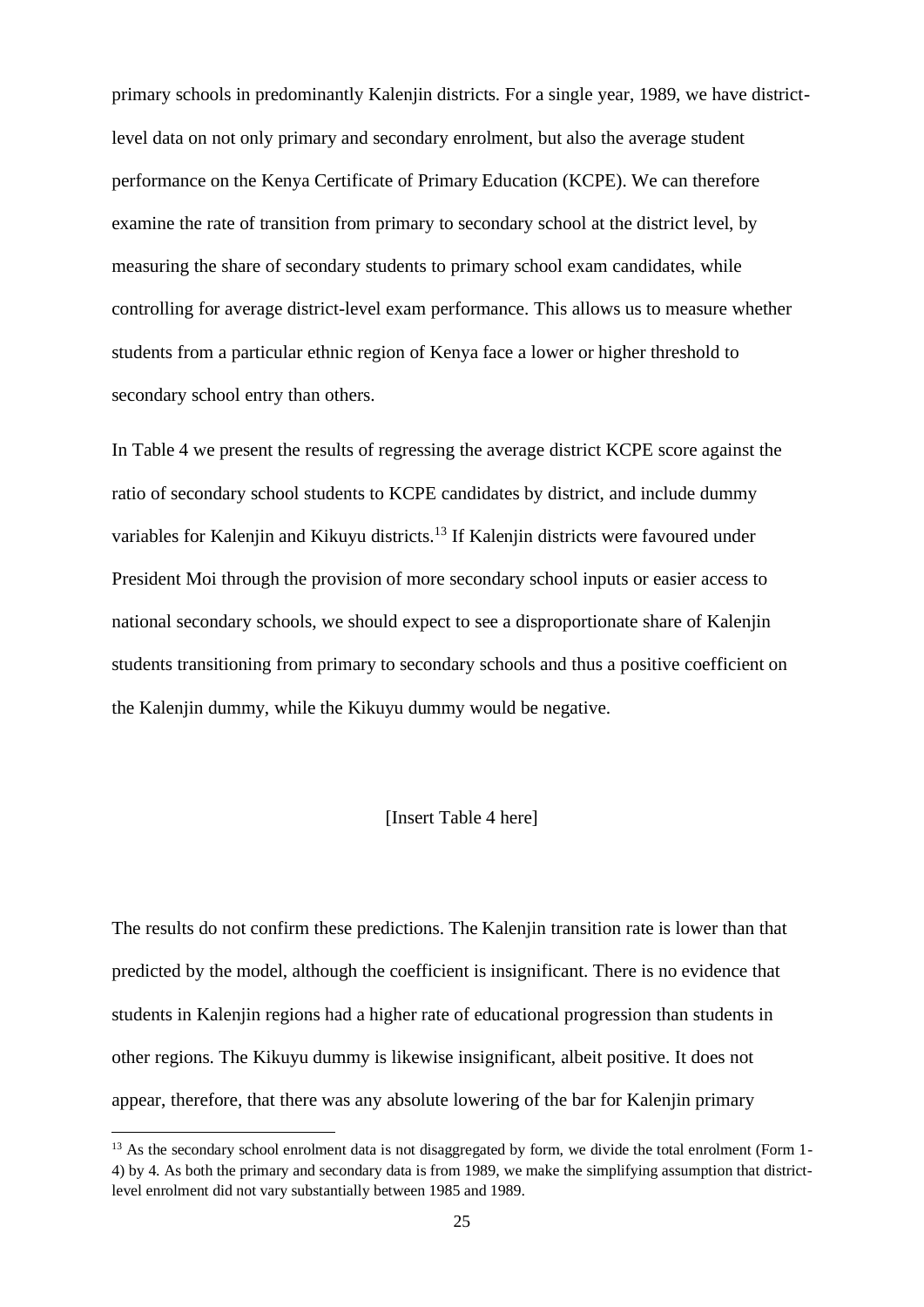completers under Moi's Presidency, although in the absence of time series data we cannot measure whether the Kalenjin or Kikuyu transition rate changed following the presidential transition.

This data source also allows us to draw some tentative inferences about differences in educational quality across ethnic regions of Kenya. One alternative mechanism through which favouritism may operate is through differences in the quality of education supplied, rather than the quantity. The 1989 cross-sectional data allows us to look at differences in average candidate performance across ethnic regions, which can be thought of as a proxy for school quality. As seen in Appendix Table 6, the 1989 KCPE performance data shows considerable variation in average KCPE score across regions, although the variation in school-level KCPE averages within districts is more than twice as high as the variation between ethnic regions (measured by a coefficient of variation). Moreover, much of this variation is probably a consequence of differences in household income and educational status. With a few exceptions (Turkana, Mombasa), students tend to score higher in richer parts of Kenya where educational attainment is higher to begin with, and vice versa. In this regard, Kalenjin districts do not appear to be major outliers.

## FAVOURITISM IN THE SUPPLY OF SCHOOLS AND TEACHERS?

One of the compelling aspects of Kramon and Posner's (2016) paper is that it offers a clean causal explanation for how ethnic patronage shapes educational inequalities. The authors argue that these ethnic inequalities in educational outcomes are supply driven, with, for instance, a Kikuyu-led government directing more state resources, such as the construction of schools, to Kikuyu districts. To test this, they examine the number of schools per district and conclude that school construction disproportionately benefitted districts in predominantly Kikuyu/Kalenjin districts under their respective coethnic presidents' tenure.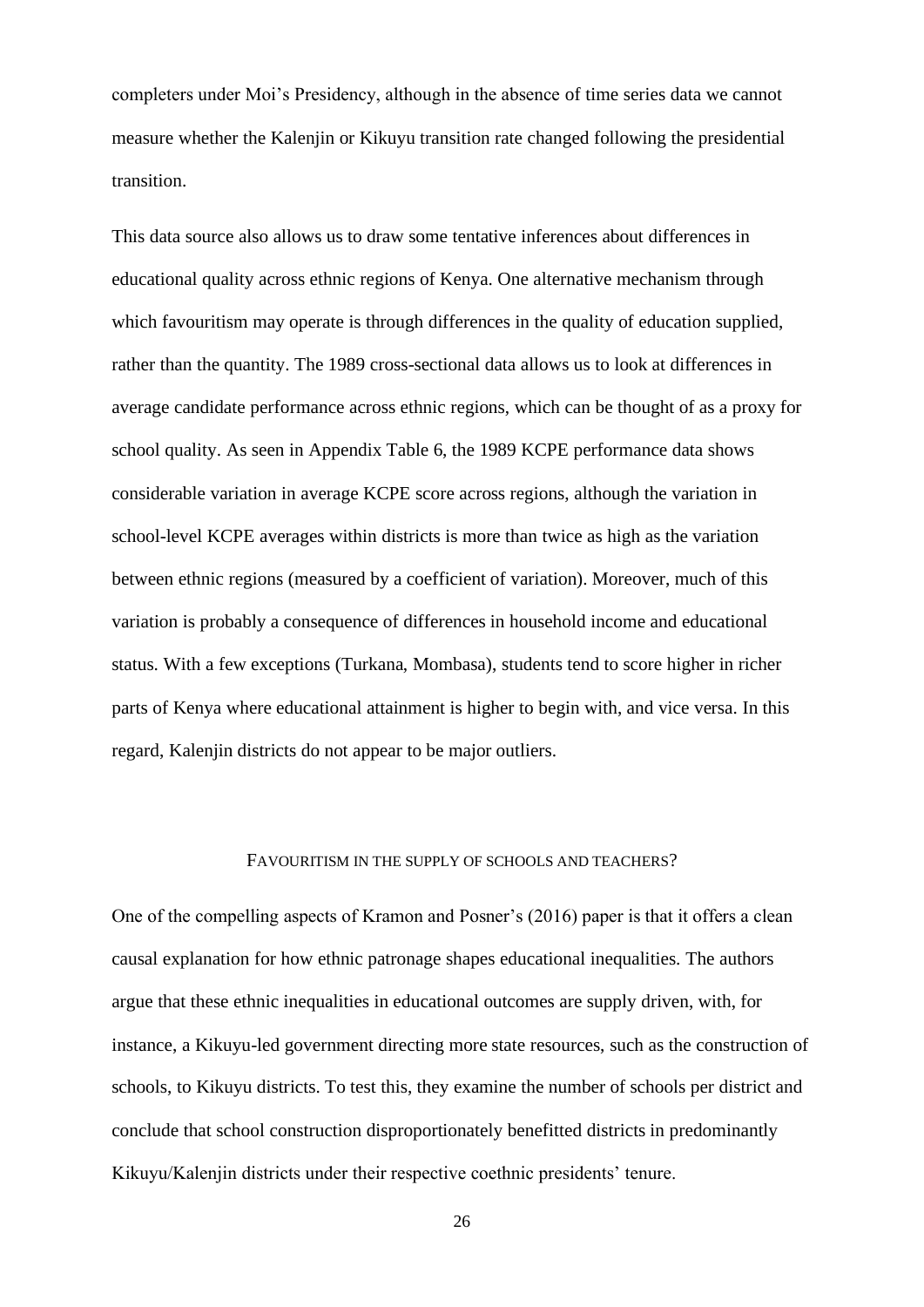However, a school to school-aged population ratio is only an appropriate measure of political favour under certain assumptions: firstly, that school construction was financed by the government, and secondly, that schools are roughly uniform in size. On closer inspection, neither of these assumptions hold.

In the first decades of independence, primary school construction in Kenya was primarily financed by the local community. It remained official policy until at least the 1980s that the development of physical facilities was the responsibility of school committees and parent associations, not the central government (Eshiwani, 1990, p.25). Some may have been financed through donations by politicians through *harambee* funds, which may indirectly have come from political spoils, but a community's number of wealthy *harambee* benefactors is likely to have been a function of far much more than the President's ethnicity. In latter decades aid has also been an important source of financing for school construction, which is presumably less susceptible to ethnic targeting. Furthermore, although hard to verify, the data used by Kramon and Posner does not appear to distinguish between public and private primary schools. By 2014, roughly a quarter of Kenyan primary schools were private. Private provision has been growing over time but varies considerably across counties. In Nairobi, 83% of primary schools were private in 2014, compared to 5% in West Pokot (Ministry of Education Science and Technology, 2014).

Nor are Kenyan primary schools uniform in size. Unsurprisingly, denser and wealthier areas tend to have larger primary schools. The average number of students per school across Kenyan counties in 2014 ranged from 926 in Nairobi to 219 in Baringo and Tharaka-Nithi. It is therefore difficult to deduce, from data on the number of school alone, whether more schooling opportunities were being created in some districts relative to others.

An arguably less problematic measure of educational supply is the number of teachers in a given district. Unlike school construction, the Kenyan central government has been the main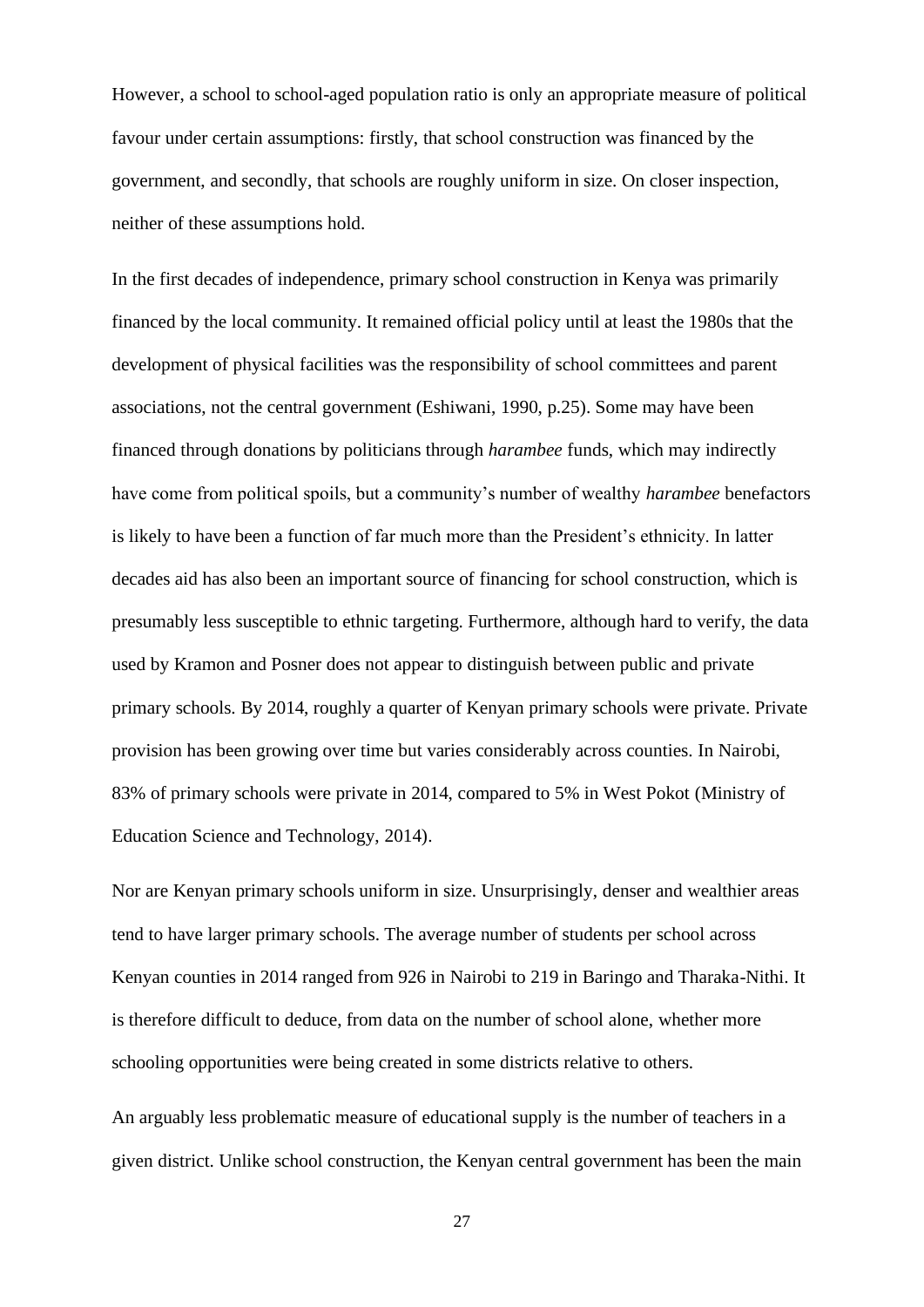source of finance for teacher's salaries in public schools since independence. Data on number of teachers is available at province, if not always at district level. In Table 6 we therefore calculate the primary school-aged population to teacher ratio for each province in Kenya for a set of benchmark years, close a the year of presidential transition. Provinces roughly map onto at least some ethnic regions in Kenya, with the Kikuyu predominant in the Central province, and the Kalenjin comprising just under half the population of the Rift Valley. While cruder than a district measure, we would expect that ethnic favouritism in the supply of teachers would result in a disproportionate reduction in the population to teacher ratio in Central and Rift Valley provinces under the presidencies of Kenyatta and Moi respectively. Note that at the primary level, the 1966 and 1977 data does not distinguish between public and primary schools, but accounts suggest that private primary schooling catered to a very small share of African students in the 1960s and 1970s.<sup>14</sup> Data for 2003 and 2014 records the number of public school teachers only. Population data is taken from the censuses for cohorts aged 6-13. We interpolate between census years assuming a constant rate of population growth. The results are provided in Table 5.

#### [Insert Table 5 here]

Consistent with the attainment trends, the teacher to population ratios have converged over time. Over the course of Kenyatta's presidency (1966-77) the ratio of school-aged children to teachers dropped substantially across the country, but the Kikuyu-dominated Central province registered the smallest improvement. Over the course of Moi's presidency the population to teacher ratio stayed relatively constant, with small improvements in the Central, Eastern and Rift Valley provinces, while the teacher density fell dramatically in Nairobi

<sup>&</sup>lt;sup>14</sup> Kinyanjui (1981) identified 14 private primary schools in Nairobi, Mombasa, Nakuru and Kisumu in 1976 (7%), but these catered primarily to expatriates and Asian and European Kenyans, only 19% of the students were African Kenyans in 1972.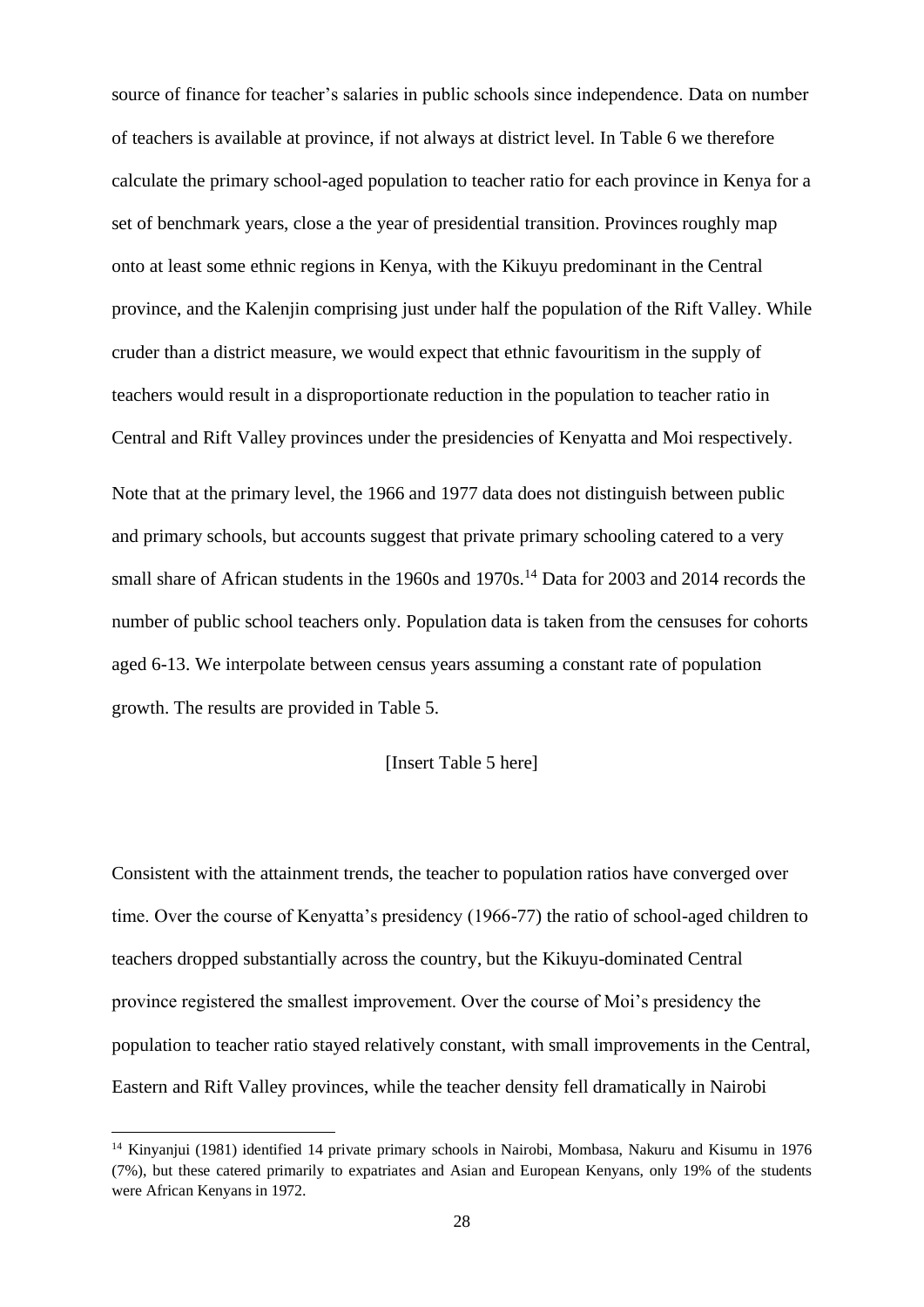(presumably on account of rapid population growth and increased private primary schooling in the capital). Under Kibaki's presidency the population to teacher ratio increased even further in Nairobi, rose slightly in the Central, Eastern and Rift Valley, and remained relatively constant elsewhere. The coefficient of variation fell once more. Note that the main outlier region throughout the postcolonial era has been the North-Eastern province, where the teacher supply remains dramatically lower than in the rest of the country. Here too, however, the ratio has improved over time.<sup>15</sup> Taken in sum, this does not provide strong evidence of favouritism. Kikuyu districts had unusually low rates of teacher growth under Kikuyu presidents. Kalenjin areas did experience comparatively strong growth in the teacher supply under Moi's presidency, but as with attainment, this is hard to distinguish from a broader catch-up effect.

#### **CONCLUSION**

This paper has reviewed some of the evidence of ethnic favouritism in African educational provision, much of which rests on the Kenyan example. Revisiting the Kenyan case shows the available evidence to be far from conclusive. When analysed descriptively, the trends in ethnic group educational attainment do not conform to any intuitive models of ethnic favouritism, and the regression results prove highly sensitive to the nature of the sample and years under review. The relative performance of the Kikuyu ethnic group declined under the Kikuyu presidency of Kenyatta, while the Kalenjin group saw their relative performance improve prior to the transition to a Kalenjin presidency. There is no evidence of clear ethnic group discontinuities around the time of presidential shifts.

In both the enrolment and input analysis, perhaps the more striking omission from the ethnic favouritism story is the noteworthy convergence in primary attainment across Kenya's larger ethnic groups (see Appendix Figure 7). Among Kenyan millenials – the last cohorts included

<sup>&</sup>lt;sup>15</sup> Note also that the 2009 population of the North-Eastern Province suggests an unlikely rate of population growth, and may be over-estimated.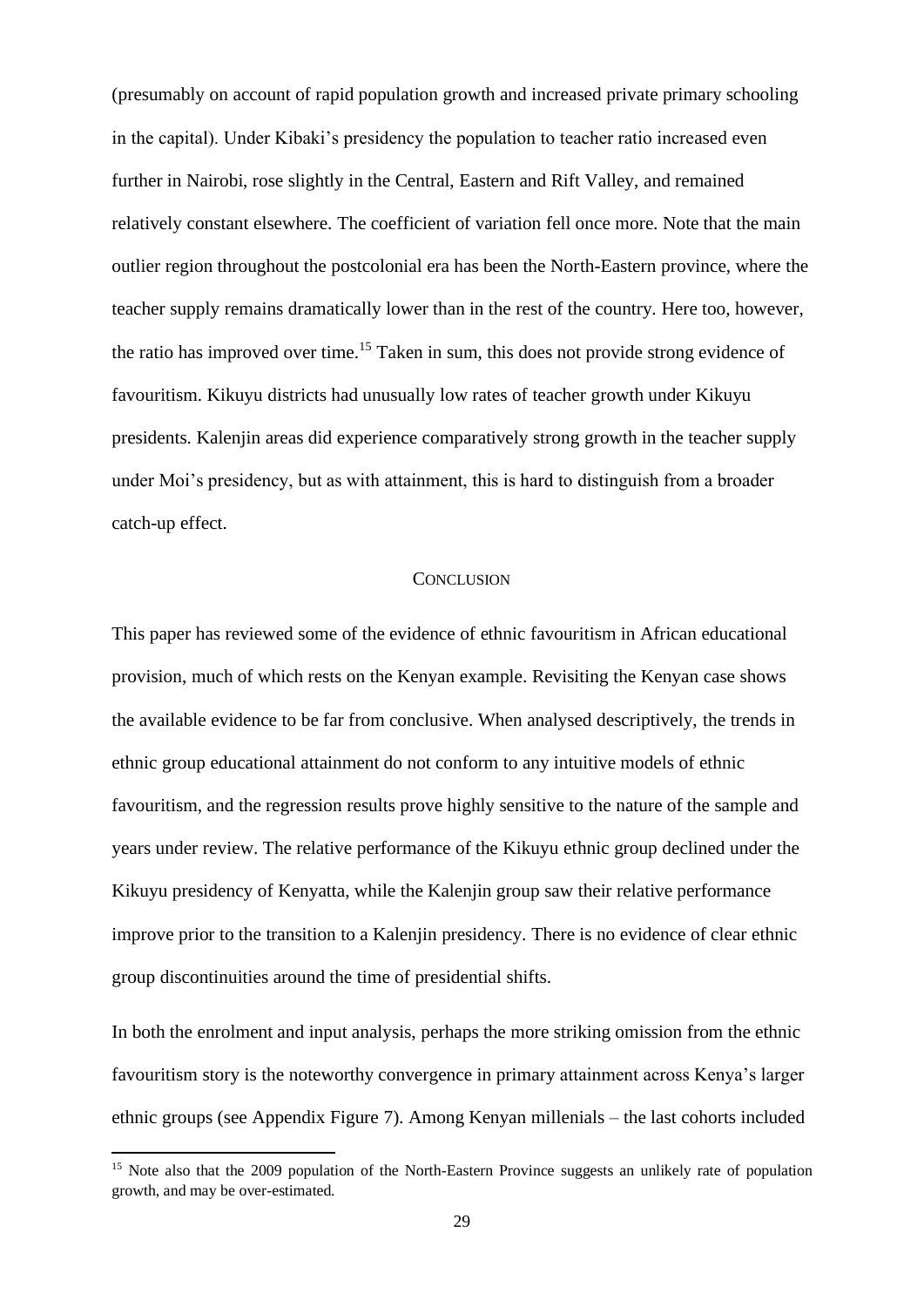in our sample born around 1989 – average years of primary schooling do not differ markedly across major ethnic groups, with a range from 6.3 (Kalenjin) to 7.4 (Kikuyu). In contrast, for the first cohorts to be educated in independent Kenya, the average years of schooling ranged from 3.3 to 5.4. The educational divide has, however, up until recently grown more marked between the larger ethnic groups in the Kenyan 'core', relative to smaller groups at the 'preiphery', particularly groups that retain pastoralism, notably the Somali, Turkana and Masai. While these gaps may be cause for concern, today's educational fault line does not map neatly onto the main political divides in Kenyan party politics.

In the Kenyan case the changing ethnic group attainment patterns are very hard to ascribe to government action in the first place, but are, if anything, more consistent with the idea that governments sought to balance access to popular, broadly-accessed services such as primary education roughly equally among regions. Yet one should also be careful not to read too much government agency into these patterns. Demand for education has been strong across most ethnic groups, and educational attainment growth, particularly at primary level, was largely driven by grassroots action rather than top-down planning. Furthermore, the rates of convergence in educational attainment are themselves conditional on the rate of attainment growth. During the periods when the educational system was expanding rapidly – which coincides with periods of strong economic growth – convergence also tends to be more rapid. The rapid educational convergence under Kenyatta, and slowdown under Moi, may have more to do with the changing economic conditions in Kenya than with any explicit educational policy shift.

A further consideration, not discussed in the reviewed papers, is the extent to which citizens of Kenya – or indeed any country – would be able to gauge these levels of supposed ethnic favouritism. It is usually assumed that ethnic favouritism serves a political purpose, by rewarding and cementing support for a leader from within his or her core constituency. But for this strategy to work citizens have to have a reasonably accurate perception of the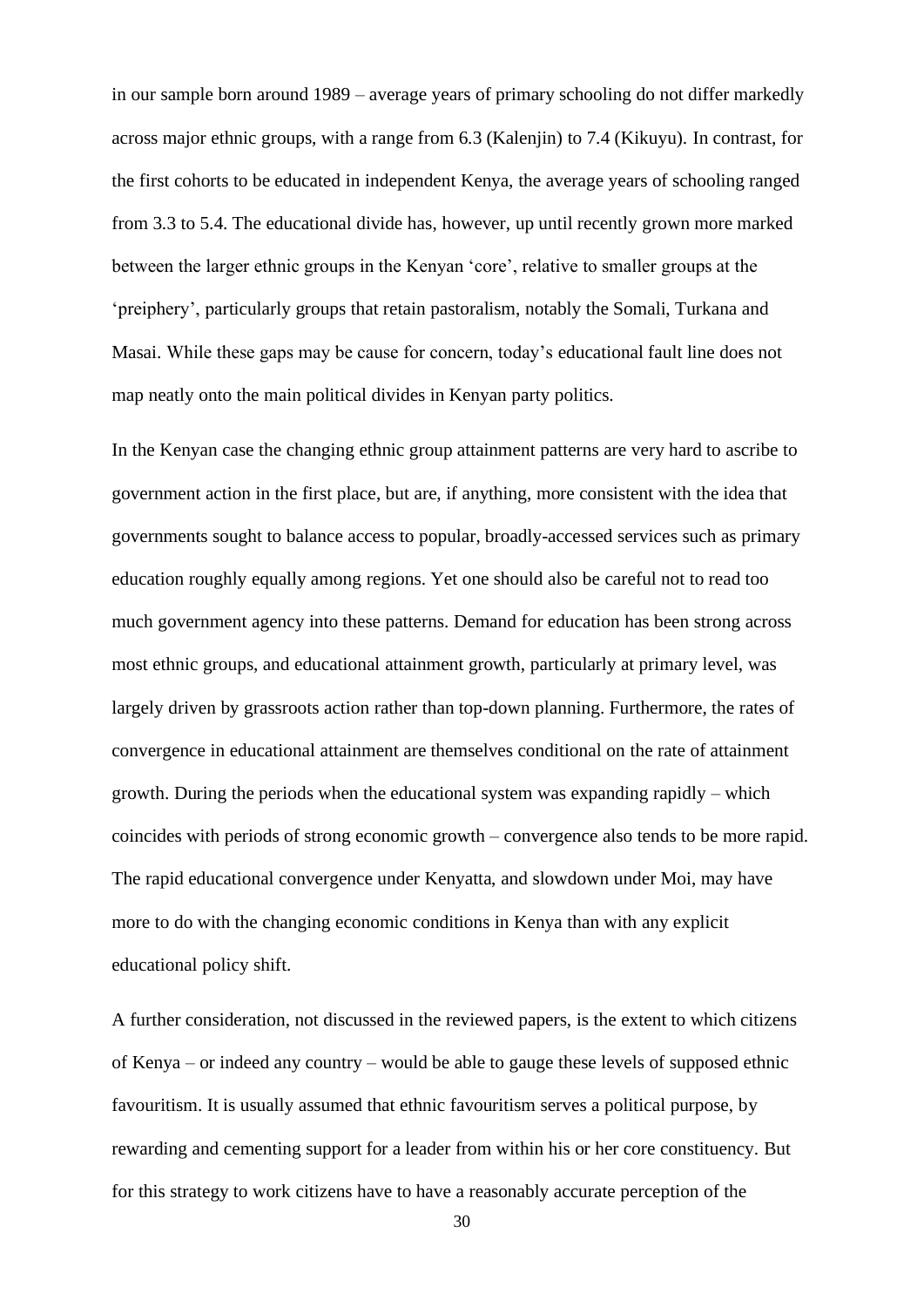privileged bestowed, or conversely withheld, from them. In a context of rising educational attainment across the entire country, it seems unlikely that the average Kenyan citizen would have any ability to judge the marginal advantage or penalty accrued by their ethnic group – particularly if the measure of favouritism is conditioned on a hypothetical rate of educational convergence. Indeed, as Carlson (2018) argues based on experimental and Afrobarometer evidence, perceptions of favouritism may be greater in situations when individuals lack access to information about government expenditures and instead rely upon informal comparisons with members of other groups. Regardless of their historical causes, it may well be that absolute inequality between groups is more politically salient than relative rates of change under a particular presidency.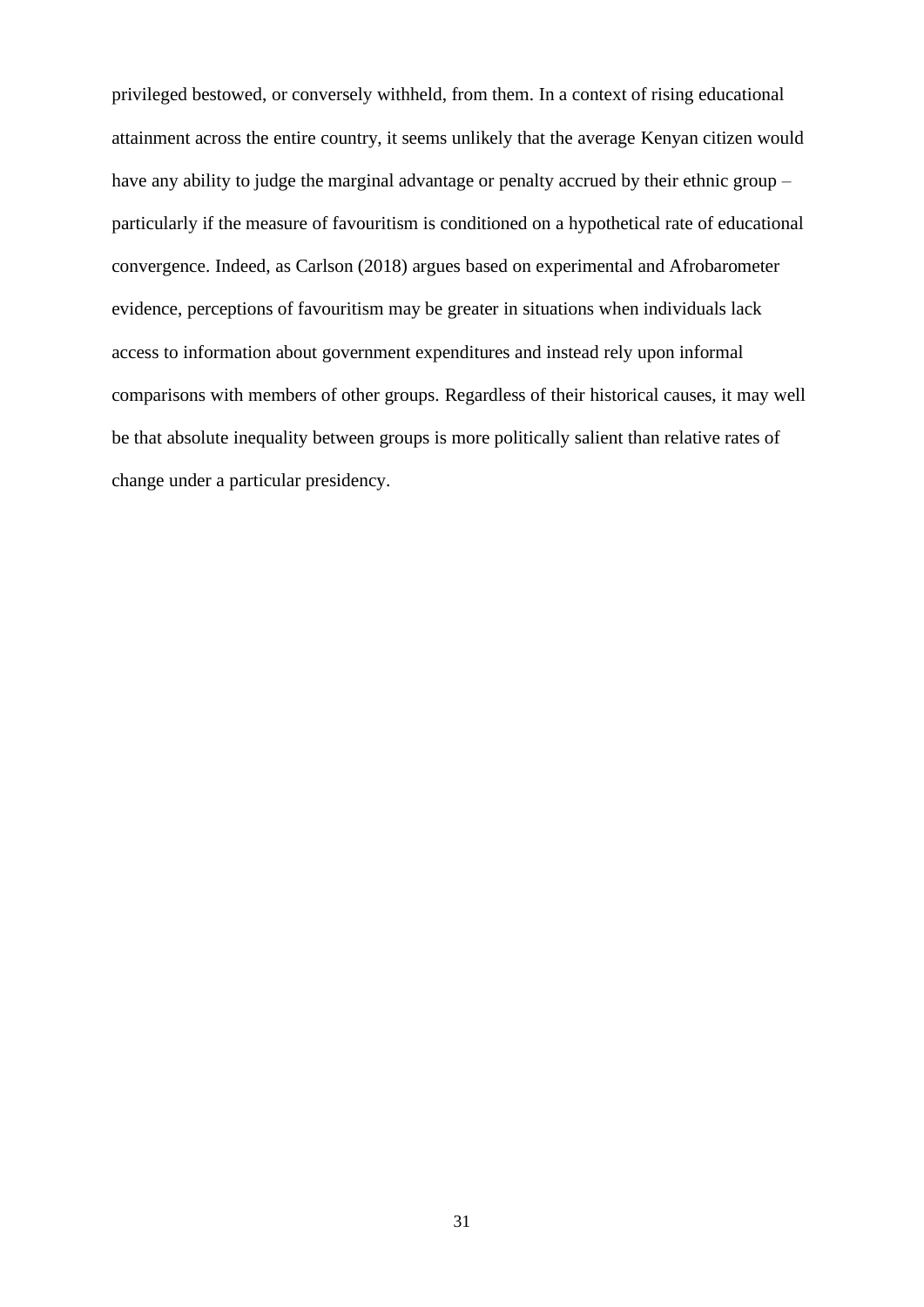#### **REFERENCES**

- Alwy, Alwiya and Susanne Schech. 2004. "Ethnic Inequalities in Education in Kenya." *International Education Journal* 5.2 (2004): 266-74.
- Andre, Pierre, Paul Maarek and Fatoumata Tap. Ethnic Favoritism: Winner Takes All or Power Sharing? Evidence from School Constructions in Benin. Mimeo, University of Cergy-Pontoise, France. (2018).
- Azam, Jean-Paul. "The Political Geography of Redistribution." *The Political Economy of Economic Growth in Africa, 1960-2000*. Ed. Benno J. Ndulu et al. Cambridge: Cambridge University Press, 2008.
- Carlson, Elizabeth. "Ethnic Voting and Accountability in Africa: A Choice Experiment in Uganda." *World Politics* 67.2 (2015): 353–385.
- Carlson, Elizabeth. "The Relevance of Relative Distribution: Favoritism, Information and Vote Choice in Africa." *Comparative Political Studies* 51.12 (2018): 1531-1562.
- Deininger, Klaus. "Does Cost of Schooling Affect Enrollment by the Poor? Universal Primary Education in Uganda." *Economics of Education Review* 22.3 (2003): 291–305.
- Dostie, Benoit, and Rajshri Jayaraman. "Determinants of School Enrollment in Indian Villages." *Economic Development and Cultural Change* 54.2 (2006): 405–421.
- Eshiwani, George S. *Implementing Educational Policies in Kenya. World Bank Discussion Papers No. 85. Africa Technical Department Series*. 1990.
- Franck, Raphaël, and Ilia Rainer. "Does the Leader's Ethnicity Matter? Ethnic Favoritism, Education, and Health in Sub-Saharan Africa." *American Political Science Review* 106.02 (2012): 294–325.
- Francois, Patrick, Ilia Rainer, and Francesco Trebbi. "How Is Power Shared in Africa?" *Econometrica* 83.2 (2015): 465–503.
- Frankema, Ewout. "The Origins of Formal Education in Sub-Saharan Africa : Was British Rule More Benign ?" *European Review of Economic History* 16 (2012): 335–355.
- Gerring, John. *Case Study Research: Principles and Practices.* Cambridge: Cambridge University Press, 2007.
- Goldin, Claudia, and Lawrence F. Katz. "Human Capital and Social Capital : The Rise of Secondary Schooling in America , 1910-1940." *The Journal of Interdisciplinary History* 29.4 (1999): 683–723.
- Handa, Sudhanshu. "Raising Primary School Enrolment in Developing Countries: The Relative Imporance of Supply and Demand." *Journal of Development Economics* 69.1 (2002).: 130-128.
- Harding, Robin and David Stasavage. "What Democracy Does (and Doesn't Do) for Basic Services: School Fees, School Inputs and African Elections." *Journal of Politics* 76. 1 (2014): 229-245.
- Kakwani, Nanak. "Performance in living standards: An international comparison." *Journal of Development Economics* 41.2 (1993): 307-336.
- Kasara, Kimuli. "Tax Me If You Can: Ethnic Geography, Democracy, and the Taxation of Agriculture in Africa." *American Political Science Review* 101.1 (2007): 159-172.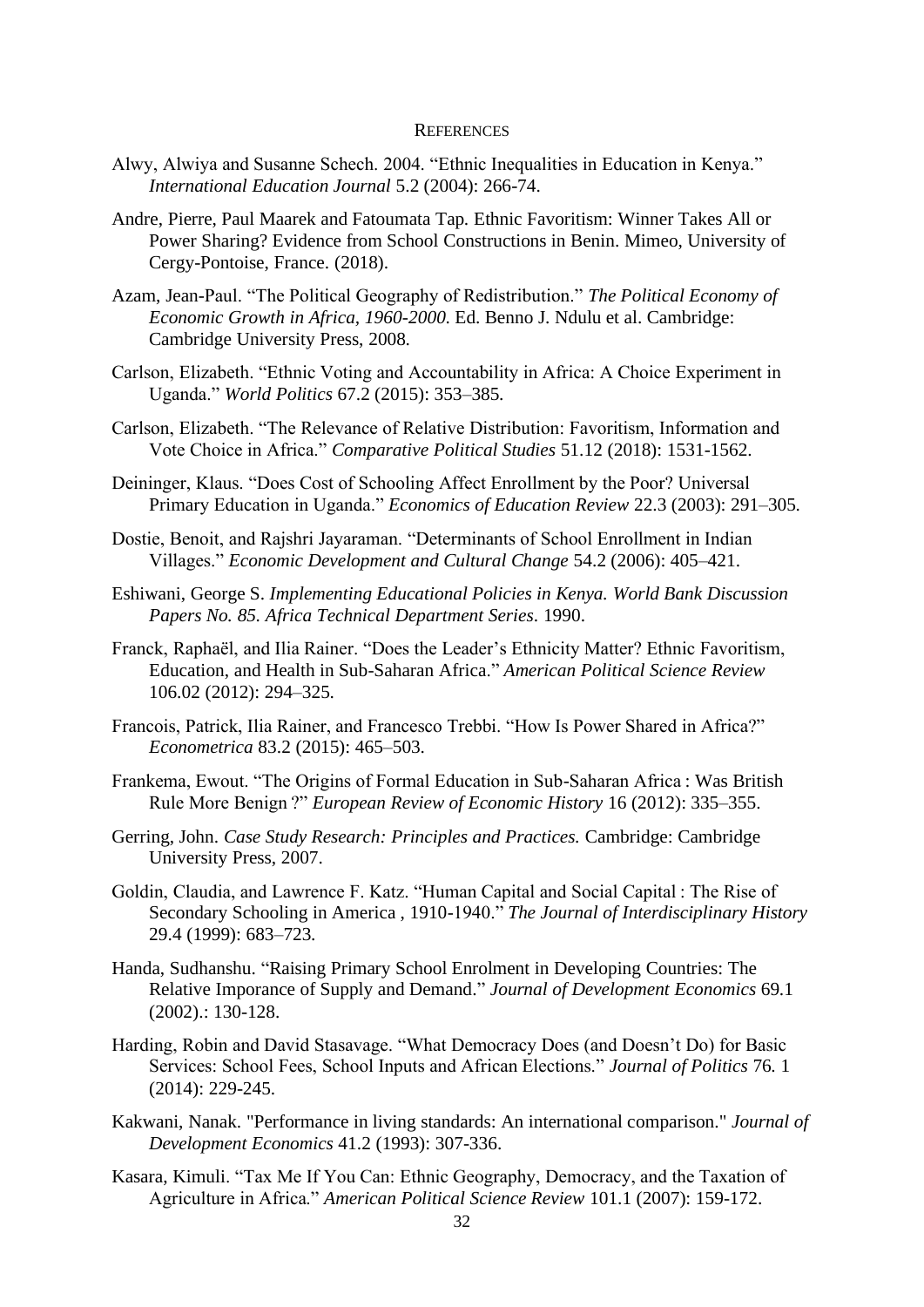- Keefer, Philip and Stuti Khemani. "Democracy, Public Expenditures and the Poor: Understanding Political Incentives for Providing Public Services." *World Bank Research Observer* 20. 1 (2005): 1-27.
- Kenya. Ministry of Economic Planning and Development. *Planning for progress: our fourth development plan, 1979-1983.* Nairobi: Government Printers (1979)
- Kinyanjui, Kabiru. "Education and inequality in Kenya: some research experience and issues." Institute for Development Studies, University of Nairobi, Working Paper 353 (1981).
- Kramon, Eric, and Daniel N Posner. "Ethnic Favoritism in Primary Education in Kenya." *Quarterly Journal of Political Science* 11.1 (2016): 1–58.
- Li, Jia. "Ethnic Favoritism in Primary Education in Kenya: Effects of Coethnicity with the President." *Education Economics* 26.2 (2018): 194–212.
- Lincove, Jane Arnold. "Determinants of Schooling for Boys and Girls in Nigeria under a Policy of Free Primary Education." *Economics of Education Review* 28.4 (2009): 474– 484.
- Miguel, Edward. "Tribe or Nation ? Nation-Building and Public Goods in Kenya versus Tanzania." *World Politics* 56.3 (2004): 327–362.
- Ministry of Education Science and Technology. *2014 Basic Education Statistical Booklet*. N.p., 2014.
- ---. *Kenya Education Sector Support Programme 2005-10*. N.p., 2005.
- Mwaniki, Munene. "Mother tongue education in primary teacher education in Kenya: a language management critique of the quota system." *Multilingual Education* 4.11 (2014): 1-17.
- Mwiria, Kilemi. "Kenya's Harambee Secondary School Movement: The Contradictions of Public Policy." *Comparative Education Review* 34.3 (1990): 350–368.
- Oketch, M., and C. Rolleston. "Policies on Free Primary and Secondary Education in East Africa: Retrospect and Prospect." *Review of Research in Education* 31.1 (2007): 131– 158.
- Oketch, Moses O. "The Emergence of Private University Education in Kenya: Trends, Prospects, and Challenges." *International Journal of Educational Development* 24.2 (2004): 119–136.
- Olson, Jerry B. "Secondary Schools and Elites in Kenya: A Comparative Study of Students in 1961 and 1968." *Comparative Education Review* 16.1 (1972): 44–53.
- Sen, Amartya. "Public action and the quality of life in developing countries." *Oxford Bulletin of Economics and Statistics* 43.4 (1981): 287-319.
- Tignor, Robert. *Colonial Transformation of Kenya: The Kamba, Kikuyu, and Maasai from 1900-1939*, Princeton: Princeton University Press (1976)
- Tversky, Amos, and Daniel Kahneman. "Loss Aversion in Riskless Choice: A Reference-Dependent Model." *Quarterly Journal of Economics* 106.4 (1991): 1039-61.
- van de Walle, Nicholas. "Meet the New Boss, Same as the Old Boss? The Evolution of Political Clientelism in Africa." *Patrons, Clients, and Policies: Patterns of Democratic Accountability and Political Competition*. Ed. Herbert Kitschelt and Steven Wilkinson.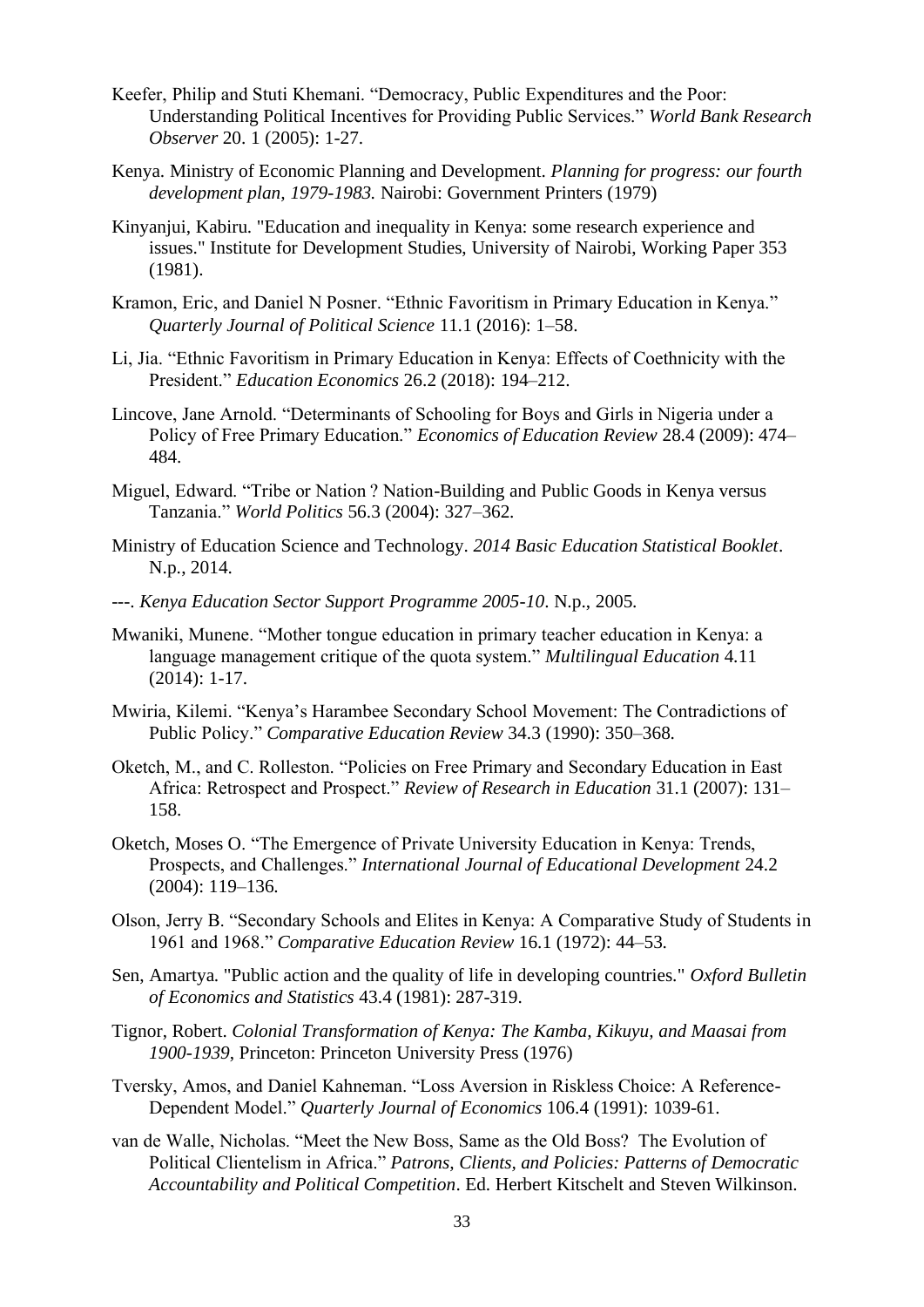Cambridge University Press, 2007. 50–67.

Vanden Eynde, Oliver, Patrick M Kuhn, and Alexander Moradi. "Trickle-Down Ethnic Politics: Drunk and Absent in the Kenya Police Force (1957–1970)." *America Economic Journal: Economic Policy* 10.3 (2018): 388–417.

## **Data sources**

- ICF. 1989-2014. Kenya Demographic and Health Surveys (various) [datasets]. Funded by USAID. Rockville, Maryland: ICF [Distributor], (2018).
- Minnesota Population Center, Kenya Housing and Population Censuses 1969 2009, Integrated Public Use Microdata Series, International [datasets]. Minneapolis, MN: IPUMS (2018).

World Bank, World Development Indicators (2018). <http://databank.worldbank.org/data/reports.aspx?source=world-developmentindicators>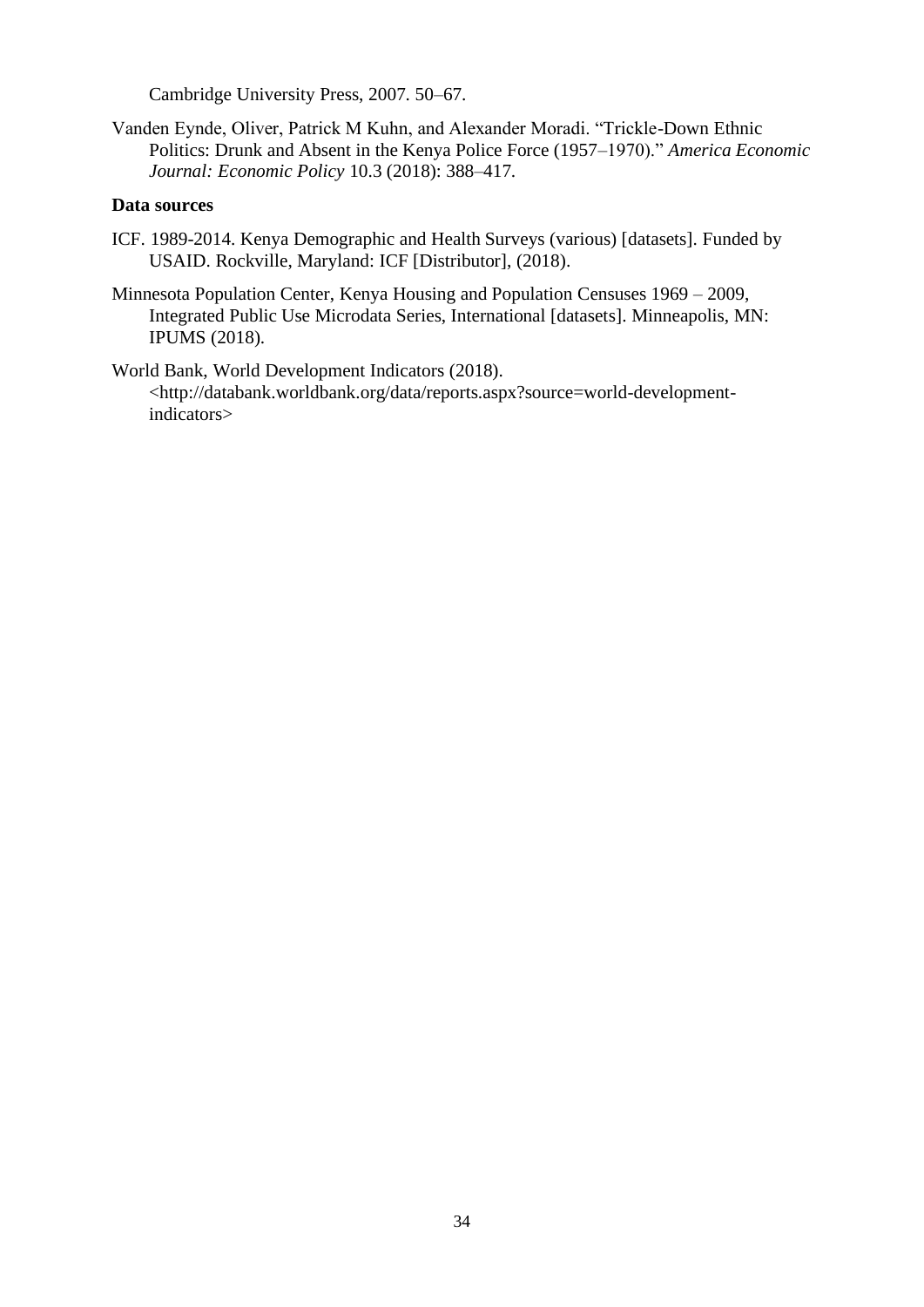

# **Figure 1. Kenya: primary attainment by ethnic group**

a. Average years of primary schooling by group b. Primary schooling by group relative to natl. mean c. Primary schooling by group, difference to mean

Note: Nairobi-born respondents excluded (constitute <2%); droplines mark cohorts who are expected to have received most of their schooling under the given 'regime'. Source: Pooled data from Kenyan 1969-2009 censuses, Minnesota Population Center, 2018.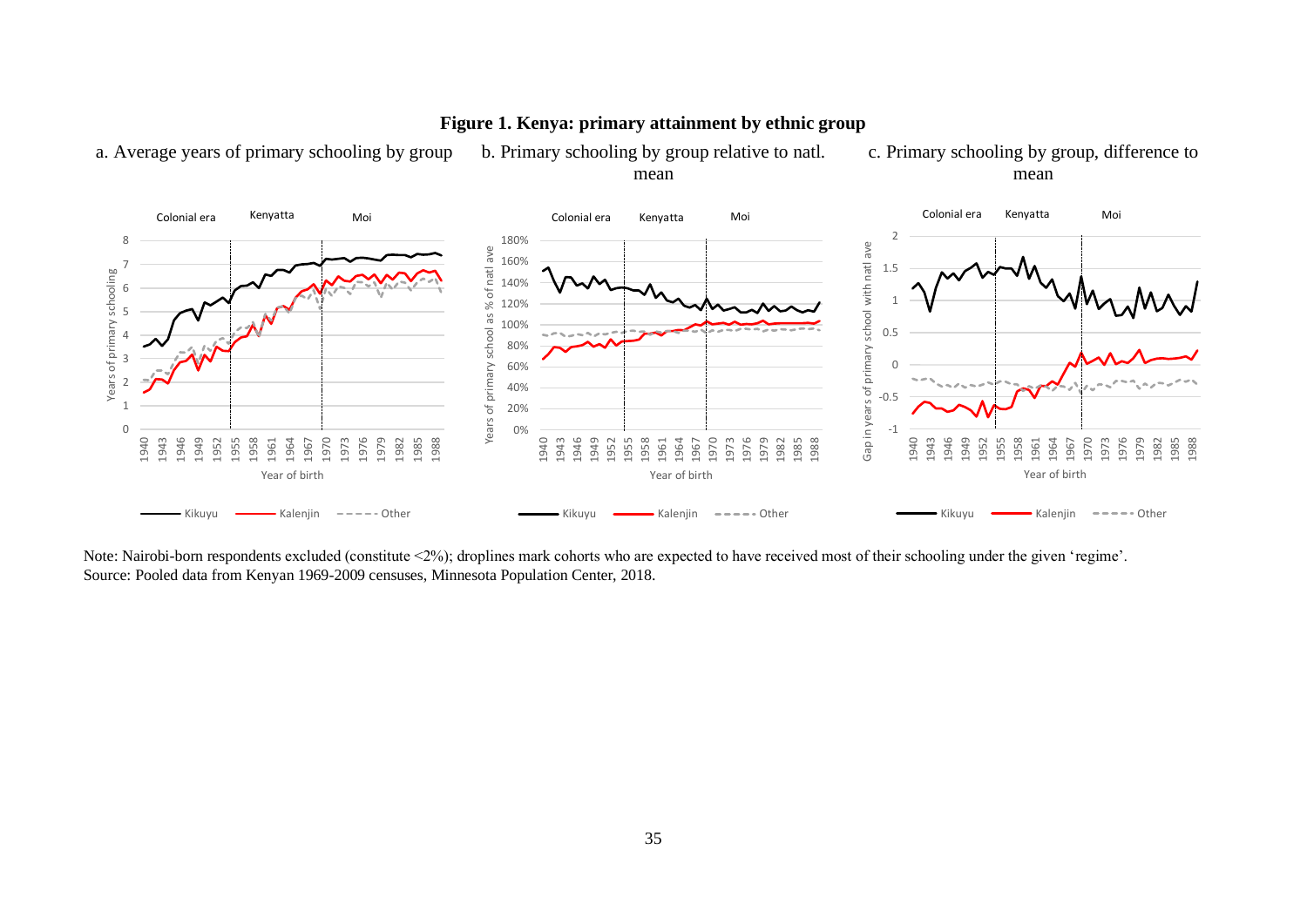



Source: pooled data from Kenyan 1969-2009 censuses, Minnesota Population Center, 2018.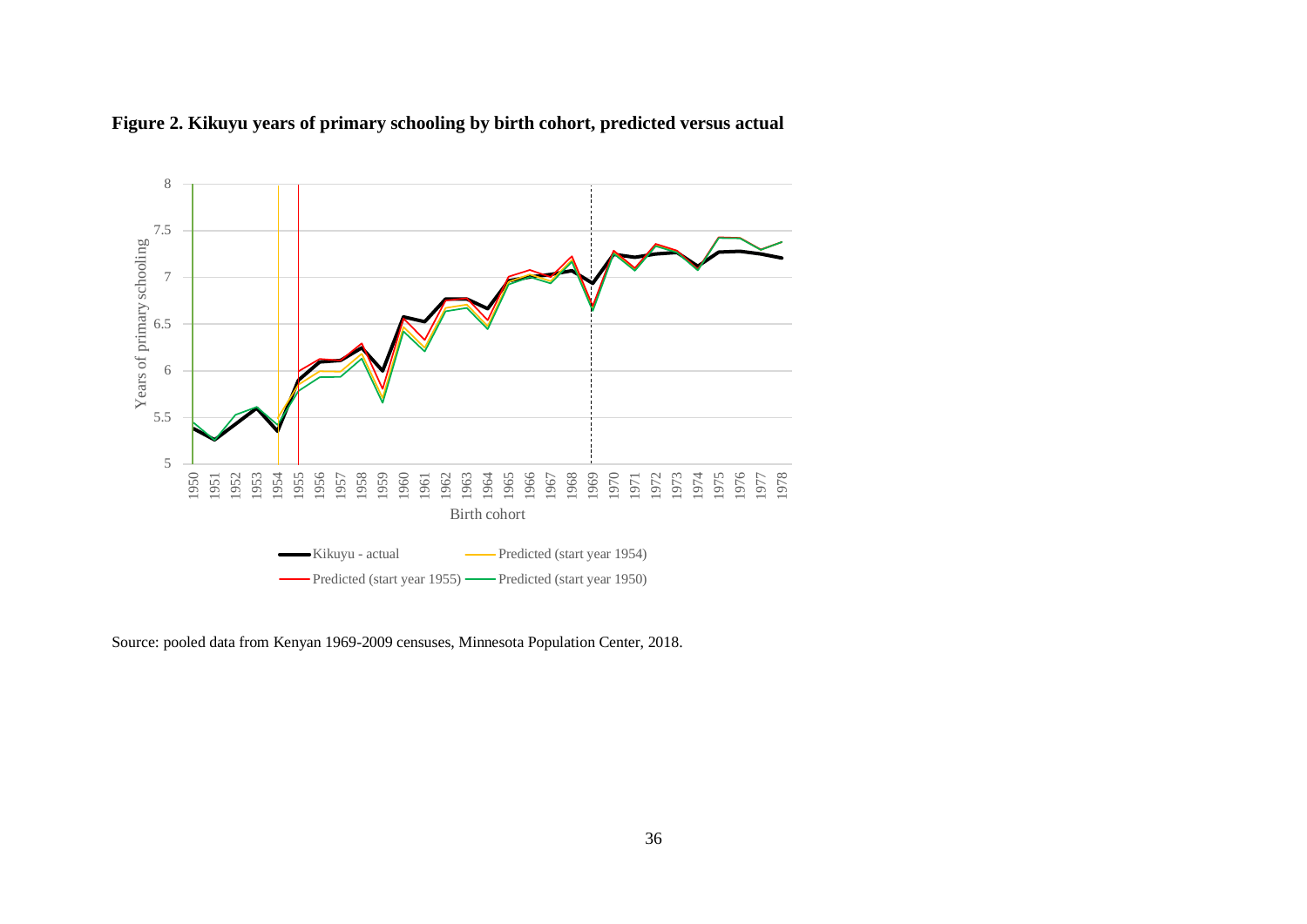

**Figures 3a and 3b. Average years of secondary schooling among all respondents with at least 7 years of primary schooling**

Note: Nairobi-born respondents excluded (constitute <2%); droplines mark cohorts who are expected to have received most of their schooling under the given 'regime'. Source: Pooled data from Kenyan 1969-2009 censuses, Minnesota Population Center, 2018.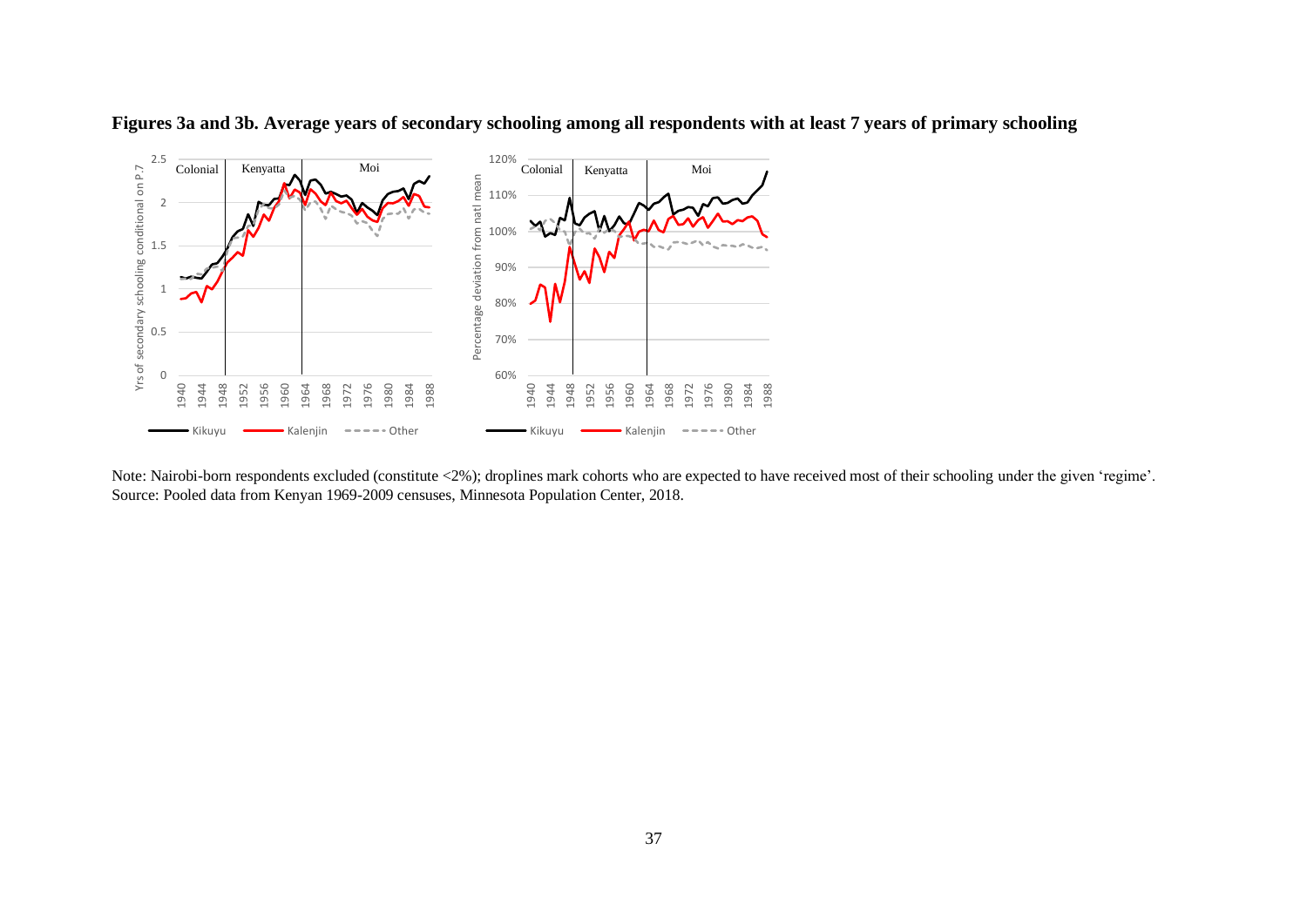|                                                                                | 1971                                                                   | 1980 | 1992 | 2000 | 2011 |  |  |  |  |  |
|--------------------------------------------------------------------------------|------------------------------------------------------------------------|------|------|------|------|--|--|--|--|--|
| Expenditure by level of education, as % of government expenditure on education |                                                                        |      |      |      |      |  |  |  |  |  |
| Primary                                                                        | 46                                                                     | 60   | 51   | 68   | 39   |  |  |  |  |  |
| Secondary                                                                      | 34                                                                     | 17   | 20   |      | 43   |  |  |  |  |  |
| Tertiary                                                                       | 15                                                                     | 18   | 20   |      |      |  |  |  |  |  |
|                                                                                | Per student expenditure as multiple of expenditure per primary student |      |      |      |      |  |  |  |  |  |
| Primary                                                                        |                                                                        |      |      |      |      |  |  |  |  |  |
| Secondary                                                                      | 8                                                                      |      |      |      |      |  |  |  |  |  |
| Tertiary                                                                       | 36                                                                     |      |      |      |      |  |  |  |  |  |

# **Table 1. Education expenditure by level of education and decade**

**Source:** Expenditure: World Development Indicators, 2019; Student enrolment: Simson, 2019.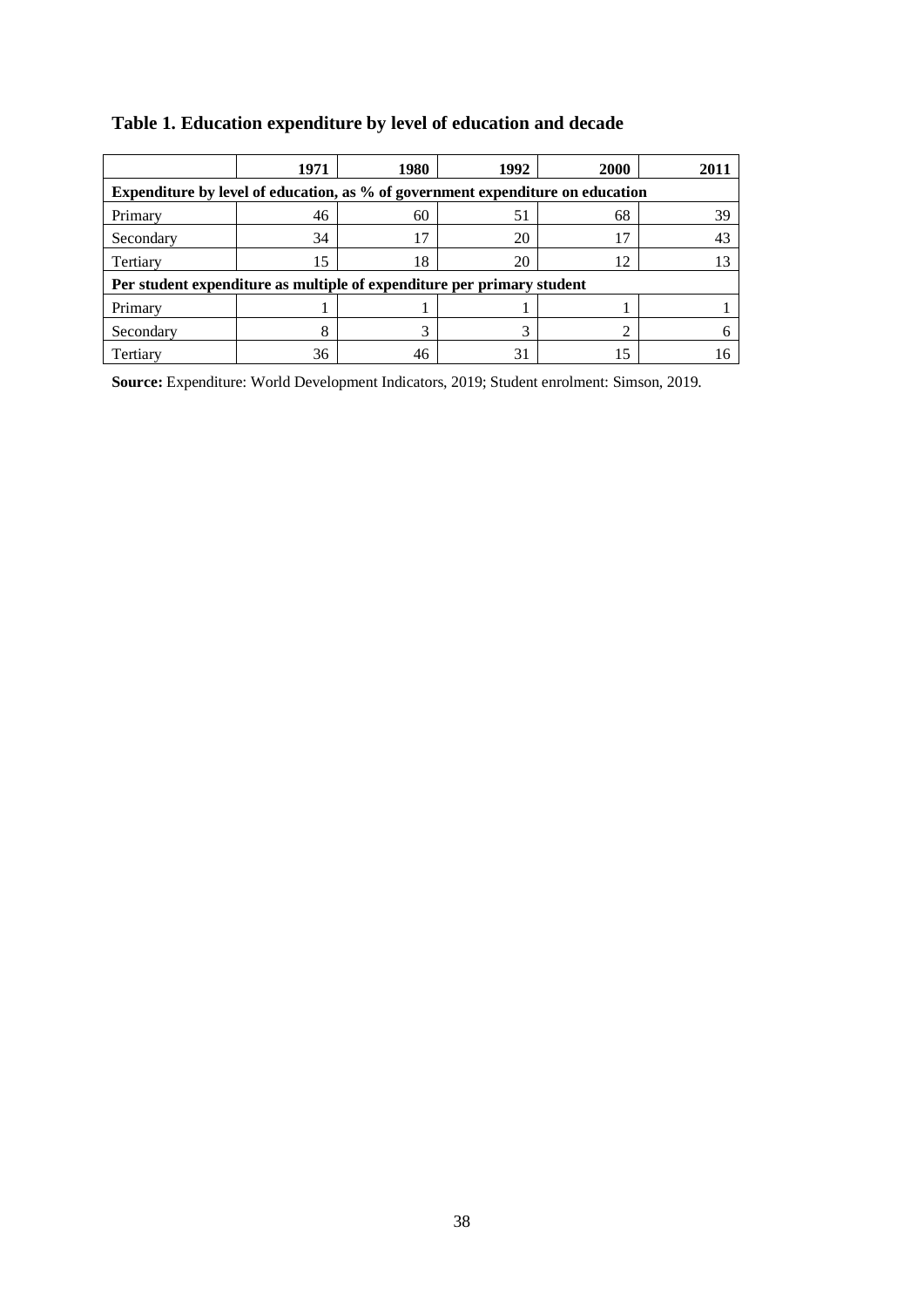| <b>VARIABLES</b>           | (1)<br>Primary<br>Years | (2)<br>Primary<br>Years | (3)<br>Primary<br>Years | (4)<br>Primary<br>Years | (5)<br>Primary<br>Years | (6)<br>Primary<br>Years |
|----------------------------|-------------------------|-------------------------|-------------------------|-------------------------|-------------------------|-------------------------|
| Ethnic match               | $0.185***$<br>(0.0431)  | 0.0642<br>(0.0545)      | $-0.0641$<br>(0.0551)   | $-0.0549$<br>(0.0524)   | $-0.0478$<br>(0.0541)   | $0.0986*$<br>(0.0572)   |
| <b>Controls</b>            |                         |                         |                         |                         |                         |                         |
| Religion                   | <b>YES</b>              | YES                     | <b>YES</b>              | N <sub>O</sub>          | <b>YES</b>              | <b>YES</b>              |
| Place of birth (urban/rur) | <b>YES</b>              | YES                     | N <sub>O</sub>          | N <sub>O</sub>          | N <sub>O</sub>          | NO.                     |
| Gender                     | <b>YES</b>              | YES                     | <b>YES</b>              | N <sub>O</sub>          | <b>YES</b>              | <b>YES</b>              |
| <b>Observations</b>        | 47,146                  | 46,729                  | 90,645                  | 90,645                  | 70,647                  | 72,943                  |
| R-squared                  | 0.249                   | 0.245                   | 0.241                   | 0.158                   | 0.262                   | 0.270                   |

## **Table 2. Regression results: ethnic match effect on years of primary schooling, using quadratic group-specific time trends, pooled DHS data**

Robust standard errors in parentheses

\*\*\* p<0.01, \*\* p<0.05, \* p<0.1

Notes:

Model 1: 'Narrow' replication of KP model in Appendix B, Column 2, Row 1

Model 2: As M1 but replaces birth year variable with actual recorded birth year

Model 3: As M2 but adds data from 2014 DHS

Model 4: As M3 but excluding all controls

Model 5: As M3 but restricts age of sampled respondents to  $>=20$ 

Model 6: As M4 but extends birth cohorts included to those born in 1950 or later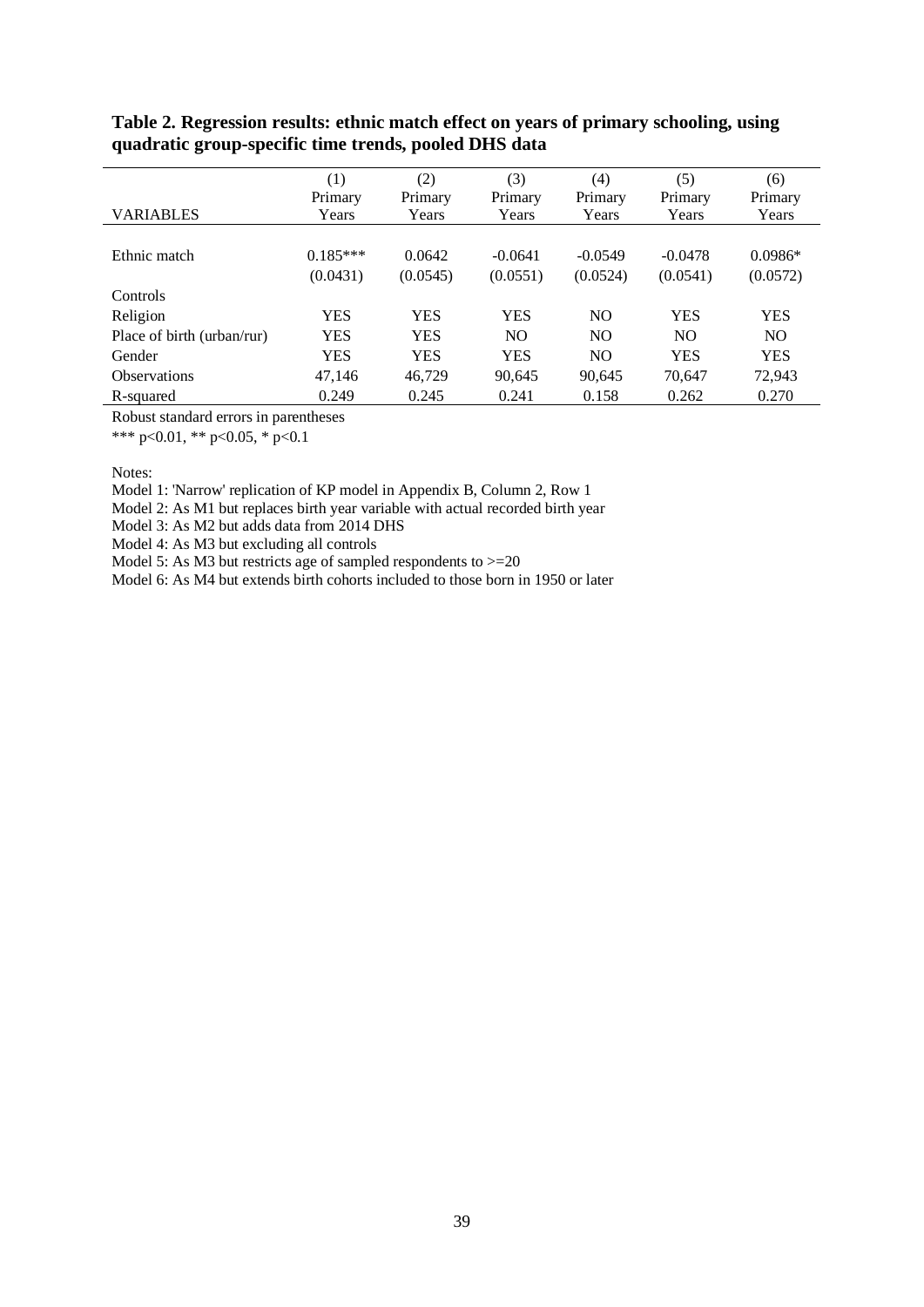|                            | (1)            | (2)            | (3)        | (4)            | (5)            | (6)            |
|----------------------------|----------------|----------------|------------|----------------|----------------|----------------|
|                            | Primary        | Primary        | Primary    | Primary        | Primary        | Primary        |
| VARIABLES                  | Years          | Years          | Years      | Years          | Years          | Years          |
|                            |                |                |            |                |                |                |
| District ethnic match      | $0.139**$      | $0.113*$       | 0.0424     | $0.150**$      |                |                |
|                            | (0.0553)       | (0.0545)       | (0.0560)   | (0.0393)       |                |                |
| District ethnic match      |                |                |            |                |                |                |
| placebos                   |                |                |            |                | $0.167***$     | $0.124**$      |
|                            |                |                |            |                | (0.0365)       | (0.0545)       |
| Controls                   |                |                |            |                |                |                |
| Religion                   | N <sub>O</sub> | N <sub>O</sub> | NO.        | N <sub>O</sub> | N <sub>O</sub> | N <sub>O</sub> |
| Place of birth (urban/rur) | NO.            | N <sub>O</sub> | NO.        | NO.            | N <sub>O</sub> | NO.            |
| Gender                     | N <sub>O</sub> | N <sub>O</sub> | NO.        | N <sub>O</sub> | NO.            | NO.            |
| Weights                    | <b>YES</b>     | <b>YES</b>     | <b>YES</b> | <b>YES</b>     | <b>YES</b>     | <b>YES</b>     |
| <b>Observations</b>        | 3,114,944      | 2, 293, 126    | 2,228,676  | 2,455,153      | 2,455,153      | 2,455,153      |
| R-squared                  | 0.137          | 0.148          | 0.139      | 0.167          | 0.162          | 0.162          |

## **Table 3. Regression results: ethnic match effect on years of primary schooling, using quadratic group-specific time trends, pooled census data**

Robust standard errors in parentheses

\*\*\* p<0.01, \*\* p<0.05, \* p<0.1

Notes:

Model 1: 'Close' replication of KP model in Appendix B, Column 2, Row 1 (birth cohorts 1954-95)

Model 2: As M1 but restricts age of sampled respondents to  $>=$  20

Model 3: As M2 but narrows birth cohort inclusion to those born in 1955 or after

Model 4: As M2 but extends birth cohort inclusion to those born in 1950 or after

Model 5: As M4 but using a placebo match dummy where the K-M transition is moved forward 3 years

Model 5: As M4 but using a placebo match dummy where the K-M transition is moved backward 3 years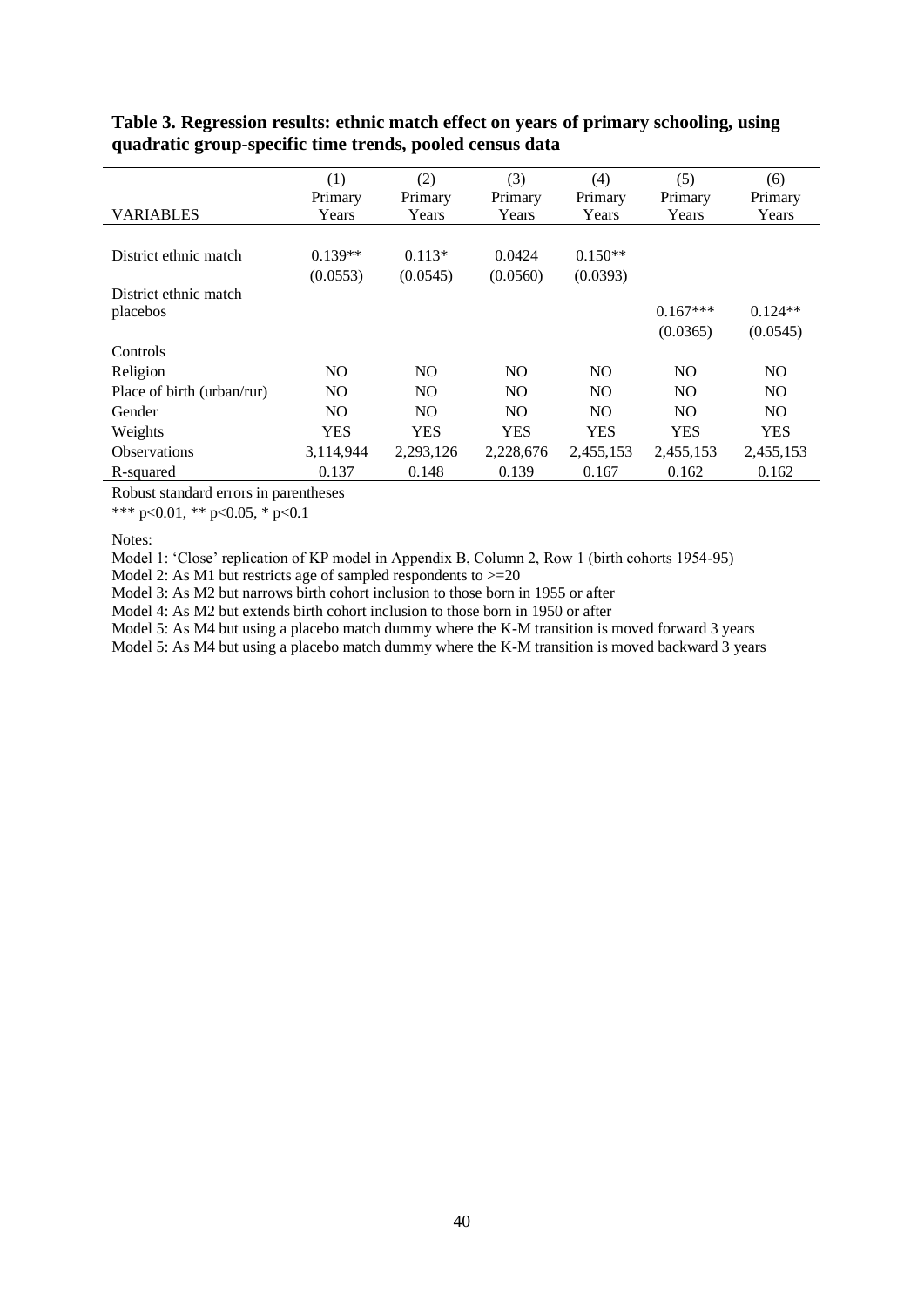|                     | District rate of primary-secondary |             |            |  |  |  |  |
|---------------------|------------------------------------|-------------|------------|--|--|--|--|
| <b>VARIABLES</b>    | transition (1989)                  |             |            |  |  |  |  |
| Average KCPE score  | $0.00199**$                        | $0.00209**$ | $0.00174*$ |  |  |  |  |
|                     | (0.000787)                         | (0.000781)  | (0.000885) |  |  |  |  |
| Kalenjin dummy      |                                    | $-0.0727$   |            |  |  |  |  |
|                     |                                    | (0.0527)    |            |  |  |  |  |
| Kikuyu dummy        |                                    |             | 0.0362     |  |  |  |  |
|                     |                                    |             | (0.0562)   |  |  |  |  |
| Constant            | $-0.289$                           | $-0.312$    | $-0.208$   |  |  |  |  |
|                     | (0.270)                            | (0.267)     | (0.299)    |  |  |  |  |
|                     |                                    |             |            |  |  |  |  |
| <b>Observations</b> | 40                                 | 40          | 40         |  |  |  |  |
| R-squared           | 0.145                              | 0.186       | 0.154      |  |  |  |  |

# **Table 4. Regression results: effect of average district KCPE score on the share of secondary students to primary completers**

*Source:* Data assembled from Kenafric Industrial Services, 1991, Kenya's Primary and Secondary Schools Network: A Statistical Presentation, sponsored by Christian Churches.

*Notes:* Lamu excluded from the sample due to missing data. Rate of transition calculated by dividing ¼ of total secondary enrolment in 1989 the number of 1989 KCPE candidates. All models are estimated using OLS. \*\*\*  $p < 0.01$ , \*\* $p < 0.05$ , \*  $p < 0.1$ ; standard errors in parentheses.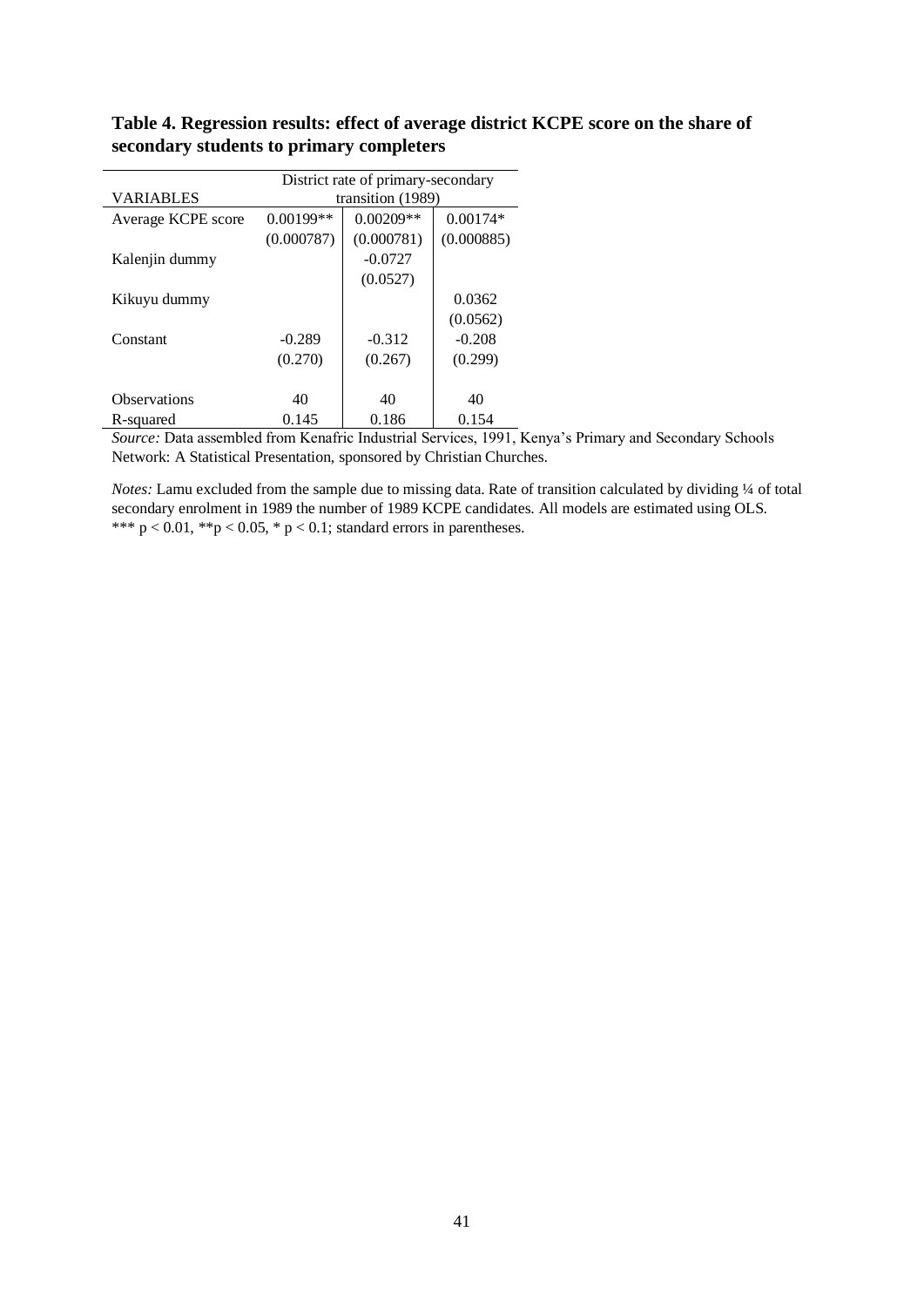|                  | <b>Teachers by</b> |        |         |         |                               |           |           |           | teacher ratio | population to |      |                                |               |             |                |
|------------------|--------------------|--------|---------|---------|-------------------------------|-----------|-----------|-----------|---------------|---------------|------|--------------------------------|---------------|-------------|----------------|
|                  | province           |        |         |         | School-aged population (6-13) |           |           |           |               |               |      | Pop to teacher ratio, % change |               |             |                |
|                  |                    |        |         |         |                               |           |           |           |               |               |      |                                | 'Kenyatta     |             | <b>'Kibaki</b> |
|                  |                    |        |         |         |                               |           |           |           |               |               |      |                                | era           | 'Moi era'   | era'           |
| <b>Province</b>  | 1966               | 1977   | 2003*   | $2014*$ | 1966                          | 1977      | 2003      | 2014      | 1966          | 1977          | 2003 | 2014                           | $(1966 - 77)$ | (1977-2003) | $(2003-14)$    |
| Central          | 8,183              | 16,571 | 24,689  | 22,041  | 346,987                       | 569,251   | 803,358   | 921,576   | 42            | 34            | 33   | 42                             | -19%          | $-5\%$      | 28%            |
| Coast            | l.969              | 5,758  | 11,217  | 14,482  | 173,813                       | 265,542   | 584,314   | 767,204   | 88            | 46            | 52   | 53                             | $-48%$        | 13%         | 2%             |
| Eastern          | 6,384              | 18,001 | 37,839  | 40,584  | 403,449                       | 622,737   | 1,149,693 | ,372,019  | 63            | 35            | 30   | 34                             | $-45%$        | $-12%$      | 11%            |
| Nairobi          | 1,609              | 2,935  | 4,390   | 4,278   | 70,018                        | 66,880    | 341,424   | 488,556   | 44            | 23            | 78   | 114                            | $-48%$        | 241%        | 47%            |
| North-East       | 69                 | 330    | 1,094   | 2,882   | 55,237                        | 81,864    | 361,274   | 779.028   | 801           | 248           | 330  | 270                            | $-69\%$       | 33%         | $-18%$         |
| Nyanza           | 6.014              | 16,458 | 29,936  | 35,646  | 468,032                       | 618,661   | 1,115,305 | ,374,139  | 78            | 38            | 37   | 39                             | $-52%$        | $-1\%$      | 3%             |
| Rift             | 5,176              | 16,681 | 46,960  | 54,553  | 460,244                       | 719,435   | 1,886,964 | 2,572,519 | 89            | 43            | 40   | 47                             | $-51%$        | $-7%$       | 17%            |
| Western          | 4,118              | 13,039 | 21,443  | 27,156  | 300,511                       | 432,318   | 902,130   | 1,136,232 | 73            | 33            | 42   | 42                             | $-55%$        | 27%         | $-1\%$         |
| <b>Total</b>     | 33,522             | 89,773 | 177,568 | 201,622 | 2,278,290                     | 3,380,717 | 7,144,462 | 9,411,273 | 68            | 38            | 40   | 47                             | $-45%$        | 7%          | 16%            |
| Coefficient      |                    |        |         |         |                               |           |           |           |               |               |      |                                |               |             |                |
| of               |                    |        |         |         |                               |           |           |           |               |               |      |                                |               |             |                |
| <b>Variation</b> |                    |        |         |         |                               |           |           |           | 1.6           | 1.2           | 1.3  | 1.0                            |               |             |                |

**Table 5. Primary school teacher supply by province**

\*Teachers in public schools only.

Sources: MoE Triennial Survey, 1964-66 and annual report for 1966; MoE annual report 1977; Data from 2003 from Republic of Kenya, Ministry of Education & UNESCO, (2012) Kenya education for all evaluation, end decade assessment 2000-10, Table 3.4; MoEST, Kenya 2014 basic education statistical booklet. Population data projected from censuses 1969, 1979, 1999 and 2009.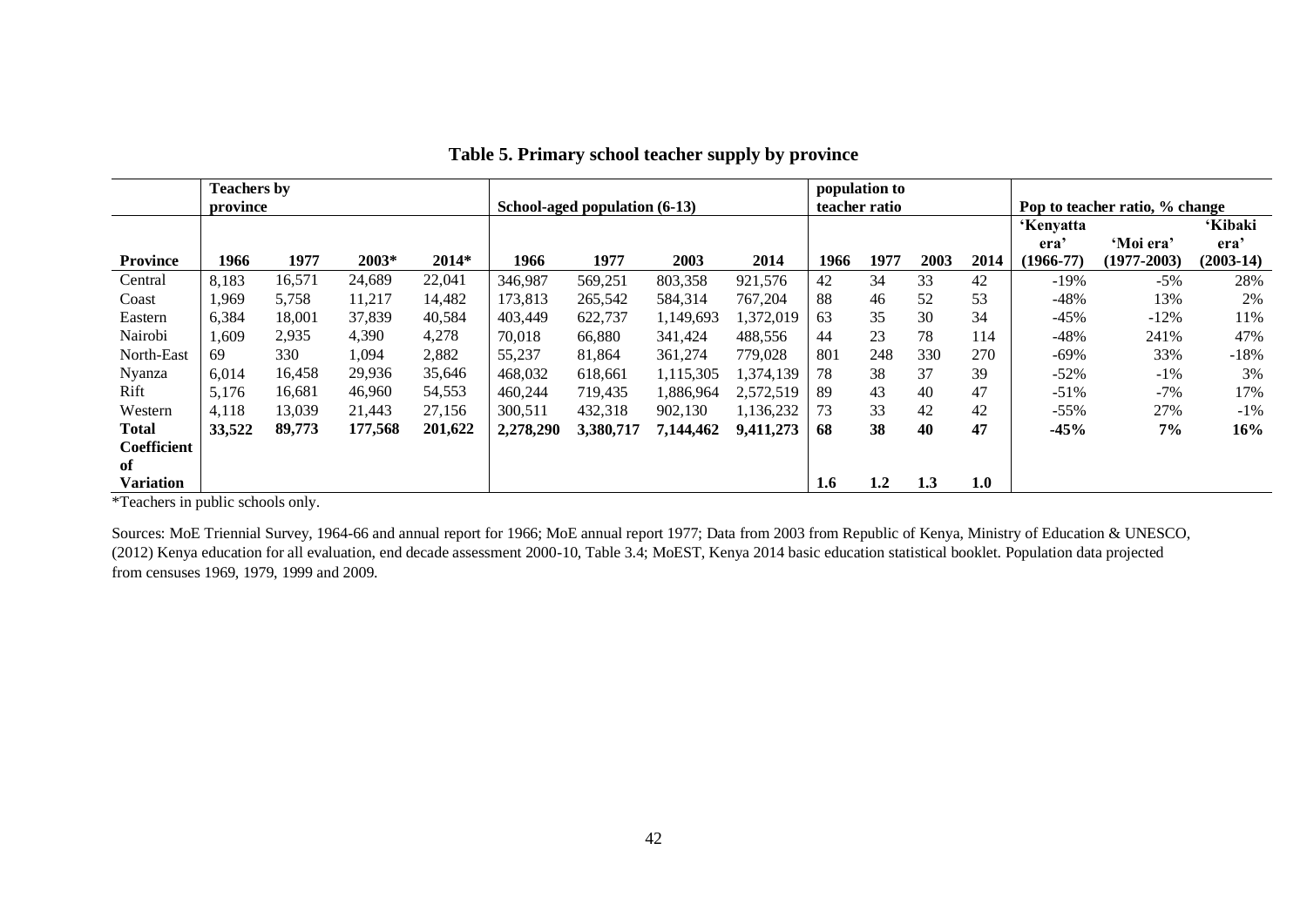#### **Appendix 1. DHS versus census data compared**

The Demographic and Health Survey (DHS) and census data each have different strengths and weaknesses. The main advantage of the DHS is that it measures self-reported ethnic identity, while its disadvantage is a skewed gender and age sample (as the DHS is based on interviews with women of reproductive age and a subset of their husbands). Relative to the census, the sample size is also considerably smaller (n =  $\sim$  70,000, compared to n =  $\sim$  2,500,000).

The census, in contrast to the DHS, does not make self-reported ethnicity data available. The census results therefore rest on an ethnicity proxy. Respondents are classified as belonging to the ethnic group that dominates their county of birth. As many counties are relatively ethnically homogenous, this is a credible assumption, although it does introduce room for error. In particular, it does mean that people born in the main urban metropolises, Nairobi and Mombasa, cannot be classified, and are included in a residual 'mixed ethnicity region' category instead. (Note however that the share of people born in these urban areas is still comparatively small, at roughly 2% in Nairobi and 1% in Mombasa, in our full pooled sample).

In the figures below we compare the two samples to see how closely they align. We plot the average years of primary schooling using the ethnic group categories applied in the paper (Kikuyu, Kalenjin and other). Female and male samples are treated separately (due to the gender skew in the DHS sample).

The trends across the two data samples are similar, although the DHS systematically estimates higher average years of schooling. Unsurprisingly, the volatility in trend is higher for the oldest cohorts, and particularly so for the smaller DHS sample and more so for the male than female sample (as the DHS male sample is smaller). However, there are no systematic differences between the two samples that seem to align with Kenya's presidential transitions (cohorts born after 1954 or 1967).

Note that both samples show signs of age heaping – we see troughs on round ages (5s and 10s), as age heaping is more common among the less educated. Because the census is undertaken at regular 10 year intervals, the census age heaping effects are more regular than for the unevenly spaced DHSs.

Our main figures utilise the census instead of DHS data, given the larger sample size (and thus less year-to-year fluctuations), and gender balance.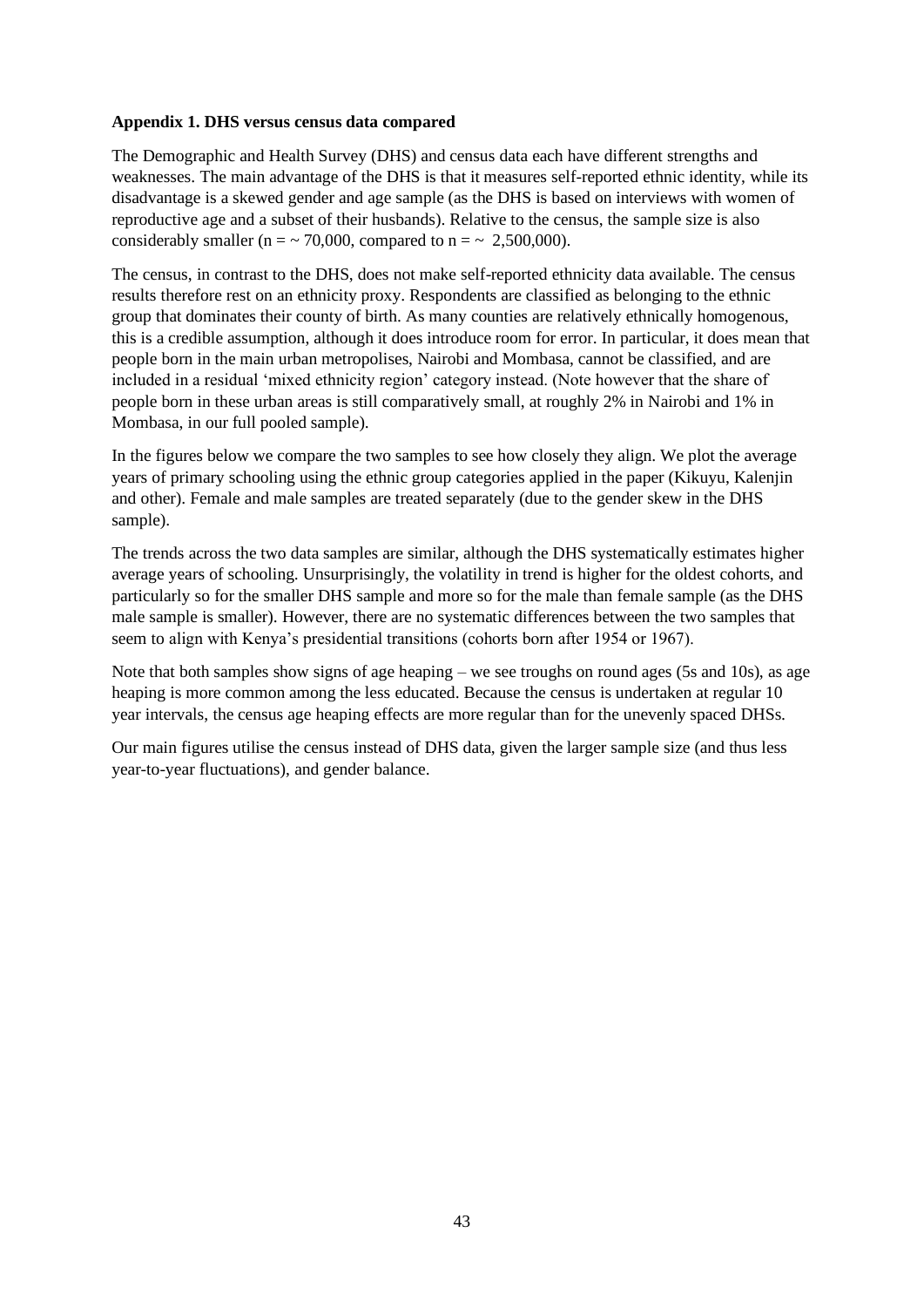

#### **Appendix Figure 1. Years of primary schooling by birth year, census and DHS data compared**

\* Nairobi-born respondents excluded.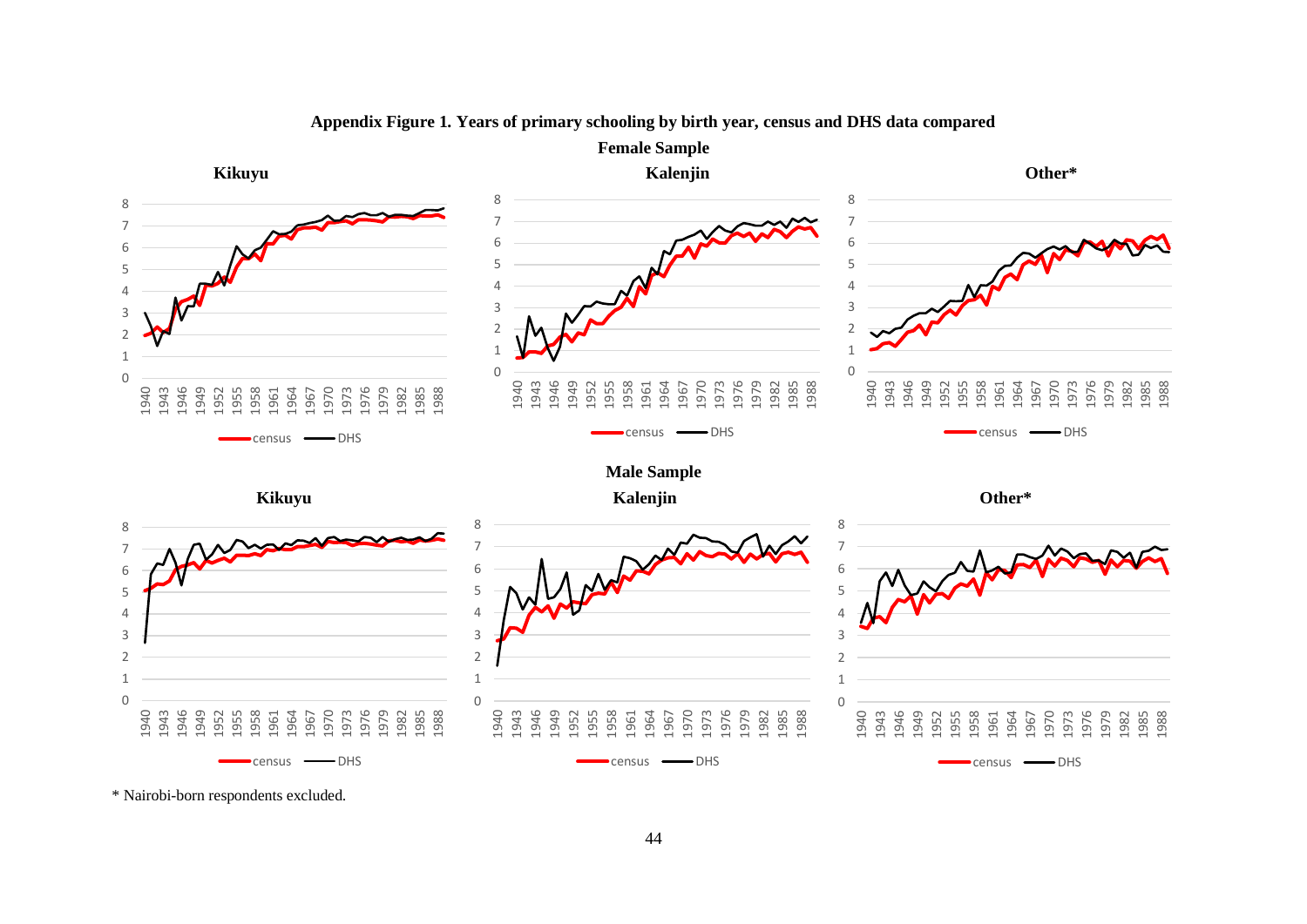

**Appendix Figure 2. Kenya: secondary attainment by ethnic group**

Notes: Include respondents >=24; Nairobi-born respondents excluded; vertical lines mark those cohorts most likely educated in the colonial era, under President Kenyatta and under President Moi, respectively.

Source: Pooled data from Kenyan 1969-2009 censuses, Minnesota Population Center, 2018.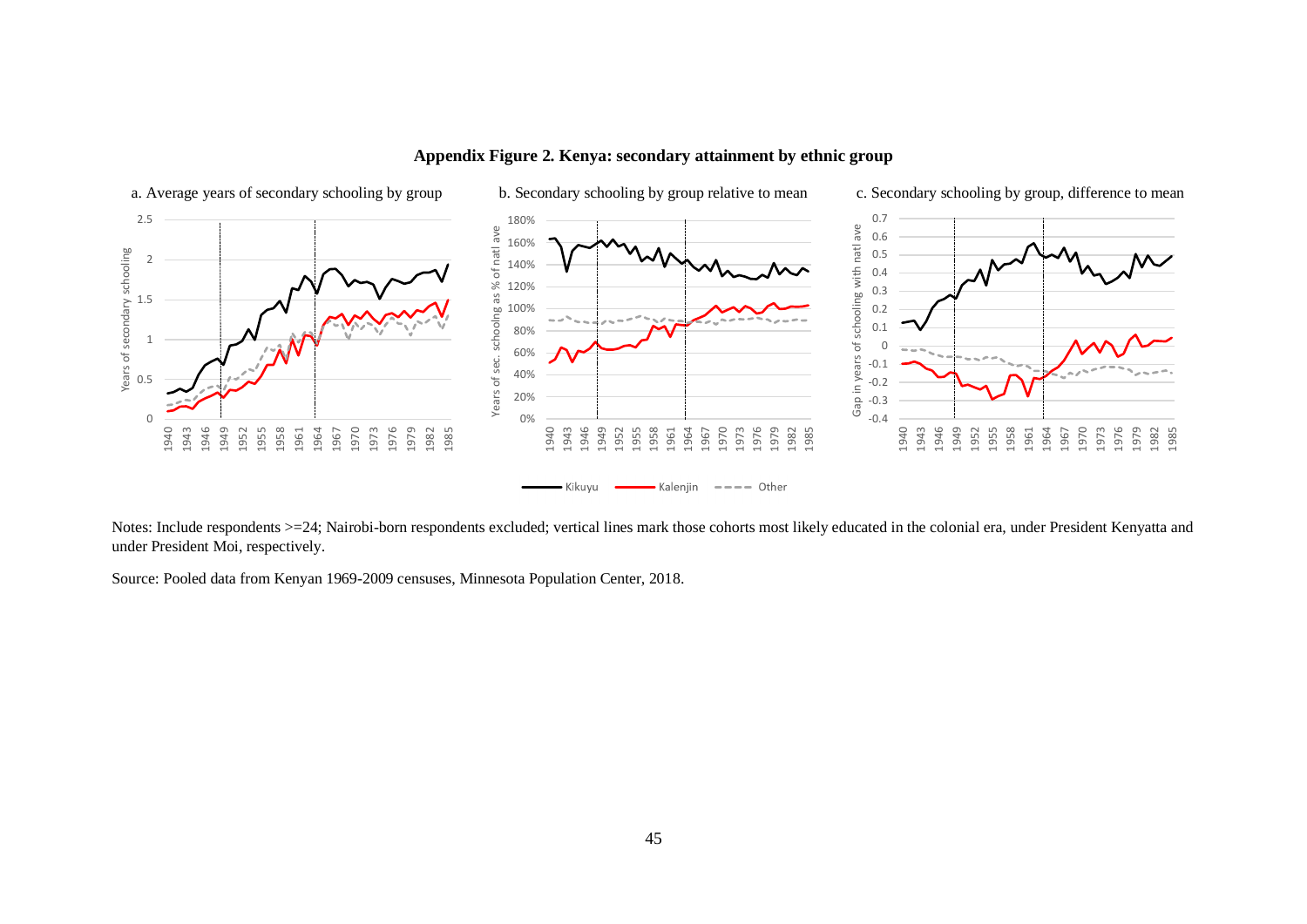#### **Appendix 3. Age of school attendance**

The papers measuring ethnic favouritism in primary education rest on assumptions about the age at which children begin and finish their schooling. The respondents predicted age of schooling determines under which president the respondent was educated under. In this paper we have followed Kramon and Posner (2016) and Li (2018) in assuming that children start primary school at age 6 and complete it at age 13, but it is important to recognize that this is not an unproblematic assumption.

The Kenyan census data shows that most students do not in fact start and complete at these prescribed ages. Appendix Table 1 gives the age distribution of (2009) census respondents who list their highest level of education to be Standard 7, but report still being in school. We can assume that most of these respondents are currently in Standard 8 (the last year of primary school). Only 17% of these students in their last year of primary school are aged 13 years or less and a full 21% are 18 years or above.

This lack of age-school attendance precision matters for two reasons. First, it means that the dummy identifying students educated under a co-ethnic president is not precise, which means that the data is unlikely to pick up any sharp discontinuity around the time of a presidential transition. Second, it risks biasing the observed ethnic composition of the younger cohorts if the age at which a student completes primary schooling is correlated with ethnicity.

The census data suggests that such biases are indeed large. The ages at which Kenyan students complete primary school varies considerably by region. Students born in the richest part of the country, such as Nairobi and the Central Province, complete their primary schooling at a younger age, on average, than those from more peripheral regions of the country. The average age of students in their final year of primary school in 2009<sup>16</sup> is 14 years among respondents born in Nairobi, 15.1 among those born in the Central Province, and 16.3 years in the remainder of the country. The model will therefore pick up a higher relative educational performance for respondents from richer communities than would be the case if those same respondents were interviewed five years later in time. Given that the Kikuyu reside in some of Kenya's wealthiest regions, this will bias their performance upward. In Kramon and Posner's (2016) model this upward bias in Kikuyu educational attainment coincides, roughly, with the Kibaki presidency, and may therefore be mistaken for ethnic favouritism. For this reason, we include alternative specifications that use a higher cut-off age  $(>=20)$ , by which age ~95% of students will have completed their primary schooling. Unfortunately, this means that the datasets capture little of the educational dynamics after the election of President Kibaki.

| Age        | #      | Percentage | <b>Cumulative</b> |
|------------|--------|------------|-------------------|
| $\leq$ =13 | 13,296 | 17%        | 17%               |
| 14         | 14,939 | 19%        | 35%               |
| 15         | 14,166 | 18%        | 53%               |
| 16         | 11,855 | 15%        | 68%               |
| 17         | 8,777  | 11%        | 79%               |
| 18         | 6,266  | 8%         | 87%               |
| 19         | 3,543  | 4%         | 91%               |
| 20         | 2,346  | 3%         | 94%               |
| 21         | 1,028  | 1%         | 95%               |
| $>=22$     | 3652   | 5%         | 100%              |

**Appendix Table 1. Distribution of Kenyan students who have completed P.7 and still report being in school, by age**

<sup>&</sup>lt;sup>16</sup> I.e., those who have completed standard 7 but report still being in school.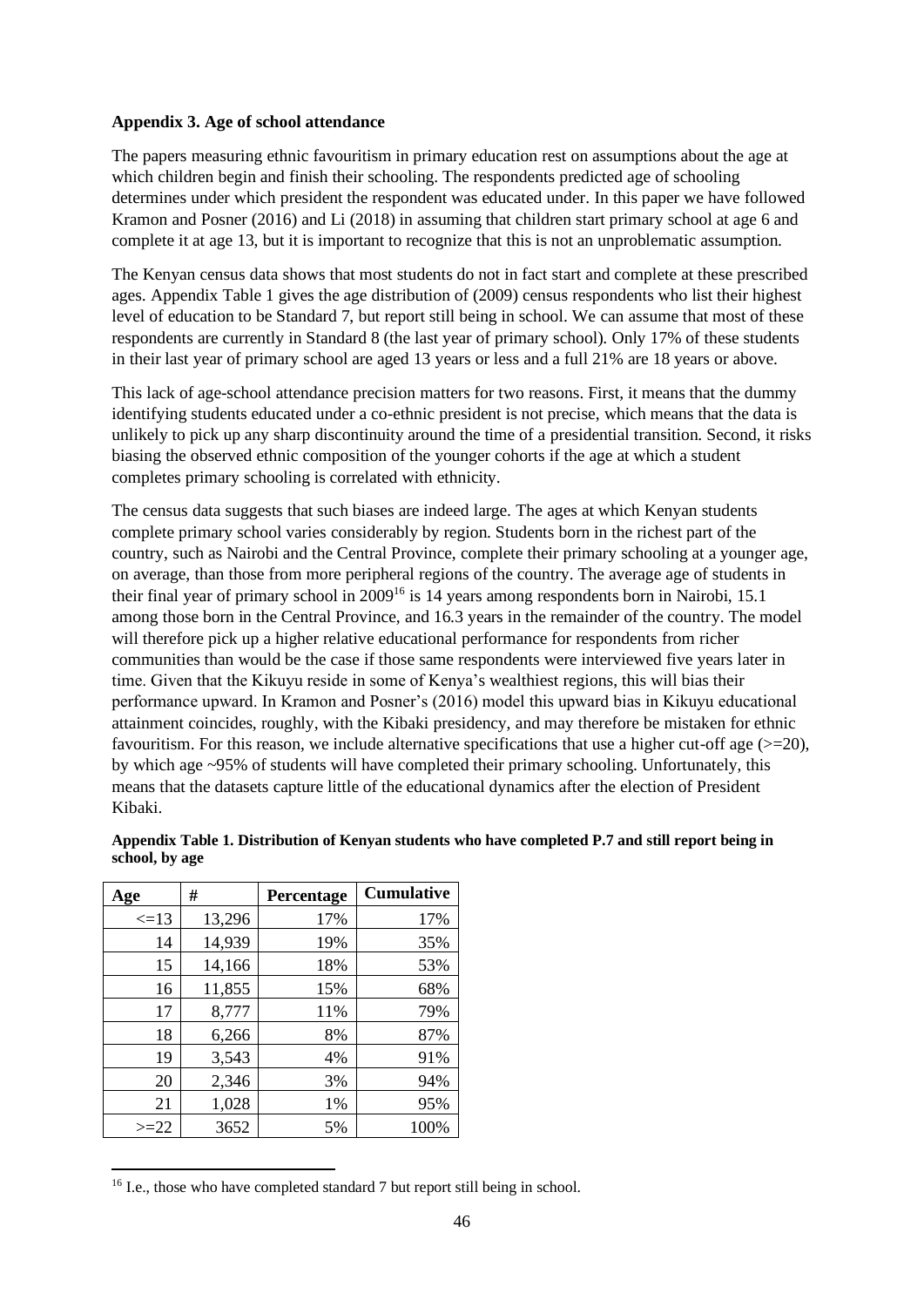#### **Appendix 4. Confusing controls?**

A further debatable choice on the part of Kramon and Posner (2016) and Li (2018) is the inclusion of controls for the individual respondent's gender, religion and birth in an urban versus rural area, in their models of ethnic favouritism. By introducing dummies (without interactions), the authors assume that the impact of gender, religion or urban-rural birth location on attainment remains static over time and unrelated to level of a group's educational attainment. This is clearly not the case, given the strong gender convergence in primary attendance and high rates of urbanisation. Furthermore, given that the gender composition of each ethnic group is unlikely to be changing over time, it is unclear why this variable is relevant in the first place. Instead, it could confound the group trends by predicting a lower/higher attainment level for females at the beginning/end of the period, owing to the application of a dummy that calculates the average gender gap across the period, despite its sharp decline in the gender disparity in primary schooling over time. A more appropriate way of dealing with the gender imbalance in the DHS sample would be to use split samples.

Religion, similarly, should only influence our variable of interest if the religious compositions of ethnic groups are changing. If this is indeed the case, it seems very possible that the relationship between religion and education will be changing with it, as religions tend to evolve with the composition of their adherents.

Lastly, if the urban-rural composition of ethnic groups are changing at different rates while the attainment gap between urban and rural areas are decreasing, it may skew the estimated attainment level for groups that urbanise faster towards the end or beginning of the period. For this reason we present data and re-run models that both include and exclude these controls.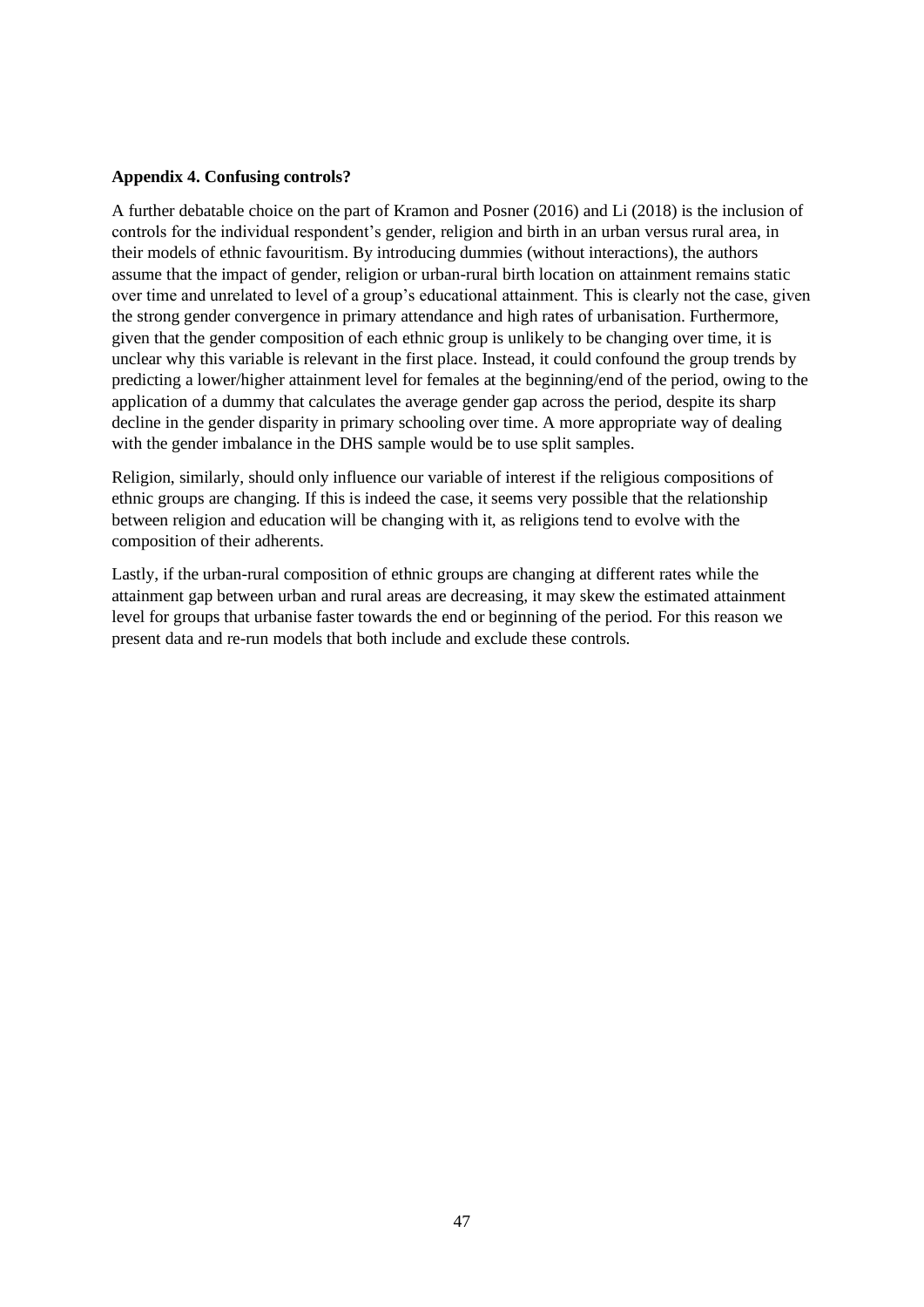| <b>VARIABLES</b>             | (1)<br>Secondary<br>Years<br>(DHS) | (2)<br>Secondary<br>Years<br>(DHS) | (3)<br>Secondary<br>Years<br>(DHS) | (4)<br>Secondary<br>Years<br>(Census) |
|------------------------------|------------------------------------|------------------------------------|------------------------------------|---------------------------------------|
|                              |                                    |                                    |                                    |                                       |
| Ethnic match                 | $0.1311*$                          | $0.1323*$                          | 0.0861                             |                                       |
|                              | (0.0625)                           | (0.0652)                           | (0.0768)                           |                                       |
| District ethnic match        |                                    |                                    |                                    | $-0.026$                              |
|                              |                                    |                                    |                                    | (0.0399)                              |
| Controls                     |                                    |                                    |                                    |                                       |
| Religion                     | <b>YES</b>                         | N <sub>O</sub>                     | N <sub>O</sub>                     | N <sub>O</sub>                        |
| Place of birth (urban/rural) | <b>YES</b>                         | N <sub>O</sub>                     | NO.                                | NO.                                   |
| Gender                       | <b>YES</b>                         | N <sub>O</sub>                     | N <sub>O</sub>                     | <b>YES</b>                            |
| Weights                      | N <sub>O</sub>                     | NO.                                | N <sub>O</sub>                     | <b>YES</b>                            |
| <b>Observations</b>          | 39,258                             | 39,258                             | 34,582                             | 1,388,516                             |
| R-squared                    | 0.0241                             | 0.0159                             | 0.0124                             | 0.0166                                |

# **Appendix Table 5. Regression results: ethnic match effect on years of secondary schooling, sample restricted to primary school completers**

Robust standard errors in parentheses

\*\*\* p<0.01, \*\* p<0.05, \* p<0.1

Notes:

Model 1: Based on KP model in Table 3, column 1, incl. DHS 2014 (birth cohorts 1950-93, aged 21 and above)

Model 2: Like Model 1, but excluding controls.

Model 3: Like Model 2, but limiting birth cohorts to 1950-1988.

Model 4: Based on KP model in Table 3, column 7 (birth cohorts 1950-88, aged 21 and above)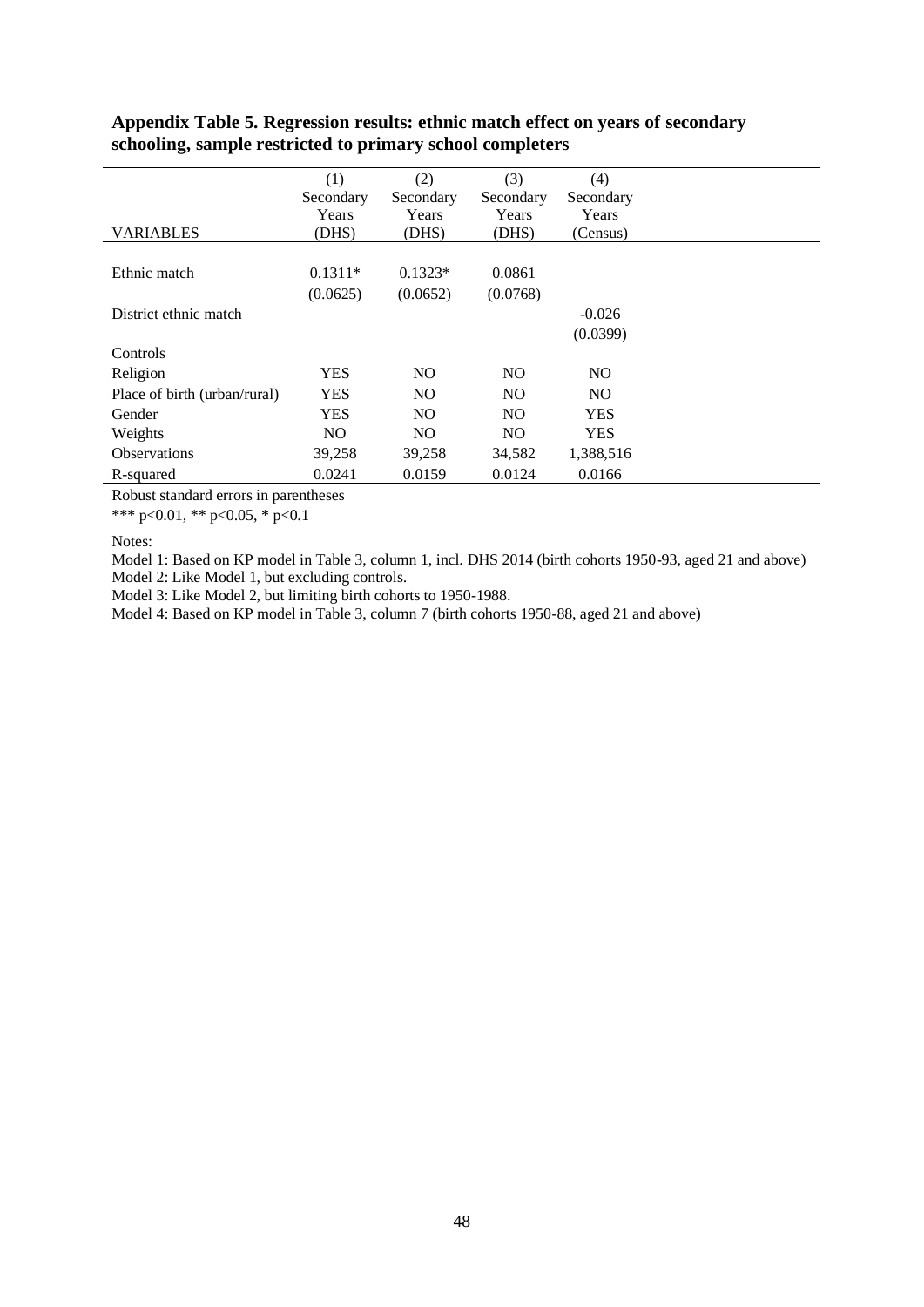| 'Ethnic region'                            | Average<br><b>KCPE</b> score | Ave years of<br>primary schooling |
|--------------------------------------------|------------------------------|-----------------------------------|
| Nairobi                                    | 368                          | 7.5                               |
| Turkana                                    | 367                          | 1.1                               |
| Embu                                       | 366                          | 6.9                               |
| Kikuyu                                     | 363                          | 7.3                               |
| Kalenjin                                   | 350                          | 6.4                               |
| Luhya                                      | 345                          | 6.6                               |
| Luo                                        | 345                          | 6.9                               |
| Kamba                                      | 337                          | 6.9                               |
| Kisii                                      | 333                          |                                   |
| Somali                                     | 328                          |                                   |
| Mombasa                                    | 327                          | 6.9                               |
| Meru                                       | 324                          | 6.3                               |
| Mijikenda                                  | 304                          | 4.8                               |
| National average                           | 345                          | 6.3                               |
| Coefficient of Variation (CoV)             | 0.058                        |                                   |
| CoV between schools within districts (ave) | 0.130                        |                                   |
| St. dev. across all schools                | 49                           |                                   |

# **Appendix Table 6: Average KCPE Score by Ethnic Region**

*Source:* Data assembled from Kenafric Industrial Services, 1991, Kenya's Primary and Secondary Schools Network: A Statistical Presentation, sponsored by Christian Churches.

*Notes:* 'Ethnic region' is defined here as those districts where the given ethnic group constitutes at least 50% of population (based on the 2009 census). Districts with less than 50% of their population from any one ethnic group are excluded.